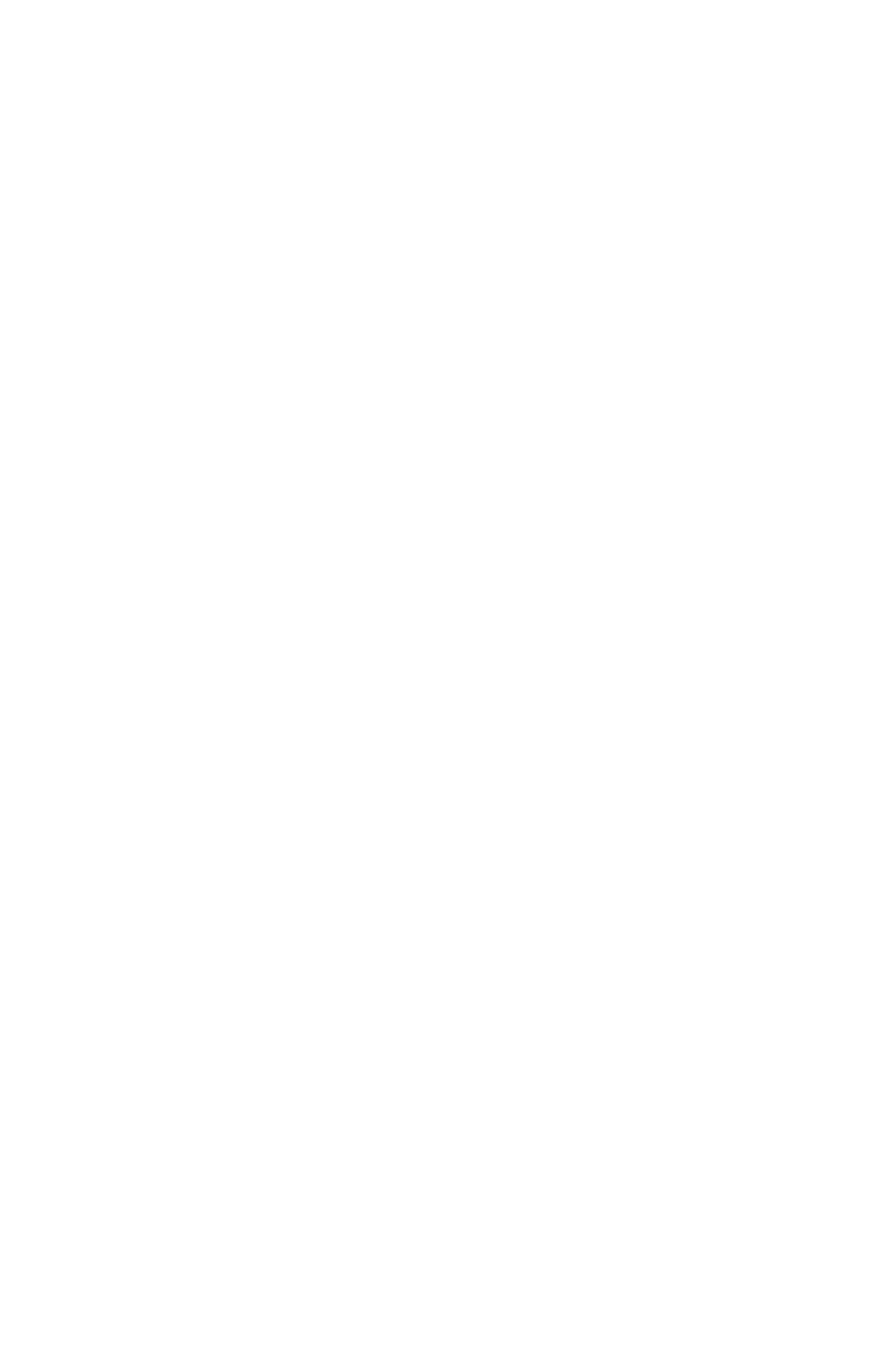# **Table of Contents**

| C. Determining Jurisdiction and Mandatory Dismissal for Certain Allegations. 33 |
|---------------------------------------------------------------------------------|
| D. Discretionary Dismissals of All Allegations34                                |
| E. Allegations Potentially Falling Under Two Policies34                         |
|                                                                                 |
|                                                                                 |
|                                                                                 |
|                                                                                 |
|                                                                                 |
| K. Disciplinary Sanctions Against Employees, Officials & Volunteers 38          |
|                                                                                 |
|                                                                                 |
|                                                                                 |
|                                                                                 |
|                                                                                 |
|                                                                                 |
|                                                                                 |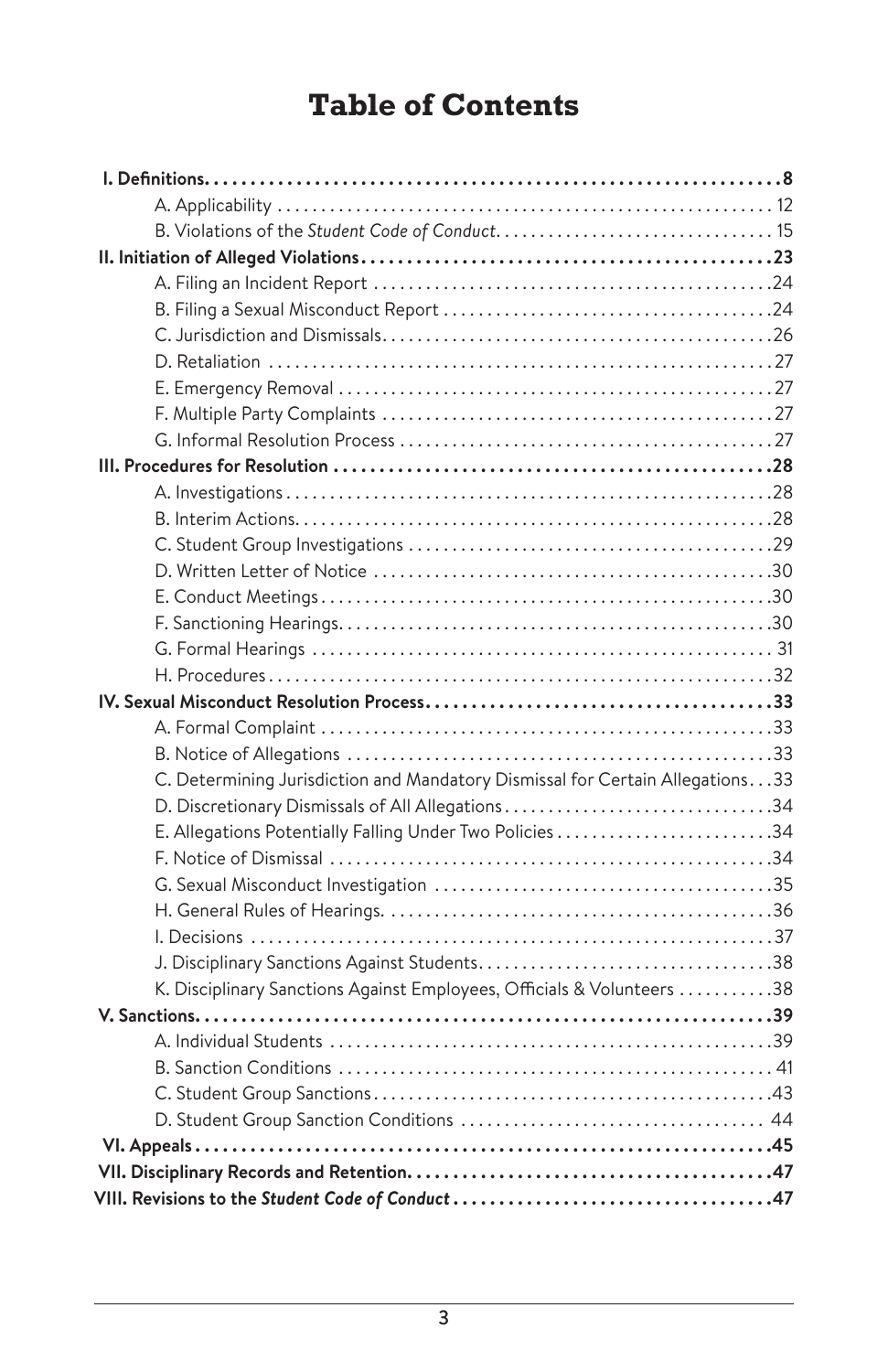# **Office of Student Conduct**

**The Office of Student Conduct maintains an educational environment through setting community standards and fosters personal development by assisting individuals in evaluating decisions to promote learning and social responsibility.**

**Ms. Christina Brenner** Assistant Dean of Students

**Ms. Shelley Siedzikowski** Assistant Director of Student Conduct

**Dr. Tammy Hilliard-Thompson** Assistant Director of Student Conduct

**Ms. Kirsten Lenthe Block** Assistant Director of Student Conduct **Mr. John Paul Carr** Compliance and Database Coordinator

**Ms. Elizabeth Calderaro** Administrative Assistant

**Graduate Student Staff**

Ms. Summer Bledsoe Mr. Darryl Thomas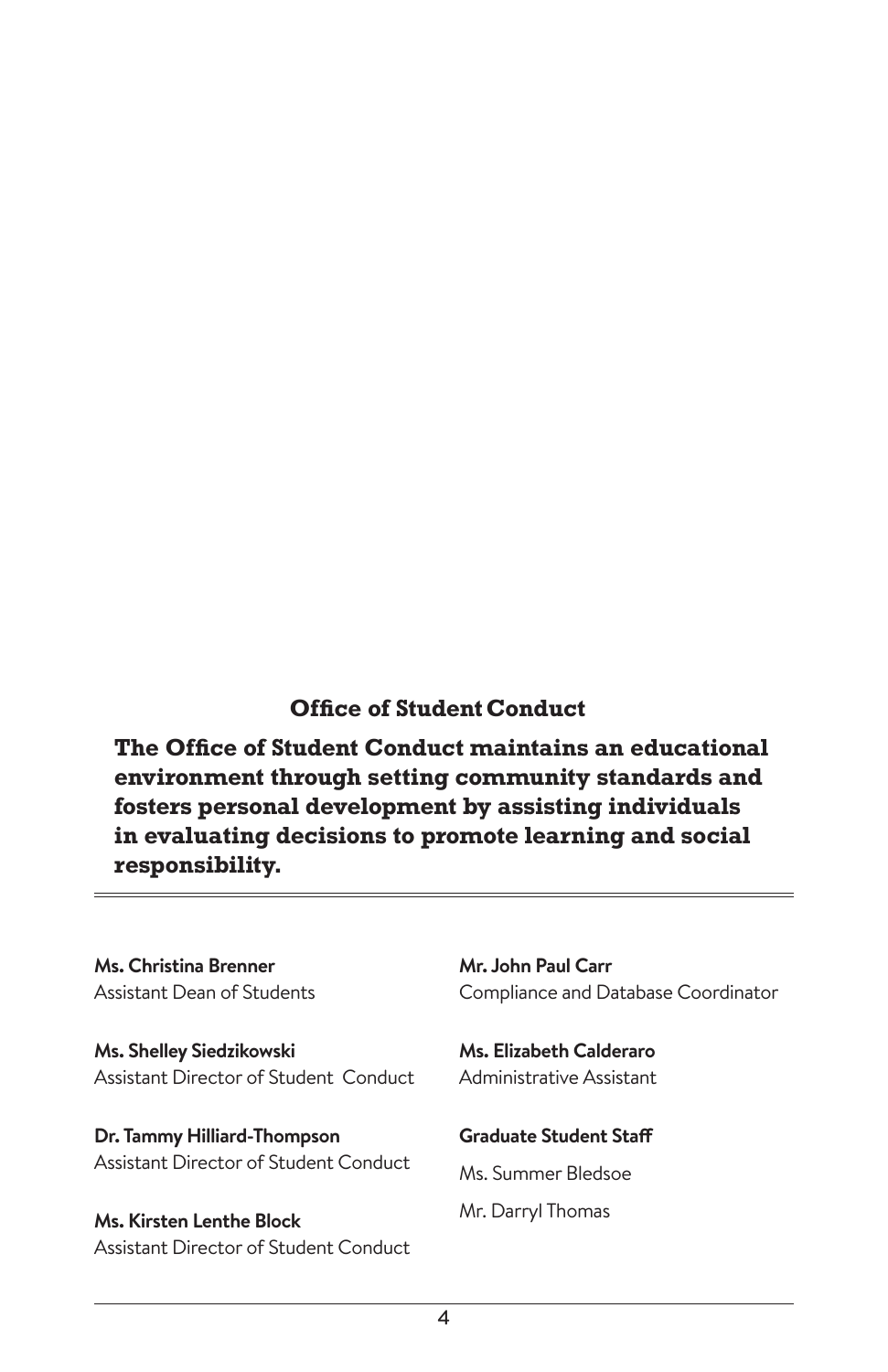

# **Our Commitment to Civility**

# *We, the members of the WCU University community…*

**…treasure** what we believe to be the highest principles of American society; the worth and uniqueness of each individual, the belief that success is to be earned by individual effort put forth in an environment founded on quality of opportunity and the appreciation of the ideal of an inclusive society.

**…believe** that it is incumbent upon all members of our community – staff, students, faculty and administrators – to conduct themselves with civility toward one another at all times.

**…further affirm** the worth and dignity of each member and the shared responsibility to treat each other as individuals, with respect and courtesy.

*(Taken from the West Chester University's Values Statement. If you believe that you have been the victim of student misconduct, please report it at www.wcupa. edu/conduct.)*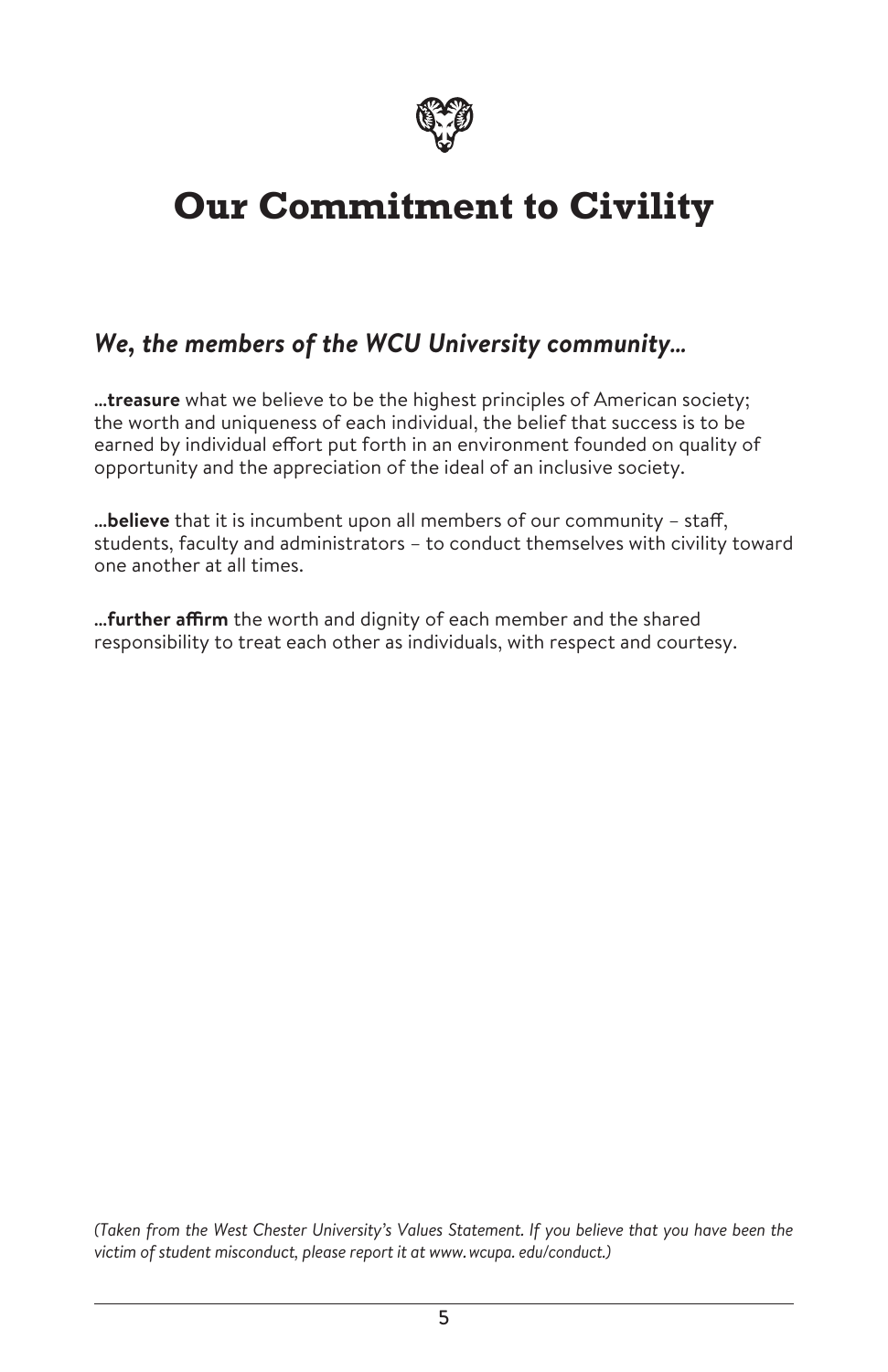### **Dear Student:**

t West Chester University, our faculty and staff work diligently to maintain an academic community with high standards and expectations designed to foster support your educational objectives. The University strives to main academic community with high standards and expectations designed to foster and support your educational objectives. The University strives to maintain an intellectual atmosphere that provides for the protection of the health, safety, welfare, and property of all members of the University community. To uphold these community standards, the University relies on the enforcement of the West Chester University *Student Code of Conduct*.

# **As a member of the University community, you have the RIGHT:**

- to participate in all activities of the University, free from unlawful harassment and discrimination;
- to personal privacy except where otherwise provided by the law; and
- to have all proceedings handled consistently and fairly.

# **Along with those rights, you have the RESPONSIBILITY:**

- to respect the rights and property of others;
- to become fully acquainted and comply with University regulations; and
- to recognize that your actions reflect upon not only you, but on the University community.

Failure to maintain the standards of behavior translated in the *Student Code of Conduct* will result in disciplinary charges. When this occurs, it can adversely affect your status as a student. Should you be found to have violated the *Student Code of Conduct*, you will face disciplinary sanctions, which include disciplinary reprimand, probation, loss of housing, suspension, or expulsion from the University. In some cases, your parents will be notified of this misconduct as well. All members of the University community have the responsibility of maintaining high standards. I hope that you will work diligently to uphold our standards.

This booklet was developed to highlight procedures and practices of the University Student Conduct program. To be fully aware of individual rights and responsibilities, please review the policies in the *Ram's Eye View Student Handbook*, which can be found on the West Chester University website.

Sincerely,

ampt

**Dr. Zebulun Davenport** Vice President for Student Affairs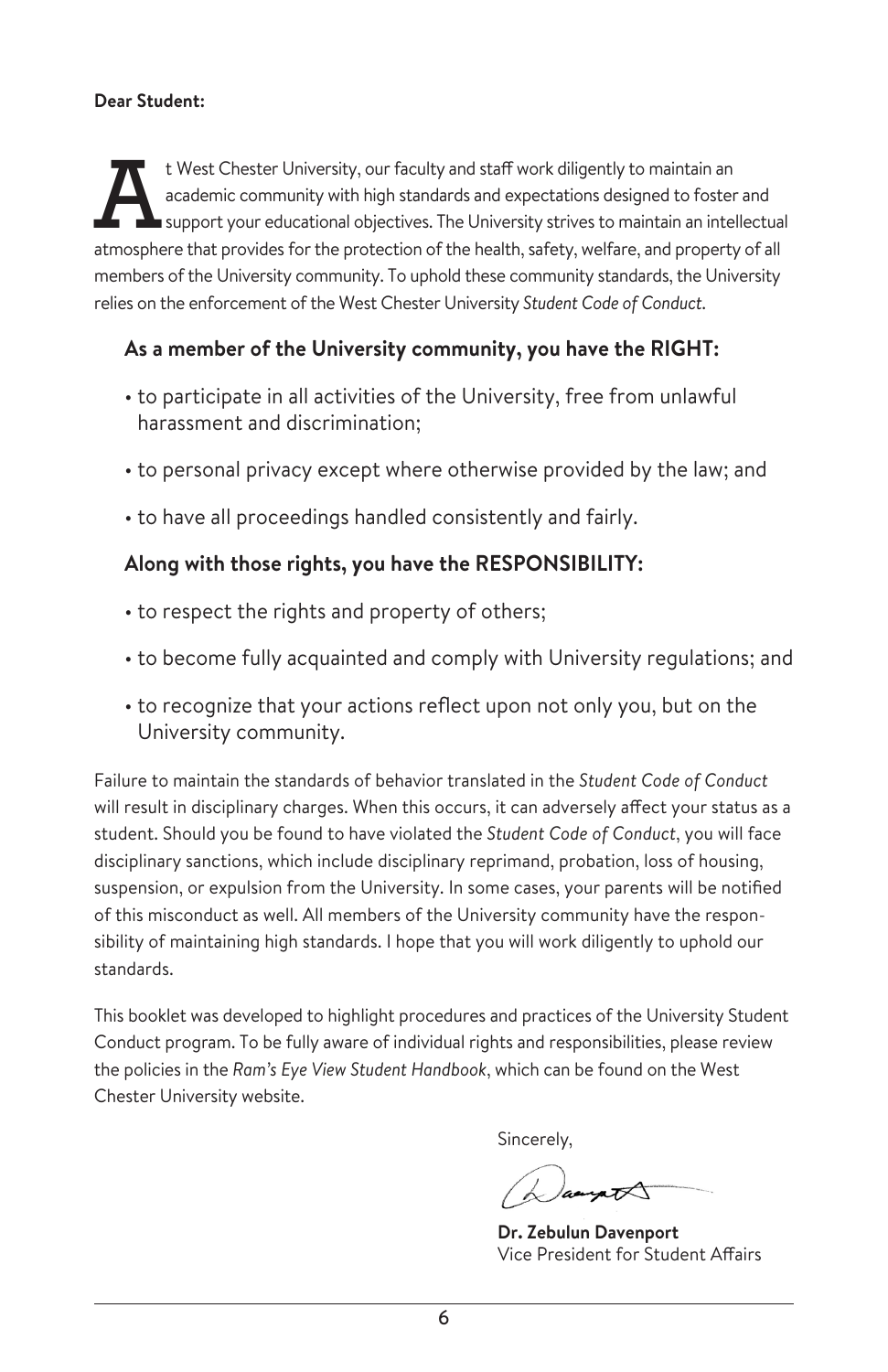# **Student Code of Conduct**

As stated in the University Mission and Values Statements, West Chester University is committed to providing a sound educational environment for intellectual pursuits. In addition, the University is engaged in developing socially responsible citizens, ensuring the welfare and freedom of all members of the University community, and protecting individual rights. Thus, the University is concerned with the quality of student conduct and has adopted rules and behavioral standards for its students.

Disciplinary action may be imposed when a student engages in behavior, on or off University property, that is not consistent with University community standards as defined by the West Chester University *Student Code of Conduct*. Students at West Chester University are expected to abide by the rules and regulations of the University, as well as local, state, federal, and international laws. This Code does not create, alter, or detract from any rights otherwise afforded under federal or state law. Additionally, the rules and regulations of other institutions will also be applied when students are engaged in academic pursuits at those institutions.

Disciplinary information may be shared with academic programs in order to facilitate their consideration of professional licensure, certification requirements, or obligations. The *Student Code of Conduct* identifies those acts which constitute unacceptable behavior for students and student groups of the University.

University action may be taken in addition to any action in civil or criminal courts. Students may be subject to University discipline in conjunction with citations or other charges of which the University becomes aware.

The *Student Code of Conduct* reflects the University community's concern that students maintain high standards. It guarantees due process and protects the individual freedom of the student as well as requiring accountability for their actions. This document shall be applicable to all students at West Chester University.

The Office of Student Conduct sends all official correspondence through email utilizing the student's West Chester University issued email address. This is our primary and official form of communication. Students are expected to check their University email daily. Any and all consequences that result when University email is not read or checked regularly are the responsibility of the individual.

University and residence hall guests are expected to follow all University policies. Student hosts are accountable for the conduct of their guests and may be subject to disciplinary action as the responsible party for violations of University policy incurred by their guests. This applies to individuals and student groups.

This *Student Code of Conduct* is intended to be consistent with other University policies that are referenced herein. Every effort will be made to construe the Code in a manner that is consistent with such policies.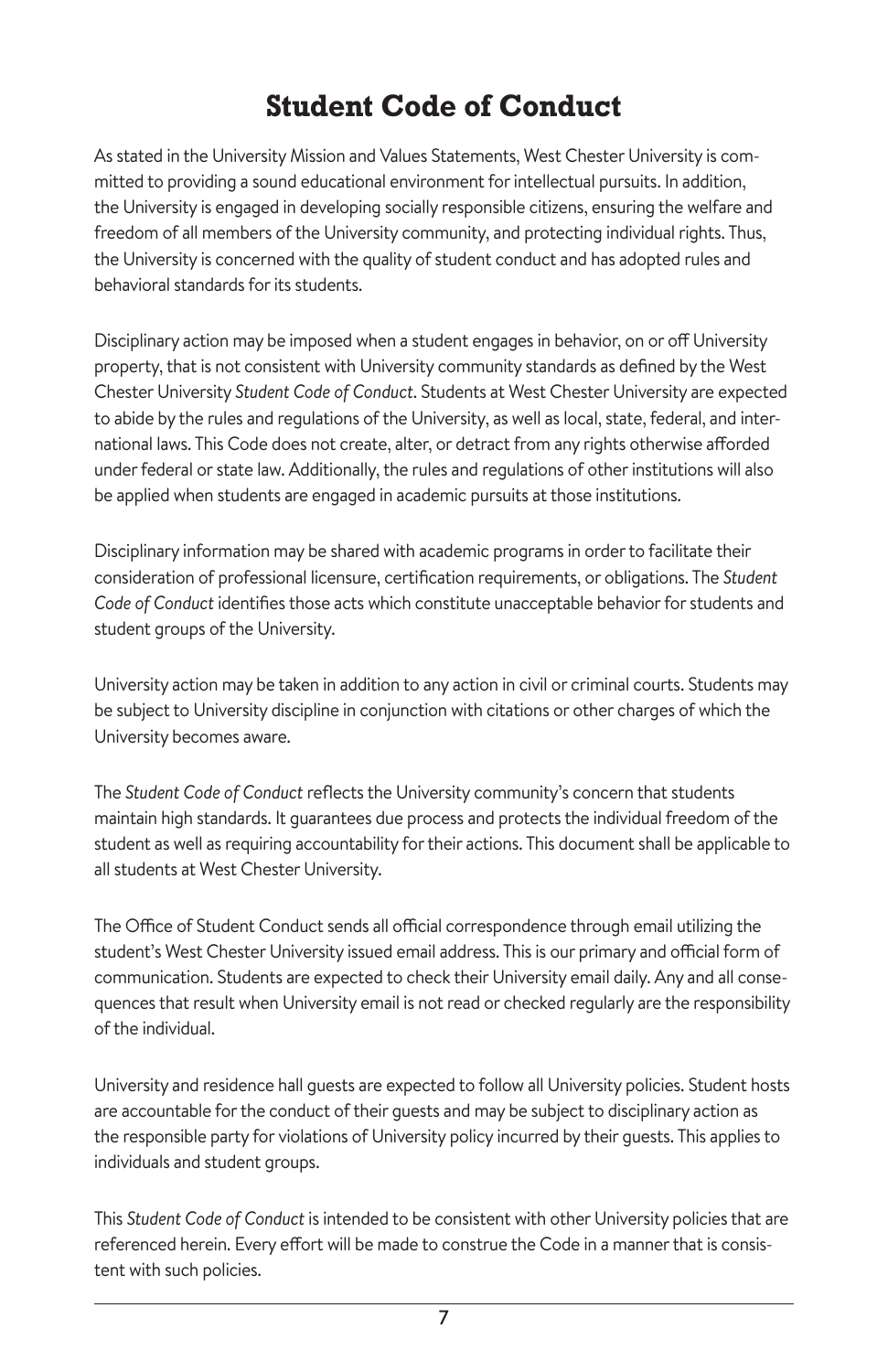# **I. Definitions**

Except as otherwise provided herein, the language contained in this document shall be construed according to ordinary common usage. Terms used include the following:

**Acceptable Use:** Demonstrated awareness and sensitivity towards the intent of the University in granting users' access, the coexisting privileges of other users, privacy interests and freedom from harassment or annoyance, the intellectual property rights of others, and the ownership and confidentiality of data.

**Accused**: Also known as the respondent, is the individual or group who is alleged to have violated a University policy.

**Administrative Withdrawal:** Under exceptional circumstances the University may administratively withdraw students from a semester. This is done when the student is unavailable to complete the term withdrawal process due to extenuating circumstances (for example, incarceration or hospitalization of the student). All courses will be given a grade of "W" for the indicated withdrawn term.

**Advisor**: An individual who may be present to provide support to a Party throughout an investigation and/or hearing.

- Advisors may consult and interact privately with the Party.
- The advisor cannot actively participate in the hearing unless asked a specific question by a hearing officer or when conducting cross examination in a sexual misconduct case.
- Each party is responsible for coordinating and scheduling with their choice of Advisor.
- The Advisor may be an attorney or a union representative when applicable.
- A witness cannot serve as an advisor unless it is a sexual misconduct case.
- Advisors may accompany a Party to any meeting or hearing they are required or eligible to attend, but may not speak for the Party, except in sexual misconduct cases for the limited purpose of cross-examination.
- In a sexual misconduct case, if a party does not have an Advisor of choice present for a hearing, the University will appoint an Advisor.
- In a sexual misconduct case, if a Party does not attend the hearing, the Party's Advisor may appear and conduct cross-examination on the Party's behalf.
- In a sexual misconduct case, if neither a Party nor their Advisor appear at the hearing, the University will provide an Advisor to appear on behalf of the non-appearing Party for the limited purposes of conducting cross-examination.
- In a sexual misconduct case, the Advisor is not prohibited from having a conflict of interest or bias in favor of or against a Party, nor is the Advisor prohibited from being a Witness in the Sexual Misconduct Resolution Process.
- A student who serves as a complainant in a conduct case may also have an advisor.

**Appeal**: A review of the outcome determined by the University designee.

**Appeals Board**: A board comprised of three University Hearing Officers, a faculty member, staff and student, who are trained and authorized to weigh an outcome determined by a University hearing officer/board. In cases of sexual misconduct, the board does not include undergraduate students.

**Appeals Officer**: The individual or individuals with the authority under law or otherwise appointed by the University to decide appeals. The Appeals Officer will be free of conflict of interest and bias, and will not serve as the Investigator, Title IX Coordinator, Advisor to any Party or a Decision Maker in the same matter.

**Complaint:** The request for an alleged incident to be resolved or investigated through either a formal or informal process.

**Complainant:** An individual who has reported being or is alleged to be subjected to conduct that could constitute a violation of misconduct as defined under this Policy.

**Conduct Meeting**: An initial meeting between the responding student or student group and the hearing officer to review the information, discuss the allegations, and ask the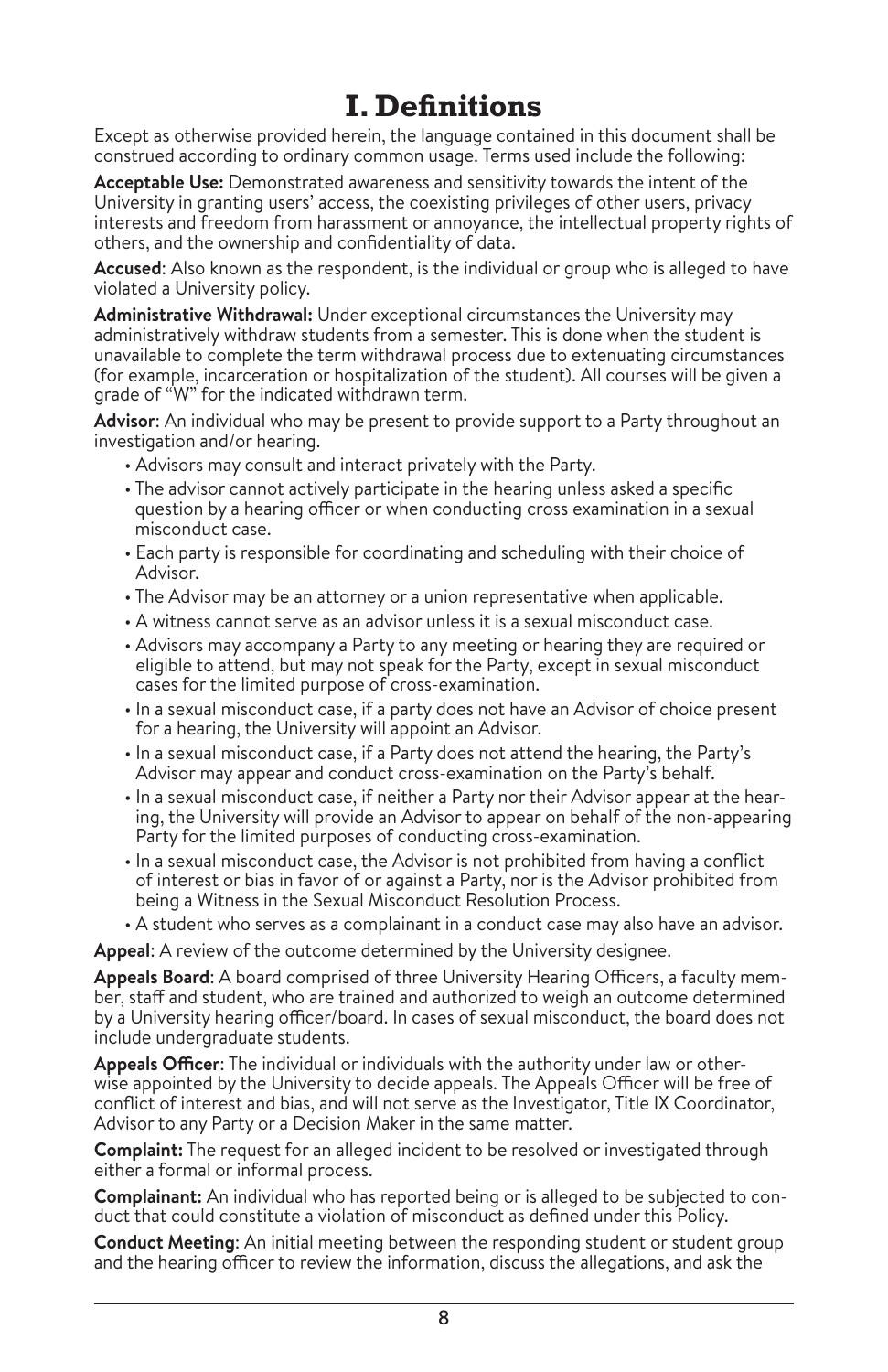respondent their position on the alleged violations. The respondent will also have the ability to waive or request a hearing or sanctioning hearing.

**Consent**: A knowing and voluntary agreement to engage in specific sexual activity at the time of the activity communicated through clear actions and/or words that are mutually understood. In order to be valid, Consent must be active, present and ongoing. Consent is not present when it is the result of coercion, intimidation, force, or threat of harm. Consent is not present when an individual is incapacitated due to alcohol, drugs, or sleep, or otherwise without capacity to provide Consent due to intellectual or other disability or other condition. Consent can be withdrawn at any time and consent to one form of sexual activity is not necessarily consent to other forms of sexual activity.

When alcohol is involved, incapacitation is a state beyond drunkenness or intoxication. When drug use is involved, incapacitation is a state beyond being under the influence of or impaired by the use of the drug. Alcohol and other drugs impact each individual differently. Determining whether an individual is incapacitated requires an individual ized determination. When determining whether a person has the capacity to provide Consent, the University will consider whether a sober, reasonable person in the same position knew or should have known that the other party could or could not consent to the sexual activity. When determining whether Consent has been provided, all the circumstances of the relationship between the parties will be considered.

**De Novo Hearing**: A new hearing where all issues are reviewed as if for the first time.

**Designee**: A person who is authorized to make decisions in the place of the named administrative officer.

**Disciplinary Sanction**: The penalty imposed on an individual for violating this Policy. For Students, Disciplinary Sanctions are subject to applicable University/System policies, up to and including expulsion from the University. For Employees, Disciplinary Sanctions are subject to applicable collective bargaining agreement or University/System policies, up to and including separation from employment. For Officials or Volunteers, this may include the removal or the request for removal of the Official or Volunteer from their respective position.

**Education Program or Activity**: For purposes of this Policy, the term "Education Program or Activity" includes any activity that occurs in, on or within:

- A. Any on-campus premises;
- B. Any off-campus premises the University has substantial control over. This includes buildings or property owned or controlled by a recognized student organization or a recognized affiliated entity.
- C. Computer and internet networks, digital platforms, and computer hardware or software owned or operated by, or used in the operations of the University's programs and activities over which the University has substantial control.

**Employee**: An individual who is employed by the State System (either at a State System University or in the Office of the Chancellor) including, but not limited to, faculty members, coaches, staff, managers and student employees.

**Final Rule**: Issued on May 19, 2020 by the U.S. Department of Education under Title IX of the Education Amendments of 1972. The full text of the Final Rule and its extensive Preamble is available here or at http://bit.ly/TitleIXReg.

**Formal Complaint:** A document, including an electronic submission, filed by a Com plainant with a signature or other indication that the Complainant is the person filing the Formal Complaint, or signed by the Title IX Coordinator, alleging sexual misconduct against a Respondent and requesting initiation of the process set forth in this Policy to investigate the allegation of sexual misconduct.

**Hearing**: A formal proceeding at which presentations are made by or on behalf of the Complainant and the Respondent or group to the hearing officer or University Hearing Board. The Hearing Officer(s) will determine the Respondent's responsibility for the violation. As further explained below, not all cases will warrant the convening of a University Hearing Board.

**Hearing Facilitator**: The Office of Student Conduct representative responsible for directing the formal hearing to ensure a fair process.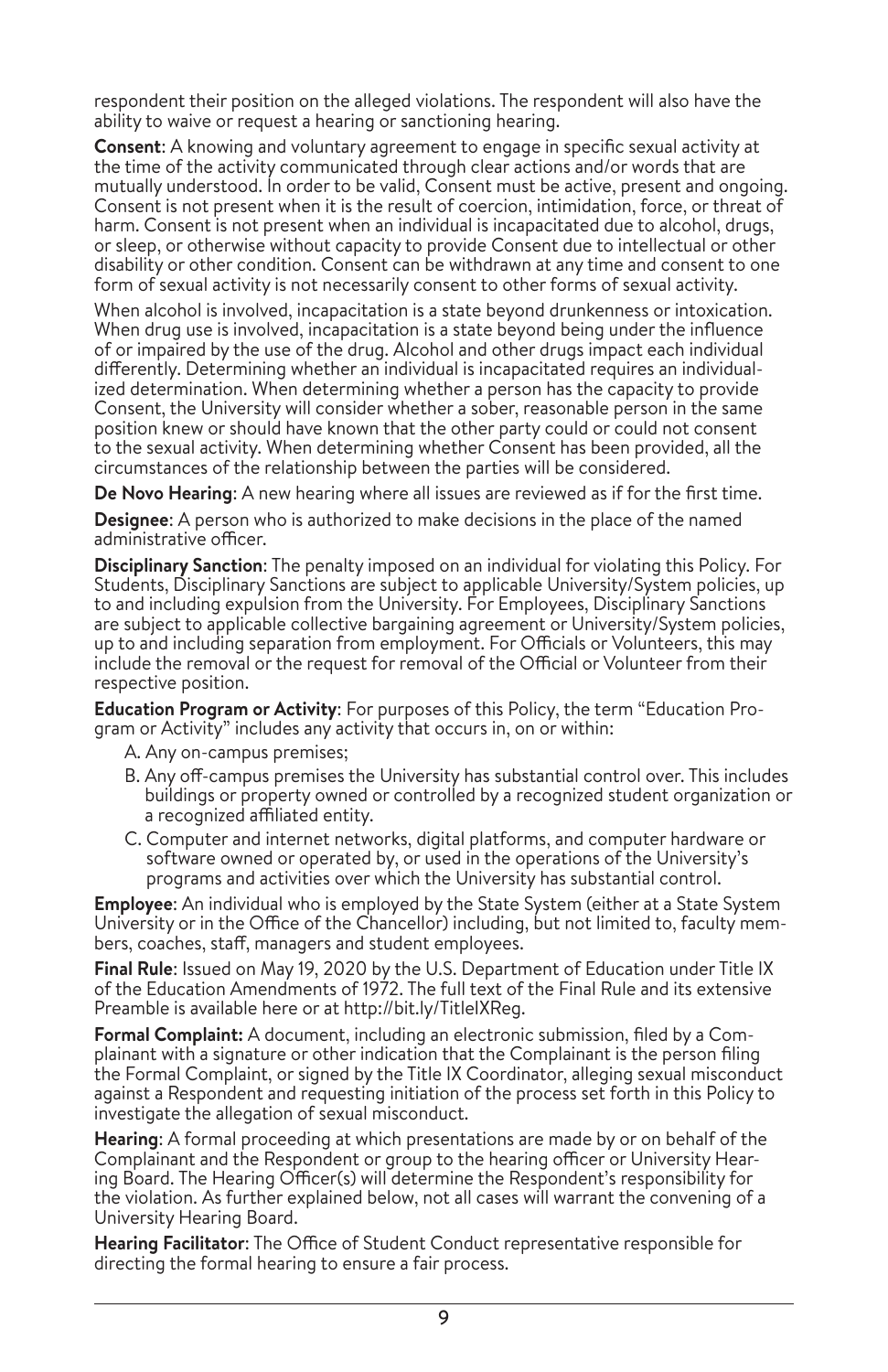**Hearing Officer**: A University employee or graduate student who is appointed by the University, trained and authorized to weigh the information presented in a conduct meeting or University hearing. The Hearing Officer, also referred to as the Decision Maker(s), will be free of conflict of interest and bias, and will not serve as the Investigator, Title IX Coordinator, an Advisor to any Party, or Appeals Officer in the same matter.

**Incident Report:** An official document which provides information about an alleged policy violation and may include the names of the Complainant, Respondent, witnesses, location, date, time and a summary of the incident. Incident reports may be submitted anonymously except by a University employee. An incident report is not considered a Formal Complaint in sexual misconduct cases.

**Information Meeting:** An initial meeting, prior to identifying alleged violations, to gather additional details regarding an incident.

**Interim Action:** may be instituted if it is determined the student's continued presence constitutes an immediate threat of harm to the student, other students, University personnel or University property. A Respondent may challenge an interim suspension resulting in a hearing within 10 working days. If extenuating circumstances warrant an extension, a hearing shall be provided at the earliest possible date.

**Investigator:** The Title IX Coordinator or the individual designated to perform an investigation. The Investigator may not have a conflict of interest or bias for or against an individual party, or for or against complainants or respondents in general. The Investigator may not serve as a Decision Maker, Appeals Officer or Advisor to any Party in the same matter.

**No-Contact Directive:** An official written instruction issued by a University administra tor restricting or limiting contact (in person, electronic, via social media or  $3<sup>rd</sup>$  parties) between individuals.

**Notice of Allegations:** The written notice required to provide to the Parties of alleged violations and/or following receipt of a Formal Complaint of sexual misconduct.

**Notice of Hearing:** The written notice required to provide the Parties prior to the hearing.

**Outcome Letter**: A letter which provides the official decision of responsibility or non-responsibility for the alleged violations. When the respondent has been found responsible for a violation, it includes the disciplinary sanction and requirements.

**Parties or Party:** A term that refers to the Complainant and the Respondent collectively or the Complainant or Respondent individually.

**Process and Policy Advisor:** Is an individual who may be present to provide support and guidance to a Complainant or Respondent throughout an investigation and/or conduct proceeding. The Process and Policy Advisor serves as a key resource in helping students understand their rights and responsibilities. In sexual misconduct hearings, this person will also have an additional responsibility to conduct cross examinations.

**Preponderance of Evidence**: The standard of proof used to determine whether violations of University policy have occurred and means "it is more likely than not" that a violation has occurred.

**Quorum**: Two hearing board members is the minimum number needed to decide an outcome.

**Rebuttal Statement**: A statement which refutes another's version of events or facts.

**Reporter**: Any person other than the complainant who submits an incident report alleging that a person violated a University policy*.*

**Respondent**: Any individual who has been reported to be the perpetrator of conduct that could constitute a violation as defined under this Policy.

**Sanctioning Hearing:** Occurs when a student or group accepts responsibility for the violations and seeks an alternative outcome. The sanctioning hearing officer or board will consider the full range of sanctions and conditions appropriate for the violation, including upholding, overturning, or increasing the originally proposed sanctions.

**Semester:** An academic period of time during which coursework is offered by the Uni versity. The academic year at the University is comprised of five semesters, including fall term, winter session, spring term, summer session 1, and summer session 2.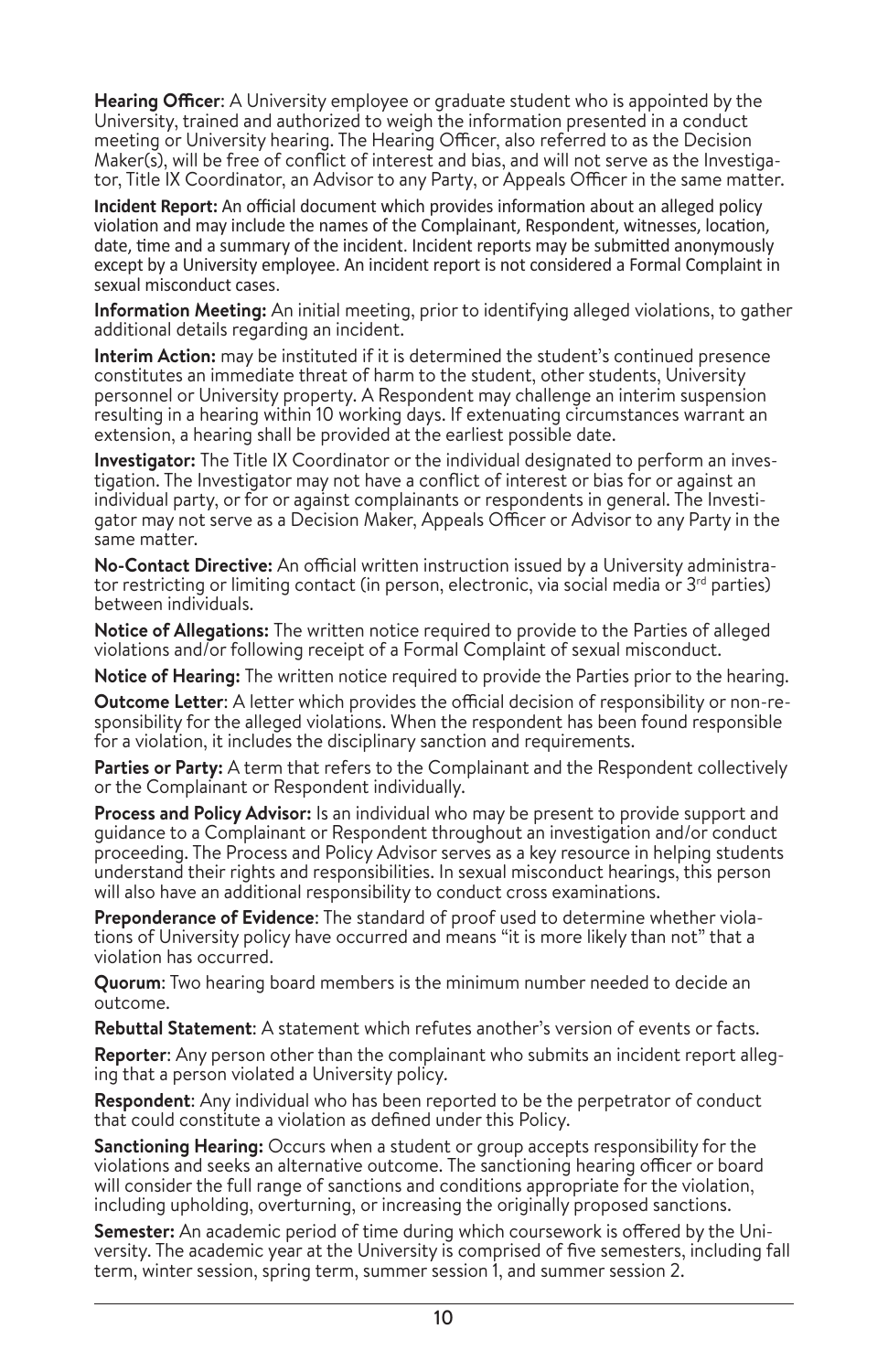**Student:** Any person: (1) seeking admission to the University through the formal University application process; (2) admitted to the University, (3) eligible to register or schedule for classes, or (4) living in University or University-affiliated residence halls, even though they are not enrolled at the University. The term "Student" shall include Employees, Volunteers and Officials where the Employee, Volunteer or Official otherwise meets the enrollment criteria set forth in this definition.

**Student Group** Any organized group of students that has complied with or is in the process of complying with the University's requirements for registration, recognition, or is formed through University academic, athletic, or auxiliary department, or is funded by Student Services Incorporated.

**Supportive Measures**: Non-disciplinary and non-punitive individualized services designed to restore or preserve access to the University's Education Programs or Activities with out unduly burdening the other Party. Supportive Measures will be offered, as appropriate, to the Complainant or the Respondent, regardless of whether a Formal Complaint is filed. Supportive Measures may include, but are not limited to counseling, extensions of deadlines or other course-related adjustments, modifications of work or class schedules, campus escort services, restrictions on contact between the parties (no contact orders), changes in work or housing locations, leaves of absence, and increased security and monitoring of certain areas of the campus.

**Support Person**: A support person, optional in cases of harm and/or sexual misconduct, is present to provide support to the Parties. They are not permitted to participate in the proceeding, nor advise a Party. A witness cannot serve as a support person.

**Technology Facilitator**: The Office of Student Conduct representative responsible for handling the technical aspects of a virtual meeting or hearing.

**Title IX Coordinator** : The individual designated by the University to coordinate the University's compliance with Title IX and VAWA and to respond to reports of violations. The Title IX Coordinator may not have a conflict of interest or bias for or against an individual party, or for or against complainants or respondents in general. The Title IX Coordinator may serve as the Investigator of a Formal Complaint. The Title IX Coordinator may serve as the Investigator of a Formal Complaint for Formal Complaints against Respondents who are Employees. The Title IX Coordinator may not serve as a Decision-Maker or Appeals Officer.

**University Business Day**: Any day during which West Chester University is otherwise open for business.

**University Hearing Board**: A board comprised of up to three University community members who are trained and authorized to weigh the information presented in a University hearing to determine an appropriate outcome. A typical board will include an employee and students. A sexual misconduct board includes three University employees and/or graduate students.

**University Property:** University property includes all real estate owned or controlled by the University, starting from the curb-edge inward, as well as sidewalks and building entrances. Public streets are controlled by the respective municipalities through their ordinances. University Avenue from the intersection of Church Street traveling west, North Campus Drive, South Campus Drive, East Campus Drive, Carey Drive, East Carey Drive, and the service road through the Gordon Environmental Center are not public streets and are considered University property.

**University Case Presenter:** The person responsible for bringing the University's case against the respondent in a hearing. The University's case can include written, physical, and/or testimonial evidence.

**Volunteer**: A recognized volunteer or any individual who represents or acts on behalf of the university or whose actions may bind the university, regardless of whether the individual receives monetary or other compensation. For purposes of this Policy, employees and officials of recognized affiliated entities, ROTC instructors, visiting professors and unpaid camps and conference personnel will be considered volunteers.

**Witness**: A person who has knowledge related to specific aspects of a case and may have reported such aspects to the institution.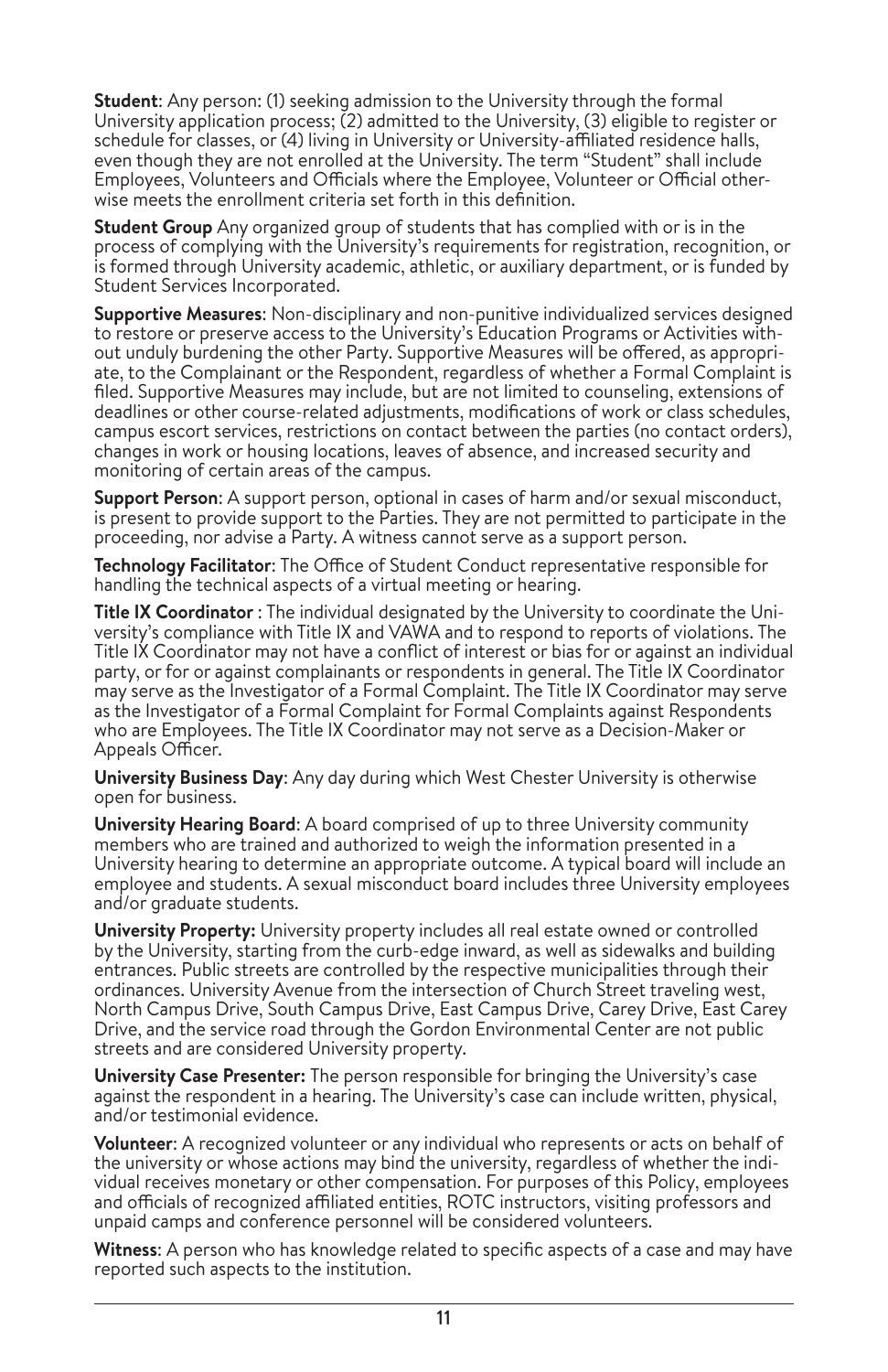### **A. APPLICABILITY**

- a. Any student or student group committing an act in violation of the applicable portion of the Student Code of Conduct shall be subject to disciplinary action.
- b. Any student or student group who aids, abets, encourages, requests, initiates, or assists any other student, non-student, or student group in acts which violate this document or participates in a violation of this document shall be subject to disciplinary action.
- c. Any violation of the Student Code of Conduct by a student or members of a student group may result in both the group and the members in- volved in the misconduct being subject to disciplinary action. All state- ments made by a student or group relative to an incident may be used in any disciplinary proceeding. Students or groups may have allegations of violations of the Student Code of Conduct for incidents occurring off University property when such conduct interferes with the educational objectives of the University community.
- d. Violations found under this document may be applied concurrently with any civil or criminal prosecution brought against a student or student group.

### **1. Jurisdiction**

- a. Students and student groups are expected to conduct themselves in accordance with international, federal, state, and local laws and ordinances. Violations of these laws and ordinances may be subject to University action.
- b. When a student is charged with violating international, federal, state, or local laws or ordinances at a location off-campus, disciplinary action may be taken and sanctions imposed for misconduct.
- c. University disciplinary proceedings may be instituted against a student or group charged with violating laws or ordinances, when such conduct also violates the Student Code of Conduct if both violations result from the same factual situation. The University will determine whether action under the Student Code of Conduct will be carried out before, simultaneously, or following civil or criminal proceedings.
- d. When international, federal, state, or local authorities charge a student with violating laws or ordinances, the University will not request or agree to special consideration for that individual because of their status as a student.

The University may advise non university authorities of the existence of the Student Code of Conduct and how such matters will be handled internally within the University.

### **2. Burden of Proof**

The burden of proof refers to who has the responsibility of showing a violation has occurred. It is always the responsibility of the University to satisfy the burden of proof. The Respondent does not have the burden to prove that a violation did not occur. Respondents may decide not to share their side of the story or may decide not to participate in an investigation or hearing. This does not shift the burden of proof away from the University and does not indicate responsibility. Additionally, Decision-Maker(s) shall not make an adverse inference against a Respondent for the Respondent's refusal to participate in an investigation or hearing, nor will Respondent's refusal to participate result in increased sanctions if the Respondent is found responsible for the violation(s).

### **3. Standard of Proof**

Consistent with requirements set forth in the Pennsylvania Code pertaining to student disciplinary due process requirements, the University will use the preponderance of the evidence standard in investigations of formal complaints alleging sexual misconduct violations under this Policy. This means that the individual(s) charged with making a finding must determine whether it is more likely than not that a violation of the Policy occurred.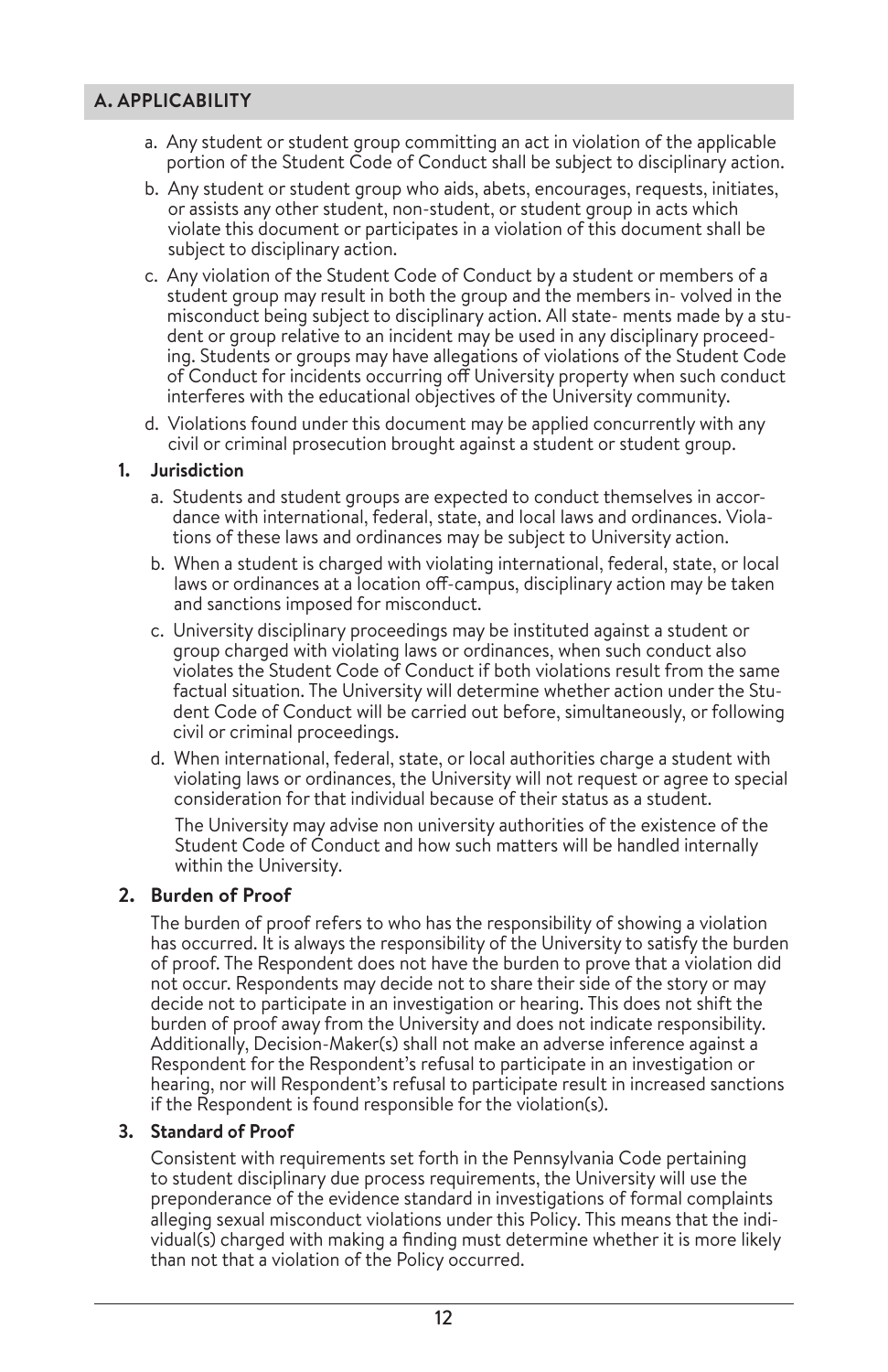### **4. Room/Apartment Inspection and Right of Search in University Owned and/or Affiliated Student Housing**

The language below reflects current University policy but may be subject to amendments during the academic year.

### **a. Right of Inspection by University Officials**

- i) Visual inspection of student rooms or apartments for cleanliness, health, safety, and compliance with all University owned and/or affiliated student housing regulations is permitted by members of the administration and residence life staff. Residents shall be present (when possible) and any information discovered by coincidental means may be used as evidence against residents in University disciplinary proceedings. Such inspections shall be announced and publicized 48 hours before the inspection except for routine inspections, which will be conducted at University breaks, at regular intervals during the academic year, and at the close of each term. These inspections may be conducted in the absence of the residents.
- ii) University officials may also enter a student's room for visual inspections when adhering to emergency evacuation procedures (e.g., fire alarms); or when there is reasonable suspicion of a rule violation.

If, upon request, a resident refuses to grant entry or if there is no one present in the room, the master key may be used. If entry ocurs with no one present, the residents shall receive written notification of such entry within 24 hours.

### **b. Right of Search by Civil Authorities**

Search and seizure for purposes related to suspected violations of civil or criminal law of the Commonwealth may be referred to civil authorities. Such authorities have the right to search the premises and possessions of any student by following the ordinary procedures and requirements for lawful search. Any information discovered through such a search may be used as evidence in any civil or criminal proceedings and by University authorities when violations of the *Student Code of Conduct* occur.

### **c. Wellness Checks**

There are occasions when public safety receives a request for a well-being check. When exigent circumstances are present, Public Safety officers are authorized to enter a student's room to check on the student's status. In the course of that Wellness Check, should the officer(s) notice anything that is either unlawful or contrary to University policy, the officer may address the matter under the criminal law or the *Student Code of Conduct* as appropriate.

### **5. Medical Amnesty:**

West Chester University's priority is for the safety and well-being of WCU students. The WCU Medical Amnesty policy has been instituted to encourage students and bystanders to seek emergency medical assistance in situations that are possibly life-threatening due to alcohol or drug use, without fear of conduct violations for alcohol and drug use. In order for the bystander and student needing assistance to receive medical amnesty from the University, the bystander seeking assistance must:

- a. Call 911, Public Safety, Police, Emergency Services, or otherwise contact an other Authorized University Representative based on a reasonable belief that someone, including themselves, is in need of immediate medical assistance;
- b. Reasonably believe that they were the first person to make the 911 call or a call to Public Safety, Police, Emergency Services, or otherwise contact an other Authorized University Representative and reported that a person needed immediate medical assistance;
- c. Provide their own name to the 911 operator, Public Safety, Police Emergency Officer, University Staff or other Authorized University Representative;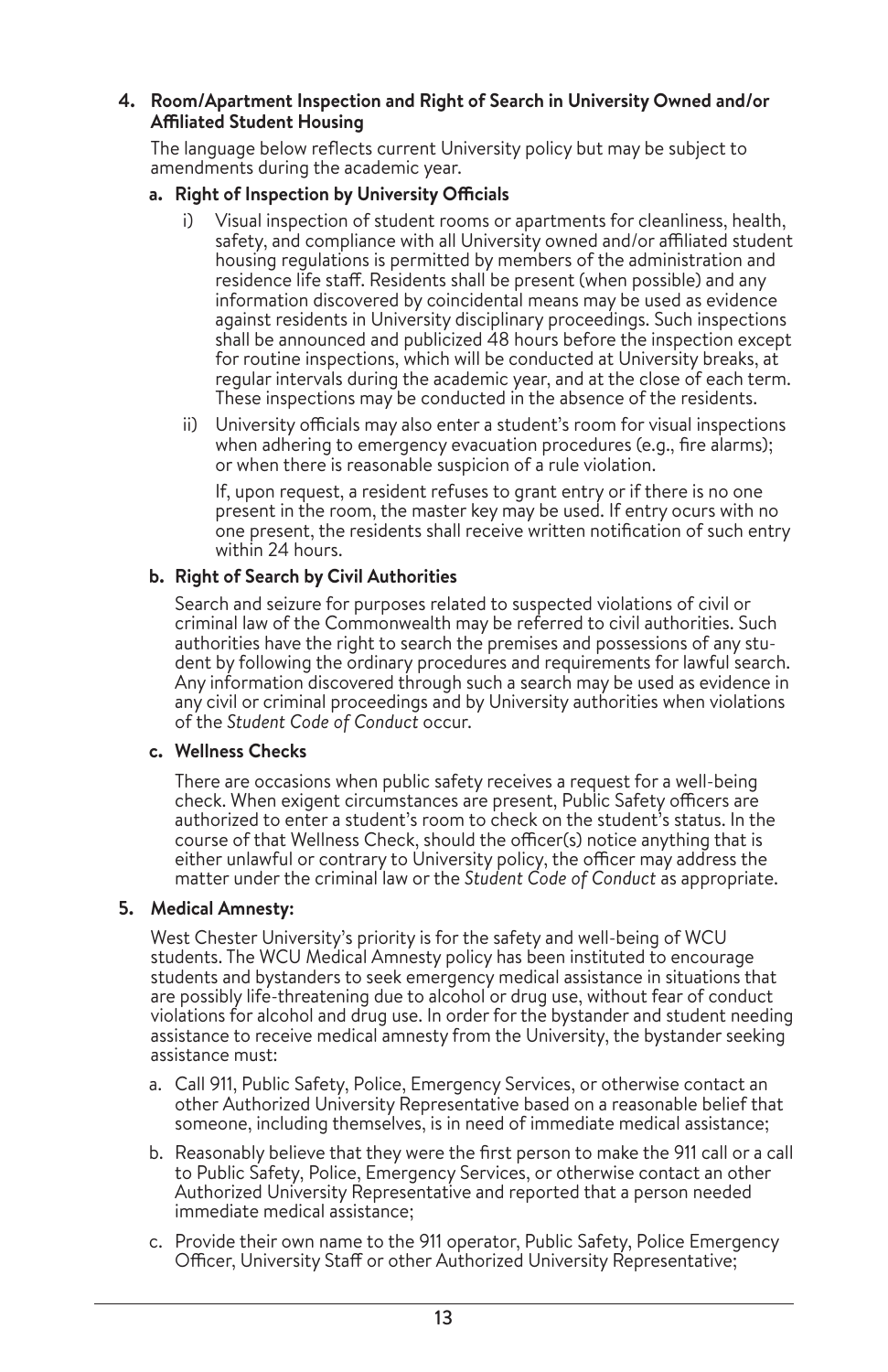- d. Remain with the person needing medical assistance until emergency health care providers have arrived and taken care of the person in need of medical assistance; and
- e. Comply with post event educational/counseling objectives issued by the Of fice of Wellness Promotion and/or the Office of Student Conduct.

Students should keep in mind that medical amnesty is not intended to shield or pro tect students from other violations of the *Student Code of Conduct* related to the incident, or protect students who repeatedly violate the *Student Code of Conduct.*

Additionally, the University strongly encourages students to report incidents of sexual misconduct. A witness to or individual who experiences sexual misconduct, acting in good faith, who discloses any incident of sexual misconduct to University officials or law enforcement will not be sanctioned under the University's Code of Conduct for violations of alcohol and/or drug use policies occurring at or near the time of incident(s) of sexual misconduct.

### **6. Principles of Group Responsibility**

Student groups enrich the University and community by providing a source of intel lectual, personal, and social development of students through their programs and activities. The University and off-campus partners fulfill an important educational mission by providing the policies and procedures with which to support and guide student groups.

Inherent in the University's recognition of student groups is the obligation of each group to conduct activities in accordance with University rules and policies. These rules and policies of the University are in addition to other rules and policies that may govern the group by their parent organization, or government laws. Further, any student group advisor, chapter advisor, affiliate advisor, coach or associate of a local, state, national, or international organization (collectively "parent orga nization") must provide notice of an alleged conduct violation and details to the Assistant Dean of Students within 24 hours of receiving notice of any violation of University policy, international, federal, state, local laws, or other reasonably publicized policy violations.

a. Organizational Responsibility for Policy Violations

Student groups are required to comply with all University policies, including the *Student Code of Conduct* and all additional policies pertaining to the spe cific group. A group may be held responsible for the actions and behaviors of its members and guests. The decision to hold a group responsible as a whole is ultimately determined by examining all the circumstances of a situation and by taking into account factors including, but not limited to, whether the actions:

- Were committed by one or more leaders or authorized representatives acting in the scope of their group capacities;
- Were committed by a significant number of group members or alumni, or guests that reasonable people would associate with the group;
- Were condoned by (actively or passively) a significant number of group members, alumni, or guests;
- Occurred at, or in connection with, an activity or event funded, sponsored, publicized, or advertised, by the group or group members;
- Occurred at a location over which the group or its members had control at the time of the action;
- Occurred at, or in connection with, an activity or event that reasonable people would associate with the group;
- Should have been foreseen by the group or its leaders, but reasonable pre cautions against such actions were not taken;
- Were the result of a policy or practice of the group;
- Would be attributable to the group under the group's own policies (including local or national risk management guidelines); and,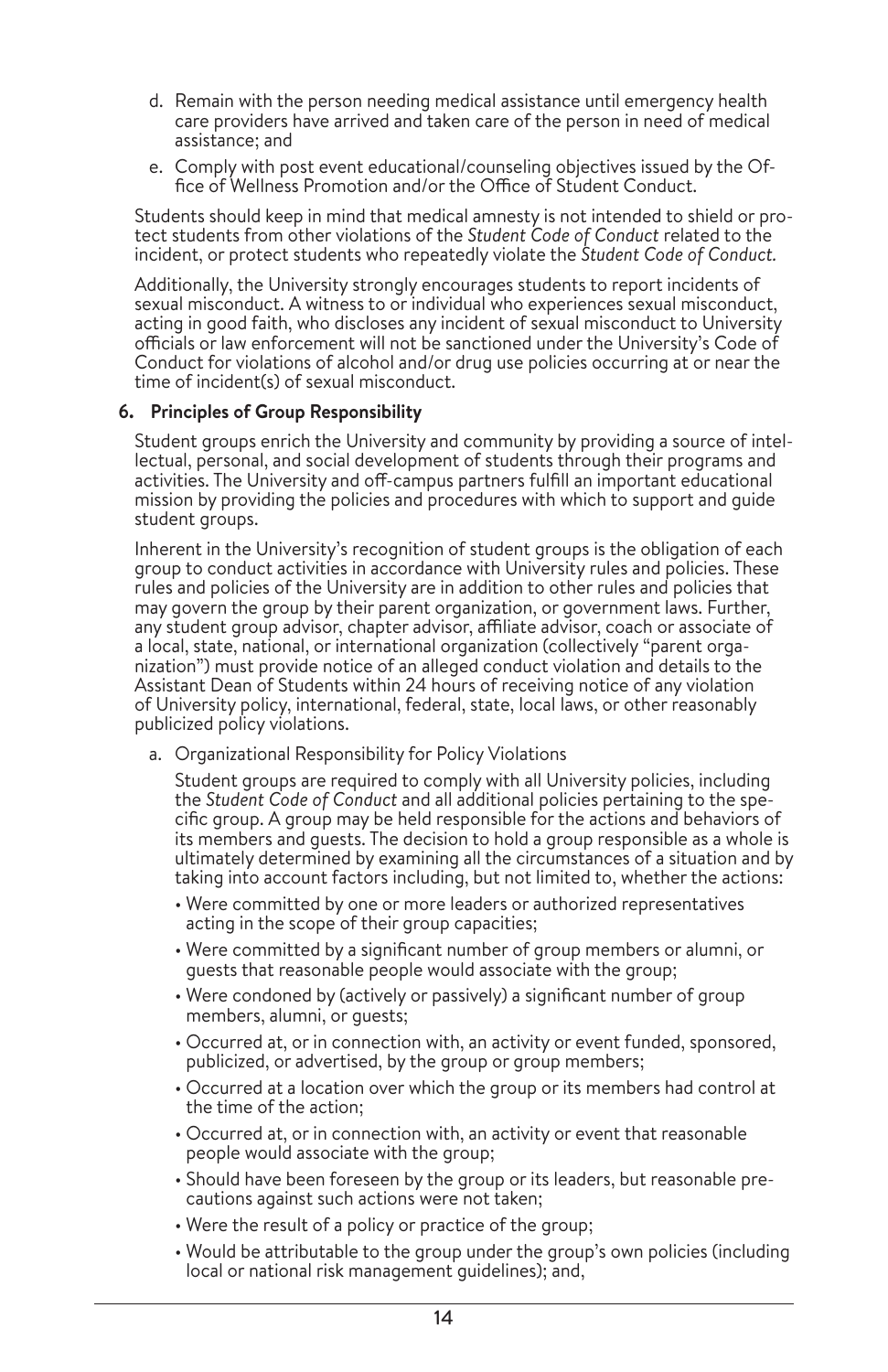• Were taken by individuals who, but for their affiliation with the group, would not have been involved in the incident.

In addition, a group may be held responsible if:

- One or more leaders or members of a group fail to report knowledge or information about a violation to, or otherwise fail to cooperate with, appropriate University or emergency officials;
- The group, or any member acting on its behalf, fail to satisfactorily complete the terms of any disciplinary sanction or outcome.

Along with student groups, their members, leaders, and associated individuals , may also be held individually responsible for violations of the *Student Code of Conduct*  or other University policies. It is the responsibility of the student group's president, leader, or designee to represent the group through the conduct process.

# **B. VIOLATIONS OF THE** *STUDENT CODE OF CONDUCT*

The following forms of conduct are prohibited by any West Chester University student or group on or off University property and are subject to disciplinary action:

- **1. Infliction of Harm** Commission of any act which results in or which may result in the infliction of pain, injury, or damage to any person or property by willful and deliberate means or through gross negligence. This offense includes (a) assault, (b) attempted assault, or (c) reckless behavior, which may result in injuries to oneself, others, or property. In the absence of extraordinary or mitigating circumstances, a sanction of suspension or expulsion may be imposed on any student or student group found responsible for this violation.
- **2. Threat of Harm** This includes words or a course of conduct that is reasonably understood to create fear of the infliction of pain, injury, or damage, including conveyance of threats through electronic means, (a) to another person or property; (b) toward any party or witness, or their property, involved in a University conduct violation or law enforcement matter, which can be reasonably understood as attempting to influence outcomes or for retaliation; or (c) toward a University employee related to the performance of their job.
- **3. Theft** This includes (a) theft or attempted theft of the property or services of the University, any group, or any individual, by means of taking, deceiving, misappropriating, or misusing; and/or (b) possession of stolen property and/or receiving stolen property. In certain circumstances, a sanction of suspension or expulsion may be imposed on any student or student group found responsible for this violation.
- **4. Vandalism** This includes the intentional and/or reckless, but not accidental destruction of property; damaging, destroying, defacing, or tampering with the property of any person or business; or the misuse, or abuse of University property, or the property of any person or business.
- **5. Weapon** Violations of the policy include either of the following:
	- a. The use, possession, or transportation of (i) fireworks, (ii) a knife, (iii) a paintball or BB gun, (iv) explosive, (v) other weapon, except as described in 5b, below, or (vi) any item designed or used in such a way to inflict bodily harm or physical damage, except those items described in 5b, below.
	- b. The unlawful use, possession, or transportation of (i) a firearm or (ii) firearm ammunition.

A sanction of suspension or expulsion may be imposed on any student or student group found responsible for a weapons violation.

**6. Safety Violations –** Violation of safety regulations including, but not limited to, (a) setting unauthorized fires, (b) tampering with fire safety systems, firefighting equipment and/or defibrillators or rendering such equipment inoperable, (c)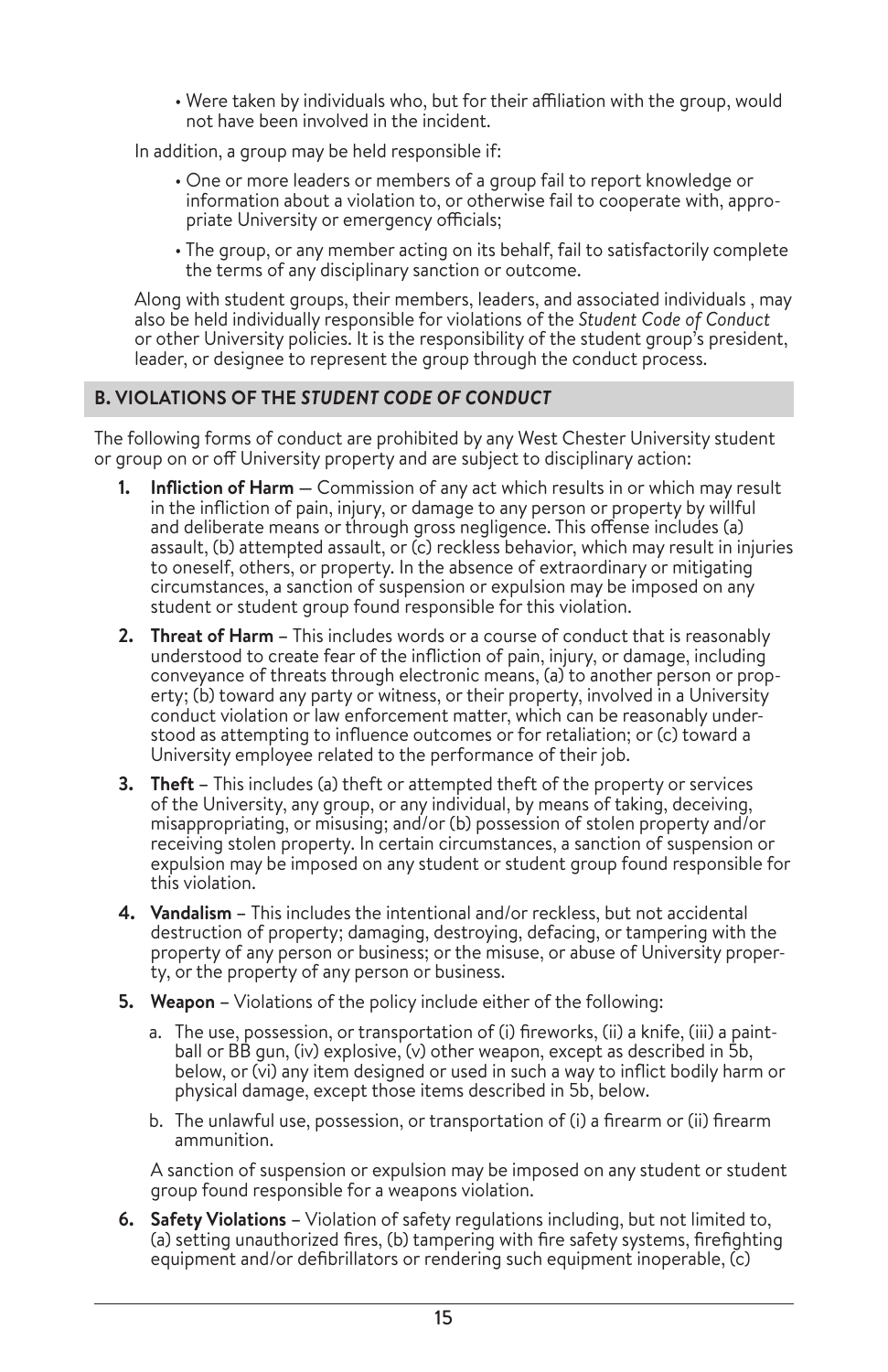turning in false alarms by any means of communication, (d) tampering with or improper use of University emergency phones, (e) failure to evacuate facilities upon the sounding of an alarm/drill, or (f) creating any hazardous condition that endangers the health and safety of others. A sanction of loss of housing, suspension or expulsion may be imposed on any student or student group found responsible for these violations.

- **7. Alcohol and/or Alcohol Containers** West Chester University is a dry campus. Any violation of the University's alcohol policy shall be construed as a violation of this section. Specific violations include the intent to exercise control, but are not limited to the following: (a) possession of empty alcohol containers in any University facility, residence hall, or any affiliated University housing, (b) sale, exchange, use, possession, or consumption of alcoholic beverages on-campus over 21 years of age, (c) underage use, possession, or consumption of alcoholic beverages, (d) possession of open containers of alcoholic beverages, (e) public intoxication, (f) driving under the influence, and (g) selling and/ or furnishing alcohol to minors. Exceptions to the alcohol violation are noted in the Medical Amnesty Policy. In the absence of extraordinary or mitigating circumstances, a sanction of loss of housing, suspension, or expulsion may be imposed on any student or student group found responsible for (g) or multiple incidents of these violations.
- **8. Drugs and/or Drug Paraphernalia** Students who engage in drug use or abuse shall be considered in violation of this section. Specific violations include the intent to exercise control but are not limited to the following:(a) possession or use, (b) possession of drug paraphernalia, (c) possession of a significant quantity, distribution, or sale of drugs, and/ or (d) driving under the influence. The use of illegal substances, or the misuse of legal, prescribed, or controlled substances may be considered reckless behavior as described in the violation of Infliction of Harm 1c: Reckless Behavior. Exceptions to the drug violation are noted in the Medical Amnesty Policy. A sanction of loss of housing, suspension or expulsion may be imposed on any student or student group found responsible for this violation.
- **9. Noncommercial Literature Distribution, Non Sponsored Presentations or Demonstrations —** Any violation of the University's policy on Noncommercial Literature or Non Sponsored Presentations or Demonstrations on university property, set forth in the *Ram's Eye View Student Handbook*, shall be construed as a violation of this section.
- **10. Hazing** This includes (a) person or organization who intentionally, knowingly or recklessly, for the purpose of initiating, admitting or affiliating an individual into or with an organization, or for the purpose of continuing or enhancing an individual's membership or status in an organization, causes, coerces or forces an individual to do any of the following:
	- Consume any food, drink, liquid, alcoholic liquid, drug, or other substance which subjects the individual to a risk of emotional or physical harm.
	- Endure brutality of a physical nature, which may include but is not limited to whipping, beating, branding, paddling, kicking, striking, pushing, shoving, tackling, calisthenics, or exposure to the elements.
	- Endure brutality of a mental nature, which may include but is not limited to activity adversely affecting the mental health or dignity of the individual, sleep deprivation, exclusion from social contact, or conduct which could result in extreme embarrassment or degradation.
	- Endure brutality of a sexual nature.
	- Endure any other activity that creates a reasonable likelihood of bodily injury to the student.
	- Violate federal, state, or local law or University policy or rule.

A person commits the violation of aggravated hazing if any of the above actions results in serious bodily injury or death to the individual, either from actions of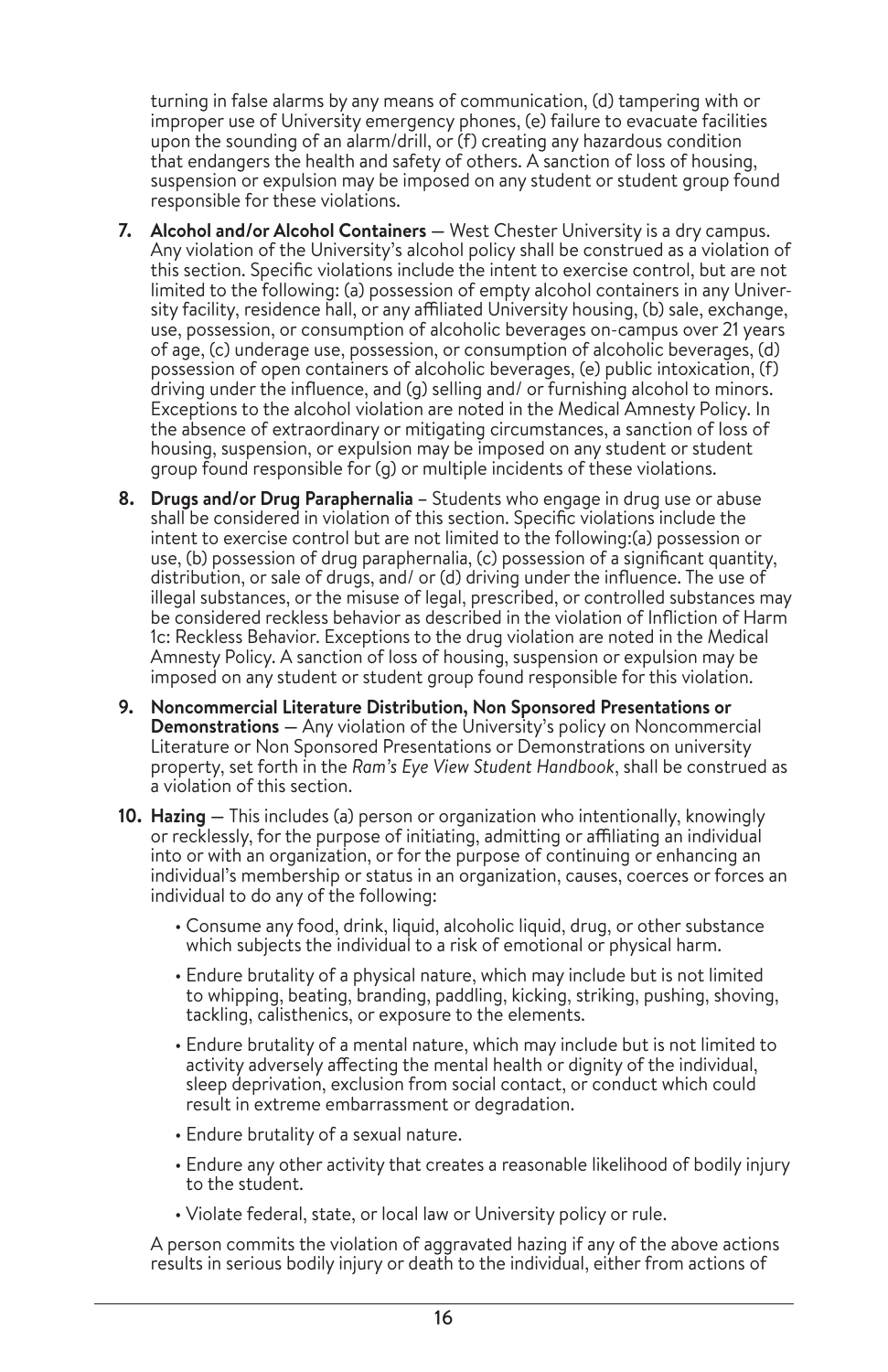reckless indifference to their health and safety, or by actions that cause, coerce, or force the consumption of an alcoholic liquid or drug.

Note: Hazing shall not include reasonable and customary athletic, law enforcement or military training, contests, competitions or events. A sanction of suspension or expulsion may be imposed on any student or group found responsible for this violation. This language reflects current University policy but may be subject to amendments during the academic year.

- **11. Information Technology Violation —** This includes (a) Failure to Protect Secured Data, including but not limited to obtaining passwords, circumventing account security, monitoring another user's data communications, or attempting to read, copy, change, delete or transmit another's user files or software, to gain unauthorized access to remote computers, or failure to protect data media by securing them immediately after use. Any person attaching a computer or network device to West Chester University's network is responsible for the security of the computer system and for any intentional or unintentional activities from or to those network connections. The use of any type of wireless network equipment including but not limited to wireless switches and wireless routers on the University network is strictly prohibited. Network services and wiring may not be modified or extended by users for any reason; (b) improper use or access to E-mail; (c) violation of Ownership and Use of Computing and Information Technology Facilities and Resources: may include computers, accounts, workstations, peripherals, networks, communication devices, switches, software programs, and systems, as well as related devices and hardware and telecommunications equipment; (d) privately owned devices improperly accessing University resources; (e) violation of applicable state, federal, and international laws, as well as University policies; (f) operating a network-intensive application or a defective computer, which causes network overload. Sanction considerations will include limiting or revoking electronic account privileges, suspension, or expulsion on any student or student group found responsible.
- **12. Solicitation —** Any violation of the University Commercial Advertising and Sales Policy as set forth in the Ram's Eye View Student Handbook shall be construed as a violation of this section.
- **13. Gambling —** Any form of gambling is prohibited unless a license has been secured and approval to solicit has been granted by the appropriate University office. Gambling consists of a consideration or fee for the chance to win a prize, the winner of which is determined by chance.
- **14. Disruptive Conduct —** This includes (a) engaging in conduct that is disorderly, unnecessarily disturbs others, and/or is disruptive to the normal practices, processes, and functions of the University, institution, business, or local municipality; (b) engaging in conduct that constitutes unlawful discrimination based on another person's race, color, sex, sexual orientation, gender identity, religion, creed, age, national or ethnic origin, citizenship, veteran status,disability or any other legally protected class reasonable belief that places a student in imminent harm; or  $(c)$ engaging in a course of conduct directed at a person that serves no legitimate purpose and seriously alarms, annoys, or intimidates that person.

A sanction of loss of housing, suspension or expulsion may be imposed on any student or student group found responsible for this violation.

**15. Academic Integrity —** Alleged violations of the Academic Integrity Policy shall be processed according to the Academic Integrity Policy as set forth in the West Chester University Catalog unless the incident also includes other alleged violations of the *Student Code of Conduct.* Academic Integrity and *Student Code of Conduct* violations will be processed by the procedures set forth in the *Student Code of Conduct.* The relevant academic representative assigned from the Provost's Office and Student Conduct staff will participate in the resolution. Violations of the academic integrity standards include (a) plagiarism, the inclusion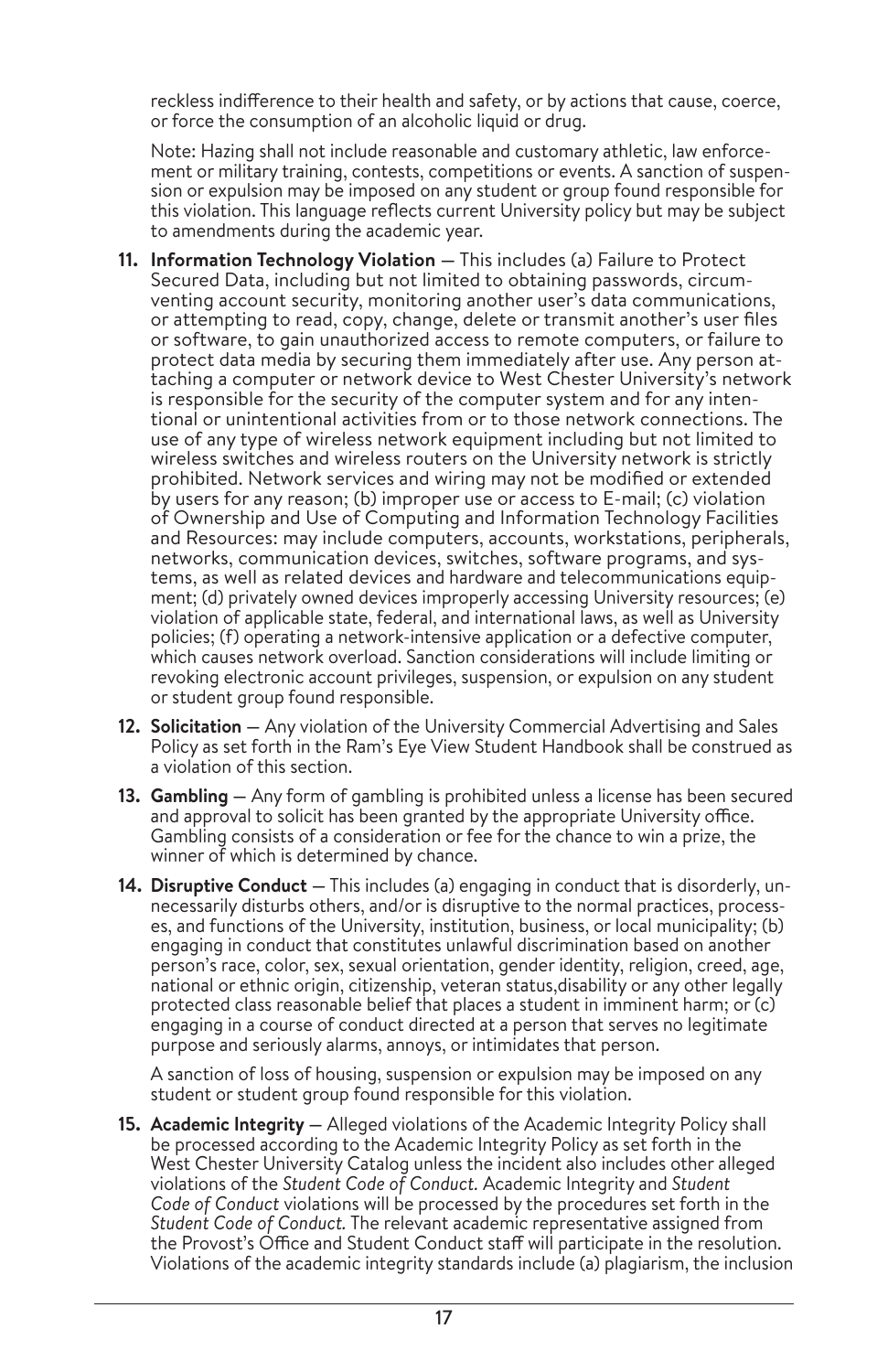of someone else's words, ideas, or data as one's own work; (b) fabrication, the use of invented information or the falsification of research, information, citations, or other findings; (c) cheating, an act or an attempted act of deception by which a student seeks to misrepresent his/her mastery of the information or skills being assessed; (d) academic misconduct, defined but not limited to other academically dishonest acts such as tampering with grades; or taking part in obtaining or distributing any part of a test that has not yet been administered; or disrupting or interfering with the ability of others to complete academic assignments; (f) facilitating academic dishonesty by helping or attempting to help another to commit an act of academic dishonesty; or (g) breach of standards of professional ethics in degree program(s). Sanctions may include dismissal from an academic program, suspension, and/or expulsion for any student or student group found responsible.

- **16. Fraud or Dishonesty —** This includes (a) wrongful deception intended to result in financial or personal gain; (b) making, using, or possessing any falsified document or record; (c) providing false information in connection with an official inquiry or investigation; (d) altering or forging any University document or record, including identification, meal or access cards, and parking permits; (e) providing false statements during any police or University investigation or proceeding; or (f) the misrepresentation of oneself or of a group as an agency of the University. Sanctions may include a dismissal from an academic program, suspension, and/or expulsion for any student or student group found responsible.
- **17. Trespassing** Unauthorized entry, use, or occupancy of the property of others, which also includes electronic property.
- **18. Violation of the Guide to Residential Living and/or Student Occupancy Agreement —** Students living in traditional housing and the University affiliated housing ("on campus students"), are required to comply with the Guide to Residential Living and the applicable student occupancy agreements. Violations include, but are not limited to, the following: (a) non-adherence to the guest visitation policy, including but not limited to extended visits, lack of roommate consent, number of allowable guests, and responsibility for actions of guests (b) cooking; (c) use and/or possession of incendiary or combustible materials and devices (for example, including but not limited to candles, torches, vaping equipment, e-cigarettes ); (d) removal or tampering with window screens; (e) non-adherence of the Courtesy/Quiet Hours Policy as defined by the Guide; (f) entry or exit of a residence hall through any door or opening other than those so designated at any time; (g) athletic activity that may result in harm or disruption to residents and/or building facilities/fire protection systems; or (h) other reasonably publicized housing-related policies. Repeated violations of this agreement may result in a loss of housing which is not subject to financial compensation.
- **19. Community Responsibility** Students who engage in behavior off-campus that is disruptive to the community, including: a) unreasonable noise as defined by the local noise ordinance; b) fire, health, zoning, building and safety codes, including occupancy limits as defined by the municipality; c) litter, trash and garbage violations (refer to the local regulations for trash disposal and be aware of your neighborhood's trash collection schedule); d) failure to take proactive steps to manage the conduct of guests, including measures that reduce the risk of harm; or, e) failure to engage in mediating and resolving problems or concerns with neighbors in a timely and civil manner.
- **20. Failure to Comply** This includes; (a) willful obstruction and/or failure to comply with the legitimate oral or written directives of properly authorized persons, including police and/or a duly-authorized University official acting in performance of their prescribed duty; (b) failure to provide a valid West Chester University student identification card or other valid identification upon the request of a duly-authorized University official; (c) failure to comply with all regulations regarding conduct on or off campus not cited in the *Student Code of Conduct* when such regulations have been reasonably publicized. Responsibility for this violation may result in a \$50 fine in addition to the assigned sanction conditions.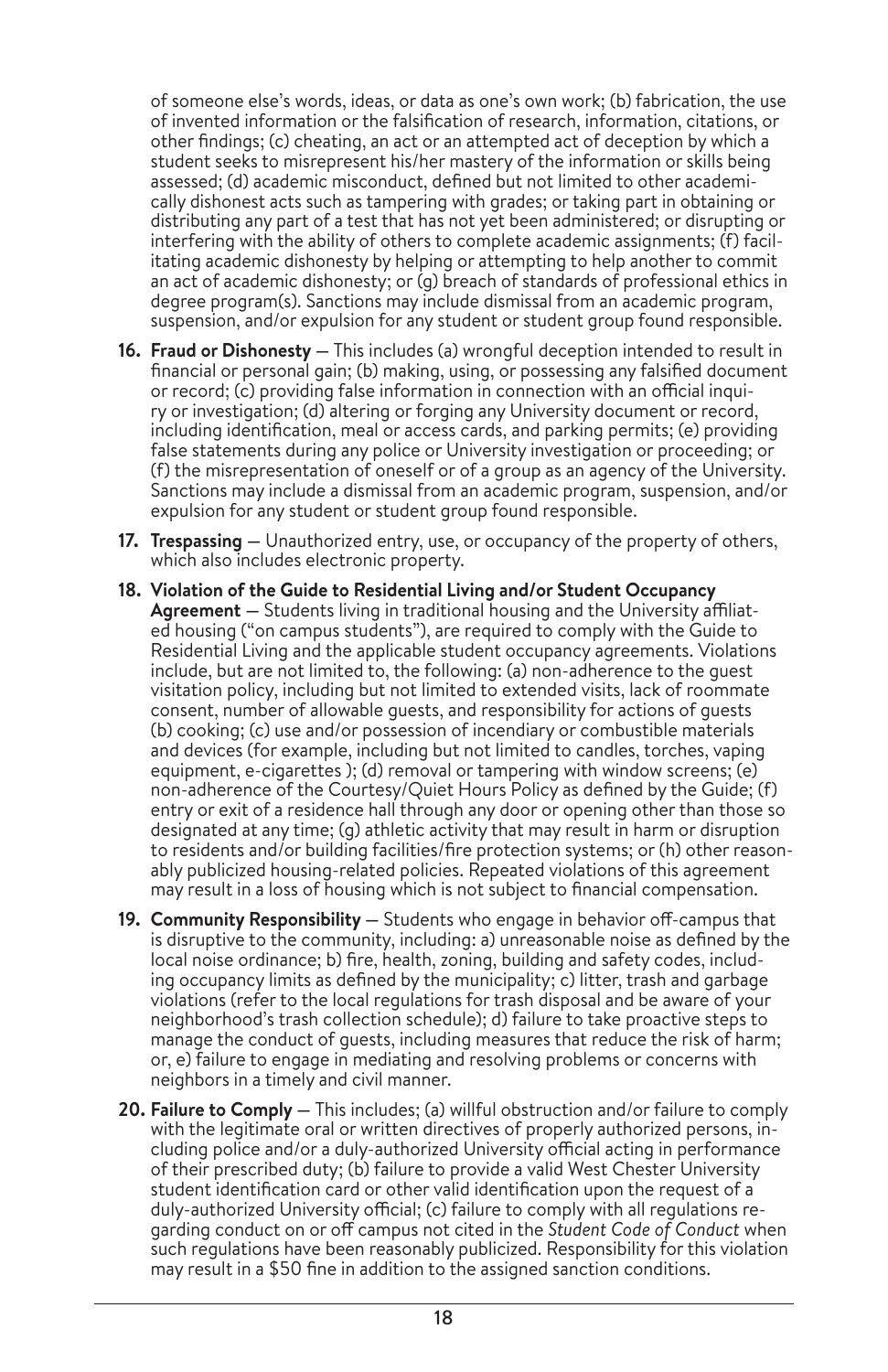- **21. Sanction Violation** Violation of a University sanction, including (a) violation of the terms of a sanction, which includes failure to complete any specified condition or assignment of a sanction, or (b) violating the *Student Code of Conduct* while on disciplinary or residential probation, emergency removal, interim suspension, final probation, or suspension.
- **22. Guest Policy** Students may be held responsible when the actions of their guests violate the *Student Code of Conduct*. Guests are expected to abide by University policies and local, state, federal, or international laws while visiting the campus.
- **23. Sexual Misconduct** Based on the Final Rule effective August 14, 2020, certain violations have regulatory standards that must be met to proceed under Title IX. The University's Sexual Misconduct Policy contains violations which may meet both regulatory and nonregulatory definitions. The Federal guidelines require the University to dismiss regulatory violations that do not meet the federal standards. However, the University may still proceed with investigating nonregulatory violations. If the standards of the allegations are substantiated through an investigation, regardless of whether the violation is defined as regulatory, the adjudication process is the same. Parties will be notified of any dismissal or inclusion of alleged violations. Please refer to the Sexual Misconduct Policy for additional definitional requirements and examples. Violations of the policy include;
	- **a) Sexual Harassment**  The range of sanctions for students responsible for this violation include: Disciplinary Probation (ranging from 6 weeks to 10 semesters), Final Disciplinary Probation (ranging from 6 weeks to 10 semesters), Disciplinary Suspension (ranging from 1 to 15 semesters) and Disciplinary Expulsion. Conditions may include off campus counseling, campus restriction, loss of housing, residential non-renewal or reassignment, and related educational conditions. Sexual Harassment includes:
		- 1) Regulatory Quid Pro Quo Sexual Harassment: An Employee conditioning the provision of aid, benefit or service of the University on an individual's participation in unwelcome sexual conduct.
		- 2) Non-Regulatory Quid Pro Quo Sexual Harassment: An Official, Volunteer or Student conditioning the provision of aid, benefit or service of the University on the individual's participation in unwelcome sexual conduct.
		- 3) Regulatory Hostile Environment Sexual Harassment: Unwelcome conduct, on the basis of sex, that a reasonable person would determine is so severe, pervasive, and objectively offensive that it effectively denies a person equal access to the University's Education Program or Activity.
		- 4) Non-Regulatory Hostile Environment Sexual Harassment: Unwelcome conduct, on the basis of sex, that a reasonable person would determine is sufficiently severe, pervasive, and objectively offensive that it unreasonably interferes with, limits, or deprives an individual from participating in or benefitting from any educational, employment, social or residential program in offered connection with the University.
	- **b) Sexual Assault**  This includes any sexual act directed against another person, without the Consent of the Complainant, including instances where the Complainant is incapable of giving Consent. Sexual Assault is categorized as Regulatory when it occurs in the United States, within an Education Program or Activity and when the Complainant is participating or seeking to participate in an Education Program or Activity at the time of the filing of the complaint. Otherwise, Sexual Assault will be categorized as Non-Regulatory. The range of sanctions for students responsible for this violation include: Disciplinary Suspension (ranging from 1 to 15 semesters) and Disciplinary Expulsion. Conditions may include off campus counseling, campus restriction, loss of housing, and residential non renewal or reassignment.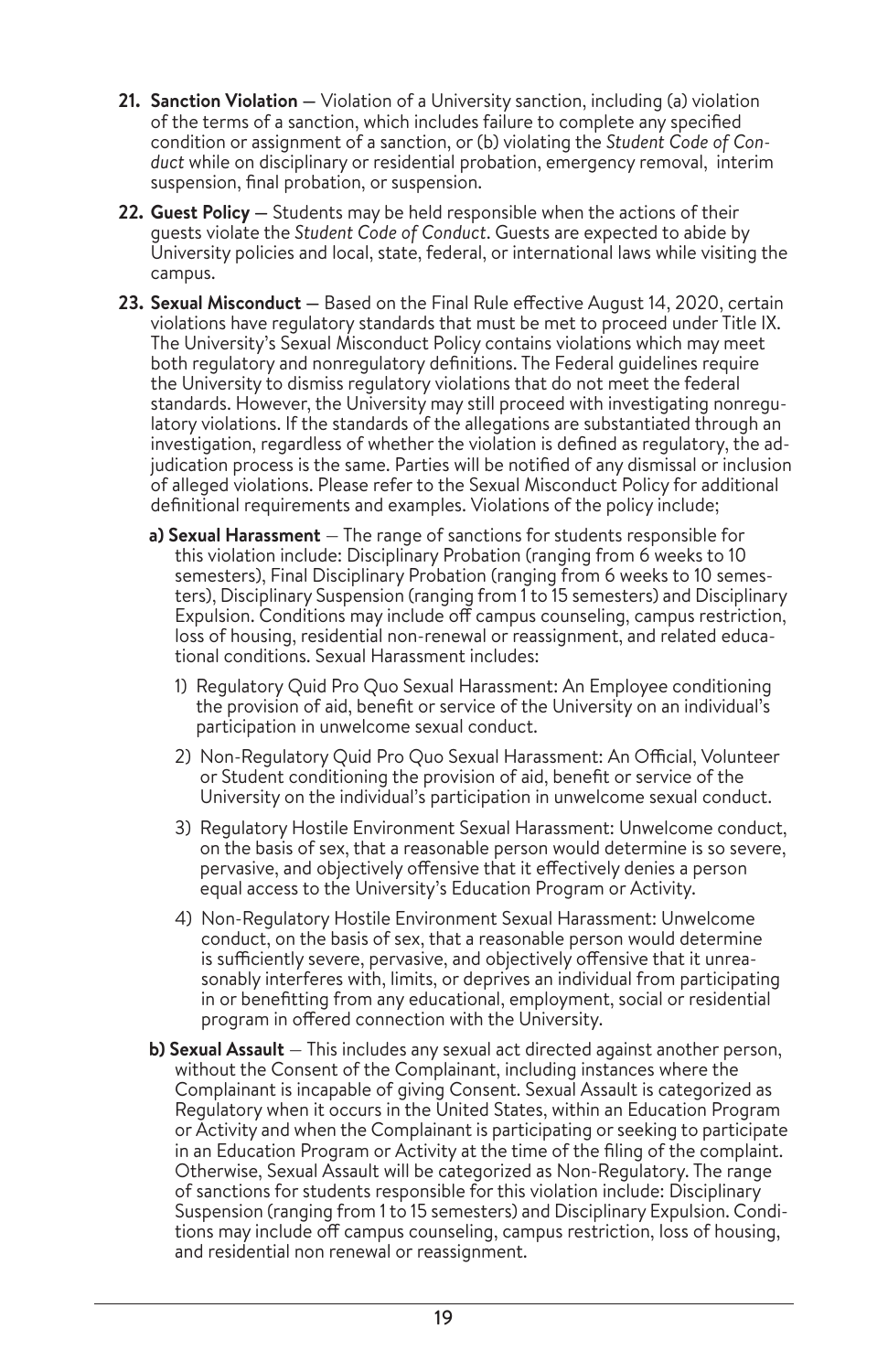### **Sexual Assault may be one of the following categories:**

- 1) Sexual Penetration Without Consent Any penetration of the mouth, sex organs, or anus of another person, however slight by an object or any part of the body, when Consent is not present. This includes performing oral sex on another person when Consent is not present.
- 2) Sexual Contact Without Consent Knowingly touching or fondling a person's genitals, breasts, buttocks, or anus, or knowingly touching a person with one's own genitals or breasts, when Consent is not present. This includes contact done directly or indirectly through clothing, bodily fluids, or with an object. It also includes causing or inducing a person, when Consent is not present, to similarly touch or fondle oneself or someone else.
- 3) Statutory Sexual Assault The age of consent for sexual activity in Pennsylvania is 16. Minors under the age of 13 cannot consent to sexual activity. Minors aged 13-15 years old cannot consent to sexual activity with anyone who is 4 or more years older than they are at the time of the activity. Minors aged 16 years of age or older can legally consent to sexual activity, as long as the other person does not have authority over them as defined in Pennsylvania's institutional sexual assault statute.
- **c) Sexual Exploitation**  Engaging in sexual behaviors directed toward or involving another person or use of another person's sexuality for purposes of sexual gratification, financial gain, personal gain or personal advantage when Consent is not present. This includes, but is not limited to, the following actions, including when they are done via electronic means, methods or devices:
	- Sexual voyeurism or permitting others to witness or observe the sexual or intimate activity of another person without that person's Consent;
	- Indecent exposure or inducing others to expose private or intimate parts of the body when Consent is not present;
	- Recording or distributing information, images or recordings of any person engaged in sexual or intimate activity in a private space without that person's Consent;
	- Prostituting another individual; or
	- Knowingly exposing another individual to a sexually transmitted disease or virus without that individual's knowledge; and
	- Inducing incapacitation for the purpose of making another person vulnerable to non-consensual sexual activity.

The range of sanctions for students responsible for this violation include: Disciplinary Probation (ranging from 6 weeks to 10 semesters), Final Disciplinary Probation (ranging from 6 weeks to 10 semesters), Disciplinary Suspension (ranging from 1 to 15 semesters) and Disciplinary Expulsion. Conditions may include off campus counseling, campus restriction, loss of housing, residential non-renewal or reassignment, or related educational conditions

**d) Stalking** — means engaging in a course of conduct directed at a specific person that would cause a reasonable person to:

1) fear for their safety or the safety of others; or

2) suffer substantial emotional distress.

A course of conduct is when a person engages in two or more acts that include, but are not limited to, acts in which the person directly, indirectly, or through third parties, by any action, method, device, or means, follows, monitors, observes, surveys, threatens, or communicates to or about a person in a prohibited way, or interferes with a person's property. Stalking includes the concept of cyberstalking, in which electronic media such as the Internet, social networks, blogs, cell phones, texts, email or other similar devices or forms of contact are used to pursue, harass, or to make unwelcome con-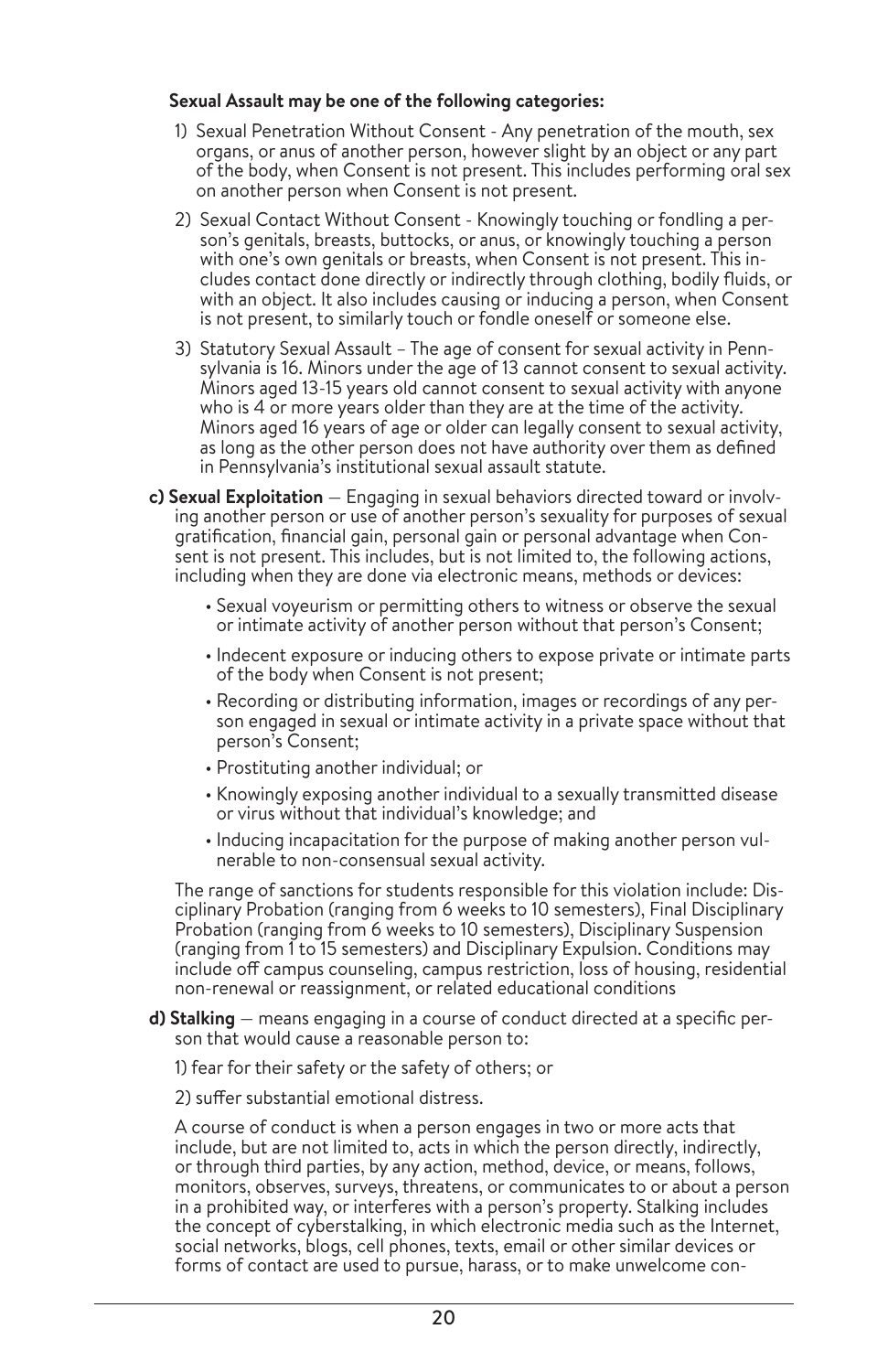tact with another person in an unsolicited fashion. Stalking is categorized as Regulatory when it occurs in the United States, within an Education Program or Activity and when the Complainant is participating or seeking to participate in an Education Program or Activity at the time of the filing of the complaint. Otherwise, Stalking will be categorized as Non-Regulatory. The range of sanctions for students responsible for this violation include: Disciplinary Probation (ranging from 6 weeks to 10 semesters), Final Disciplinary Probation (ranging from 6 weeks to 10 semesters), Disciplinary Suspension (ranging from 1 to 15 semesters) and Disciplinary Expulsion. Conditions may include off campus counseling, campus restriction, loss of housing, residential non-renewal or reassignment, or related educational conditions.

- **e) Dating Violence**  includes any violence committed by a person: (A) who is or has been in a social relationship of a romantic or intimate nature with the Complainant; and (B) where the existence of such a relationship shall be determined based on a consideration of the following factors: (i) the length of the relationship; (ii) the type of relationship; and (iii) the frequency of interaction between the persons involved in the relationship. Dating violence includes, but is not limited to, sexual or physical abuse or the threat of such abuse. Dating violence does not include acts covered under the definition of Domestic Violence. Dating Violence is categorized as Regulatory when it occurs in the United States, within an Education Program or Activity and when the Complainant is participating or seeking to participate in an Education Pro gram or Activity at the time of the filing of the complaint. Otherwise, Dating Violence will be categorized as Non-Regulatory. The range of sanctions for students responsible for this violation include: Disciplinary Reprimand, Disci plinary Probation (ranging from 6 weeks to 10 semesters), Final Disciplinary Probation (ranging from 6 weeks to 10 semesters), Disciplinary Suspension (ranging from 1 to 15 semesters) and Disciplinary Expulsion. Conditions may include off campus counseling, campus restriction, loss of housing, residential non-renewal or reassignment, or related educational conditions.
- **f) Domestic Violence**  includes any violence committed by a current or former spouse or intimate partner of the Complainant, by a person with whom the Complainant shares a child in common, by a person who is cohabitating with or has cohabitated with the Complainant as a spouse or intimate partner, by a person similarly situated to a spouse of the Complainant under Pennsylva nia's domestic or family violence laws or by any other person against an adult or youth Complainant who is protected from that person's acts under the domestic or family violence laws of Pennsylvania. Domestic Violence is cate gorized as Regulatory when it occurs in the United States, within an Education Program or Activity and when the Complainant is participating or seeking to participate in an Education Program or Activity at the time of the filing of the complaint. Otherwise, Domestic Violence will be categorized as Non-Regula tory. The range of sanctions for students responsible for this violation include: Disciplinary Reprimand, Disciplinary Probation (ranging from 6 weeks to 10 semesters), Final Disciplinary Probation (ranging from 6 weeks to 10 semesters), Disciplinary Suspension (ranging from 1 to 15 semesters) and Disciplinary Expulsion. Conditions may include off campus counseling, campus restriction, loss of housing, residential non-renewal or reassignment, or related educa tional conditions.
- **g) Retaliation** Any action, directly or through others, which is aimed to deter a reasonable person from reporting sexual misconduct or participating in an investigation or hearing or action that is done in response to such activities. This includes but is not limited to intimidation, threats, coercion, or discrimination against any individual (A) for the purpose of interfering with any right or privilege secured by Title IX of the Education Amendments of 1972 or its implementing regulations; or (B) because the individual has made a report or complaint, testified, assisted, or participated or refused to participate in any manner in an investigation, proceeding or hearing under this Policy. A finding of retaliation under this Policy is not dependent on a finding that the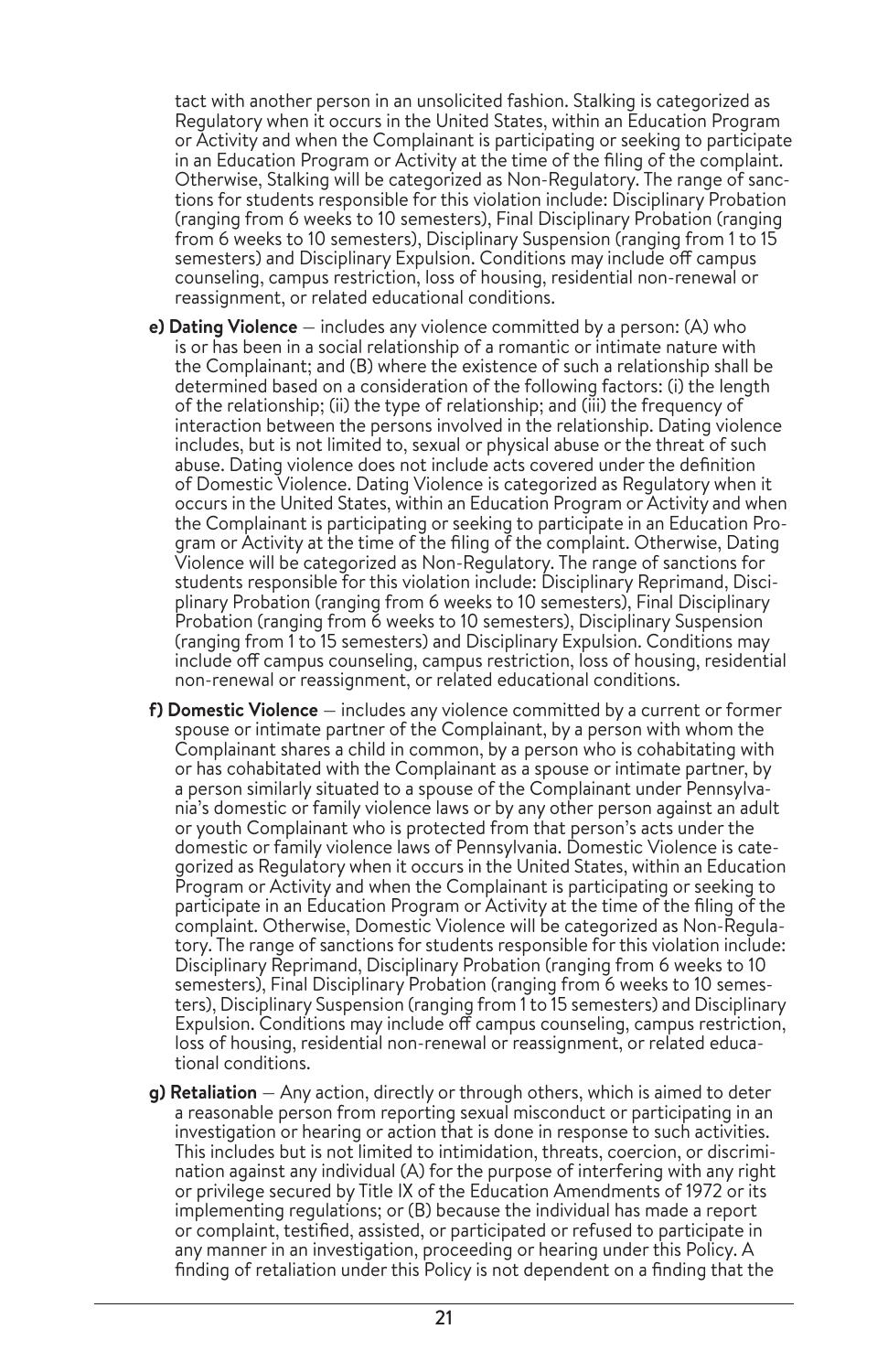underlying sexual misconduct occurred. The range of sanctions for students responsible for this violation include: Disciplinary Probation (ranging from 6 weeks to 10 semesters), Final Disciplinary Probation (ranging from 6 weeks to 10 semesters), Disciplinary Suspension (ranging from 1 to 15 semesters) and Disciplinary Expulsion. Conditions may include off campus counseling, campus restriction, loss of housing, residential non-renewal or reassignment, or related educational conditions.

- **h) Violation of Interim or Supportive Measures**  $-$  Any action, directly or through others, which party takes that intentionally contravenes or disregards the directives of the University issued to the party as a result of a report, complaint, hearing, or appeal. The range of sanctions for students responsible for this violation include: Disciplinary Probation (ranging from 6 weeks to 10 semesters), Final Disciplinary Probation (ranging from 6 weeks to 10 semesters), Disciplinary Suspension (ranging from 1 to 15 semesters) and Disciplinary Expulsion. Conditions may include off campus counseling, campus restriction, loss of housing, residential non-renewal or reassignment, or related educational conditions.
- **24. Criminal/Civil Statutes —** Any student who has been cited, arrested, or found guilty by international, federal, state, or local law enforcement officials will violate this offense. This offense includes the alleged commission of any act that may be adjudicated as a violation of such other criminal and/or civil statutes, regulations, or ordinances that are now in effect or may hereafter be in effect in any applicable locality, the Commonwealth of Pennsylvania, or the United States of America. If adjudication by a court substantiates that a violation of law has occurred, it will be deemed as evidence of a violation of this section. However, the standards and procedures (including, but not limited to, determination of guilt beyond a reasonable doubt) of the courts or other agencies are not adopted, and violations will be determined in accordance with the University's rules and standards. A criminal or civil decision is not a necessary prerequisite for a disciplinary decision nor is it necessary that criminal or civil charges be determined before or after a University decision. Any criminal or civil act that would also be a violation of the other Student Code of Conduct items can be addressed based on the available evidence regardless of court outcome as the University is not necessarily bound by court decisions that apply to criminal or civil law. Therefore, action taken in a civil or criminal court does not free the student of responsibility for the same conduct in a University proceeding. A student participating in the Accelerated Rehabilitative Disposition (ARD) program or any similar alternative diversionary program applied by the courts is still considered to be in violation of this standard and accountable for a conduct violation. Court issued sanctions do not satisfy University sanctions. The University may suspend a student charged with committing an offense on an interim basis while violations are pending. If a student is found guilty of committing a crime, the University may impose a sanction up to and including suspension or expulsion based on the nature and seriousness of the criminal offense.
- **25. Aiding a Violation or Failure to Report –**This includes (a) actively assisting in the commission of a violation, or (b) failing to report firsthand knowledge of a violation of the Student Code of Conduct which poses a risk of harm to others' health and safety or to University property. This includes witnessing such violations and knowingly failing to report them.
- **26. Retaliation –** any action taken in response to a report of misconduct that restrains, interferes with, coerces, or punishes the person making the report or submitting a complaint. Under this policy, no faculty member, administrator, staff, student, applicant for employment, or member of the public may be subject to restraint, interference, coercion, or reprisal for action taken in good faith to seek advice regarding a misconduct matter, filing a complaint, or serving as a witness in the investigation of a misconduct complaint. Retaliation is a separate violation and may be cause for discipline apart from the outcome of the initial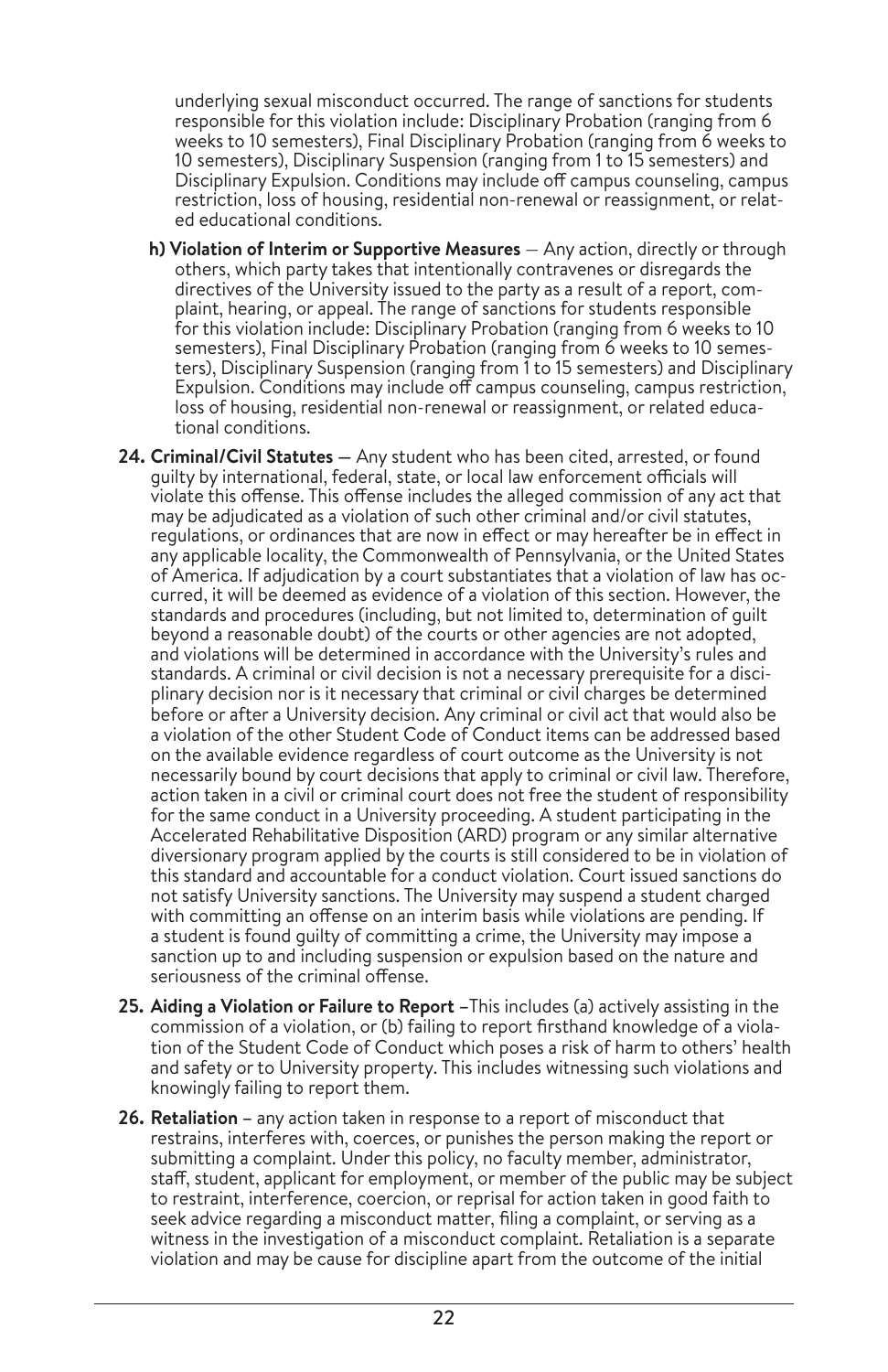misconduct complaint. That is, retaliation may be found to have occurred even if there is no finding of a policy violation under the initial misconduct complaint. A sanction of loss of housing, suspension, or expulsion may be imposed on any student or student group found responsible for this violation.

- **27. Violation of Safety Precaution Requirements –** To reduce the risk of spreading infectious disease, students shall adhere to all Safety Precautions (which are defined as any health-related laws, regulations, or mandatory guidelines established by the University or federal, state, county, or municipal authorities). There are two categories of this Violation:
	- (a) The intentional or reckless disregard of Safety Precautions, or intentional or reckless actions that cause or directly threaten the spread of disease. For example: Hosting a large gathering where social distancing is not possible and masks are not worn, or taking specific action(s) designed to spread the virus to another person, either of which has an extremely high risk of virus spread.

A single instance of this category of Violation may result in loss of housing, mandated remote campus participation, and/or disciplinary suspension for a student who is found responsible for this violation. A student's actions in relation to a high risk of disease spread and the student's conduct history will be considered in determining the level of sanction.

(b) Failing to comply with Safety Precautions. This includes all Safety Precautions, as defined above, and expressly includes failing to abide by facecovering policies or directives.

The current updated list of all Safety Precautions appears here at Student Community Agreements, and this list will be updated on a regular basis, as new requirements are imposed by government, health, or University officials.

If Safety Precautions from multiple sources apply to a given situation or in the event of conflict between or among them, students are required to follow the most restrictive Safety Precaution.

The University's goal in addressing this category of violation is to ensure widespread compliance with Safety Precautions. While a first offense is unlikely to lead to a severe sanction, the University reserves the right to impose a loss of housing, mandated remote campus participation, and/or disciplinary suspension for a student who is found responsible for this violation. A student's actions in relation to a high risk of disease spread and the student's conduct history, as well as the existence of prior violations of this category will be considered and may lead to a more severe sanction including disciplinary suspension.

# **II. Initiation of Alleged Violations**

Any person or entity (including University departments, officials, community members, and/or students) may submit information regarding an alleged violation of the *Student Code of Conduct* to be reviewed by the Office of Student Conduct. Any alleged policy violation should be submitted as soon as possible after the event takes place. Incident reports may be submitted anonymously and those reports will be investigated based on the extent of the information provided. Anonymous incident reports may alert an administrator to an existing problem, but these reports may not provide sufficient information to allow the university to initiate disciplinary action. The Office of Student Conduct reviews all information and manages the process of alleged violations under the Code of Conduct.

*Student Code of Conduct* violations are entirely separate from a criminal investigation by the police, and any complainant may file a criminal complaint with the police in addition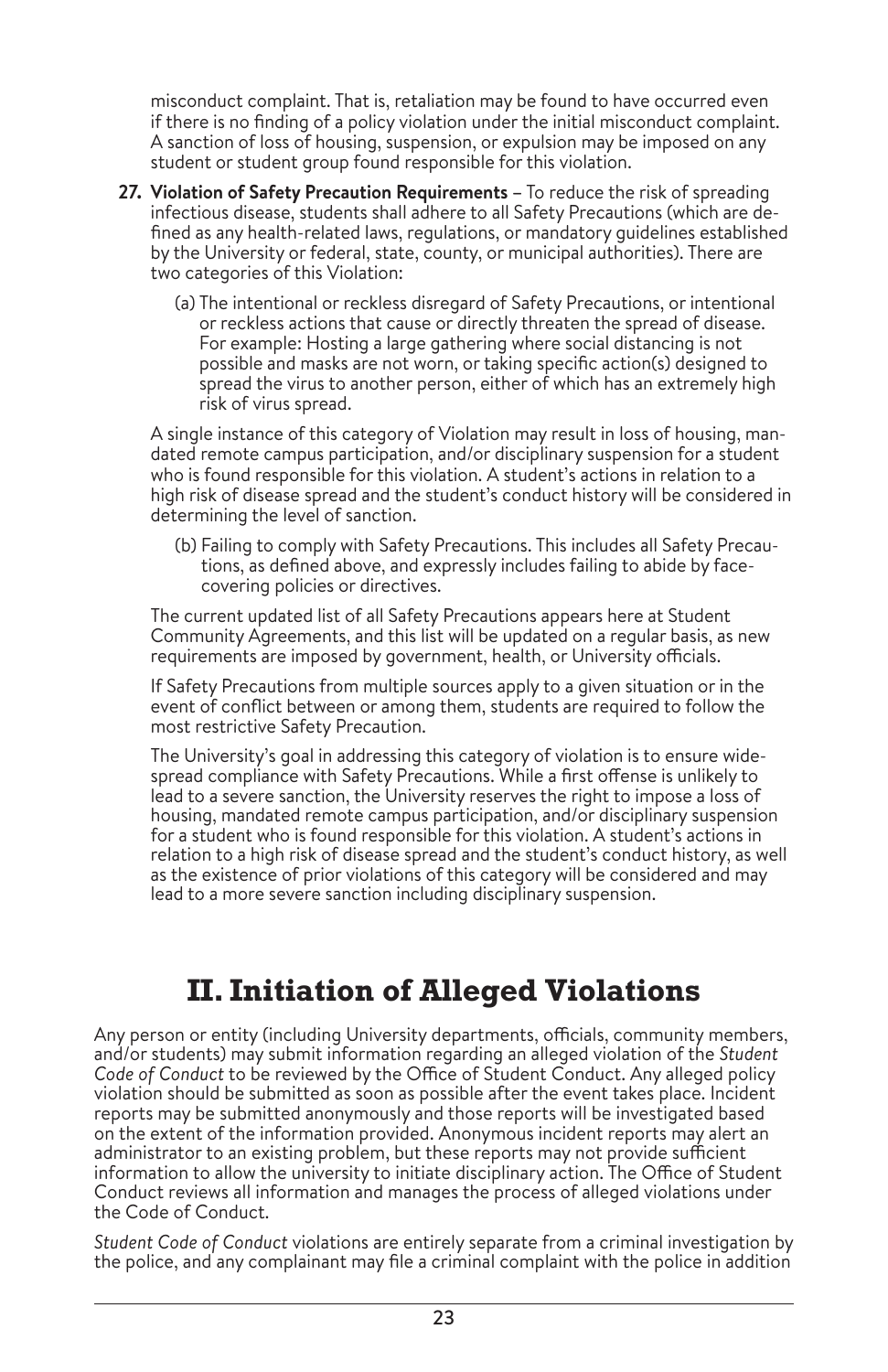to a *Student Code of Conduct* violation. The University reserves the right to initiate an incident report, to serve as the complainant, and to initiate Student Conduct proceedings without a formal incident report by the complainant of misconduct.

### **Truthfulness**

All participants in the reporting and resolution processes have the responsibility to be truthful with the information they share at all stages of the process. A report of a violation under this Policy is not considered a bad faith report merely because the evidence does not ultimately support the allegation. Individuals are prohibited from knowingly making a false report, filing a false Formal Complaint or making misrepresentations. If an investigation results in a finding that a person has willfully filed a bad faith report, filed a false Formal Complaint or made misrepresentations as part of the reporting or resolution process, the person may be subject to appropriate Disciplinary Sanctions under the Code of Conduct in the case of Students or other relevant University policy and collective bargaining agreements in the case of Officials, Employees or Volunteers. False reporting may also violate international, federal, or state criminal laws and civil defamation laws.

# **A. FILING AN INCIDENT REPORT (NON-SEXUAL MISCONDUCT)**

Reporting may be accomplished in the following ways:

- 1. Filing a police report with the Office of Public Safety or requesting a report from another law enforcement agency be sent to the Office of Public Safety.
- 2. Complete a University incident report form at www.wcupa.edu/conduct. Various report types are included from general conduct reports, student group mis conduct, and sexual misconduct (See **B. Filing a Sexual Misconduct Incident Report**). Once a report is filed, the University designee will determine whether further fact finding is needed and whether there is enough information to file conduct violations and what type of hearing process will be appropriate for the allegations. In the event a group member becomes aware of an incident, the student group member(s) should inform the on campus university advisor/coach immediately, with the following points in mind:
	- An advisor/coach who is employed by the University is required to submit an incident report for any information that is shared with them.
	- An advisor/coach not employed by the University is not required to report information to the University; however, the student member(s) should also report the incident to a University official.

If the group is affiliated with a national organization, University officials will notify the national organization at the beginning of an investigation and communicate throughout the process when notification will not impede the investigation. If during the investigation the group is deemed to have responsibility in the incident, the national organization will be informed when notification will not impede the investigation.

The Assistant Dean will also have the discretion to request additional fact-finding or close the case without conducting a hearing due to insubstantial information.

# **B. FILING A SEXUAL MISCONDUCT INCIDENT REPORT**

Any individual, including a third party, may make a report concerning sexual misconduct. Complainants and third-parties are encouraged to report sexual misconduct as soon as possible to allow the University to respond promptly and effectively.

The Title IX Coordinator (or designee) has authority to institute corrective measures for reports of alleged violations of this Policy. Mandated reports to the Title IX Coordinator by Officials, Volunteers and Employees shall not automatically result in corrective measures being instituted. Individuals are encouraged to report sexual misconduct directly to the Title IX Coordinator, through the University's electronic and anonymous reporting systems or by filing a Formal Complaint.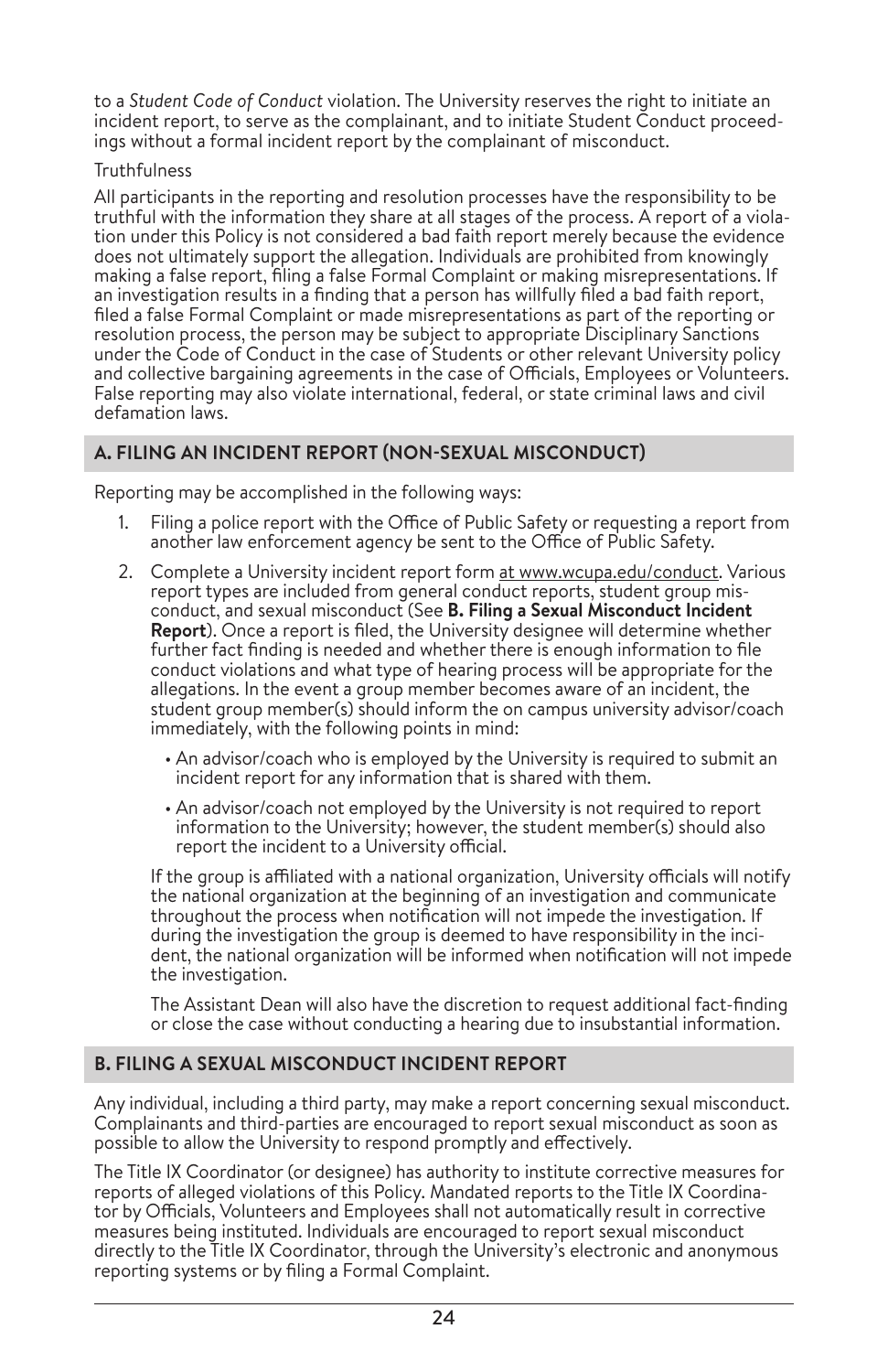1. Reports to the Title IX Coordinator

Any person may report sex discrimination, including sexual misconduct (whether or not the person reporting is the person alleged to be the person subjected to conduct that could constitute sex discrimination or sexual misconduct), in person, by mail, by telephone, or by electronic mail, using the contact information listed for the Title IX Coordinator, or by any other means that results in the Title IX Coordinator receiving the person's verbal or written report.

Contact Information for the Title IX Coordinator:

Lynn M. Klingensmith, Esq. Director for Equity and Compliance, West Chester University 114 W. Rosedale Avenue, West Chester, PA 19383 (office) 610-436-2433 | (email) lklingensmith@wcupa.edu

Such a report may be made at any time (including during non-business hours) by using the telephone number or electronic mail address, or by mail to the office address listed for the Title IX Coordinator.

The University's Title IX Coordinator is trained to work with individuals who report sexual misconduct and have knowledge about resources and services, both on and off campus, including the availability of Supportive Measures.

If a report of misconduct discloses a serious or immediate threat to the campus community, the University will issue a timely warning to the community to protect the health or safety of the community. The timely warning will not include any identifying information about the Complainant.

Please Note: Title IX Coordinators are not a confidential source of support. While they will address matters reported with sensitivity and will keep your information as private as possible, confidentiality cannot be guaranteed. To speak with an individuals designated as having confidentiality, please contact WCU Counseling Center, WCU Community Mental Health Center, and/or the WCU Health Center.

Please Also Note: Making a report is different from filing a Formal Complaint (see the section titled Filing a Formal Complaint). A report is defined as notification of an incident of sexual misconduct to the Title IX Coordinator by any person. A report may be accompanied by a request for (1) Supportive Measures; (2) no further action; (3) filing a Formal Complaint with a request to initiate an informal resolution process; and/or (4) a request to initiate an informal resolution process after filing a Formal Complaint. Filing a Formal Complaint initiates the University's formal investigation process. (See **Sexual Misconduct Resolution Process**).

2. Electronic and Anonymous Reporting

You may also file a report about sexual misconduct using the appropriate links below. While anonymous reports are accepted, the University's ability to address misconduct reported anonymously is significantly limited.

Individuals may use this Sexual Misconduct Reporting Form to electronically file a report of sexual misconduct with the University.

Individuals may also file a report electronically by email to: tix@wcupa.edu.

3. Filing A Formal Complaint

The timeframe for the Sexual Misconduct Resolution Process under this Policy begins with the filing of a Formal Complaint and will be concluded within a reasonably prompt manner, and usually no longer than 90 days after the filing of the Formal Complaint, provided that the Process may be extended for a good reason, as set forth more fully in the Continuances and Granting Extensions section. Appeals may extend the timeframe for resolution.

To file a Formal Complaint, a Complainant must provide the Title IX Coordinator a written, signed complaint describing the facts alleged.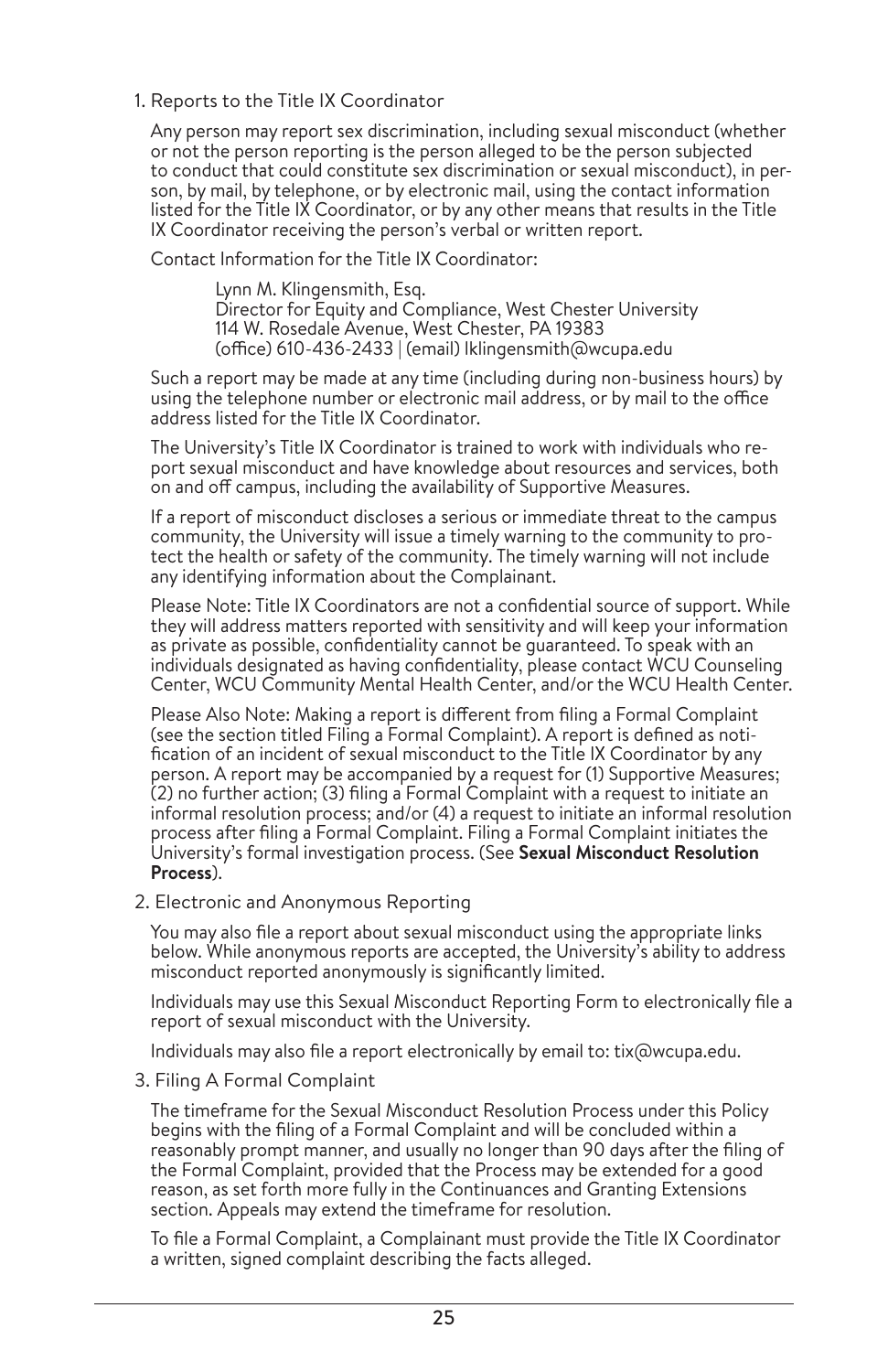If a Complainant does not wish to make a Formal Complaint, the Title IX Coordi nator may determine a Formal Complaint is necessary. West Chester University will inform the Complainant of this decision in writing, and the Complainant need not participate in the process further, but will receive all notices issued under this Sexual Misconduct Resolution Process. PLEASE NOTE: The Title IX Coordinator does not lose impartiality solely due to signing a Formal Complaint.

A Complainant who files a Formal Complaint may elect, at any time, to address the matter through the Informal Resolution Process (see the **Informal Resolution** section below).

4. Criminal Reporting Options

A Complainant may also seek to initiate a criminal complaint, independent of or parallel with any report made to the University.

West Chester University Police, 610-436-3311 or x3311 Peoples Building, 690 South Church Street, West Chester, PA 19383

You may also contact the police department in the city or town in which the incident occurred.

Please note: The University's policy, definitions, and burden of proof may differ from Pennsylvania criminal law. Neither law enforcement's decision whether to prosecute, nor the outcome of any criminal prosecution, is determinative of whether sexual misconduct has occurred under this Policy. In cases where there is a simultaneous law enforcement investigation, there may be circumstances when the University may need to temporarily delay its investigation while law enforce ment gathers evidence. However, the University will generally proceed with For mal Complaint even during the time of a pending law enforcement investigation.

As the University may not be informed of reports made with law enforcement agencies outside of West Chester University Police, a separate report must be filed with the Title IX Coordinator for University involvement.

5. External Reporting Options

A person may also file a complaint with the U.S. Department of Education's Of fice for Civil Rights regarding an alleged violation of Title IX by or calling 1-800- 421-3481 : 1-877-521-2172 TTY or emailing OCR.Philadelphia@ed.gov OR visiting https://www2.ed.gov/about/offices/list/ocr/complaintintro.html.

A person may also file a complaint with the Pennsylvania Human Relations Com mission by calling 717-787-9780 for the Harrisburg Regional Office; 412-565- 5395 for the Pittsburgh Regional Office; or 215-560-2496 for the Philadelphia Regional Office; or by visiting https://www.phrc.pa.gov/Pages/default.aspx.

Employees may also file a charge with the Equal Employment Opportunity Com mission regarding an alleged violation of Title VII by calling 1-800-669-4000 or visiting https://www.eeoc.gov/employees/howtofile.cfm.

The University may not be informed of reports made with external agencies.

# **C. JURISDICTION AND DISMISSALS**

In certain circumstances where violations defined under the Final Rule as Regulatory Prohibited Conduct (Regulatory Quid Pro Quo, Regulatory Hostile Environment Sexual Harassment, Regulatory Dating Violence, Regulatory Domestic Violence, Regulatory Sexual Assault and Regulatory Stalking) do not meet jurisdictional requirements, the University must dismiss those allegations contained in the Formal Complaint.

In certain circumstances the Title IX Coordinator may dismiss a Formal Complaint, or any specific allegations raised in the Formal Complaint at any time during the investigation or hearing.

Any Party may appeal a dismissal determination. See the Determining Jurisdiction and Mandatory Dismissal for Certain Allegations under the Sexual Misconduct Resolution Process Section for more information.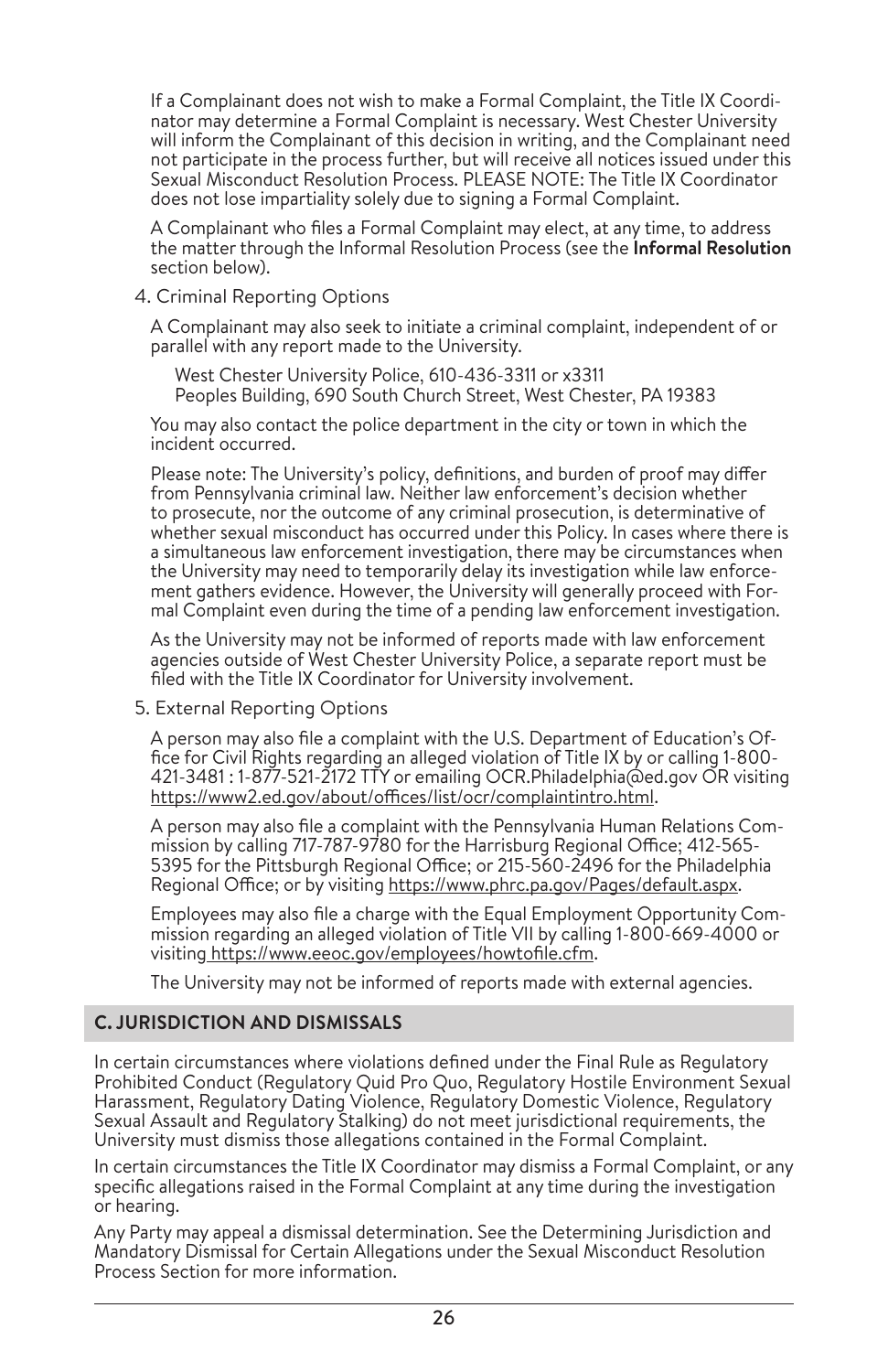# **D. RETALIATION**

West Chester University prohibits retaliation against any person for using reporting procedure(s), or for filing, testifying, assisting or participating in any investigation or proceeding involving allegations of university misconduct. Any retaliatory behavior should be reported immediately to the Office of Student Conduct or the Title IX Co ordinator/Director of Equity and Compliance. Any person, including third parties, who violates this retaliation policy, will be subject to discipline, up to and including termina tion if they are an employee, and/or expulsion if they are a student.

# **E. EMERGENCY REMOVAL FOR STUDENTS**

- 1. The University retains the authority to remove a Respondent from its Education Programs or Activities on an emergency basis. This action is also referred to as an emergency removal.
- 2. Before imposing an emergency removal on a student Respondent, the University will:
	- a. undertake an individualized safety and risk analysis; and
	- b. determine that an immediate threat to the physical health or safety of any student or other individual arising from the allegations of covered sexual misconduct justifies a removal.
- 3. If the University imposes an emergency removal on a student Respondent, the University will provide the Respondent with notice and an opportunity to challenge the decision immediately following the removal.
	- a. The University will provide written notice of the emergency removal and applicable charges.
	- b. The University will provide an opportunity for the Respondent to appeal that decision to an appropriate Hearing Officer or designee within 10 days of the imposition of the emergency removal.
	- c. The designated University Hearing Officer(s) will hear the evidence and determine whether there is sufficient evidence to support the conclusion that the Respondent poses an immediate threat to the physical health or safety of any student or other individual arising from the allegations of covered sexual misconduct and that, based on that threat, removal is the appropriate course of action.
- 4. If the University learns of evidence that demonstrates that the emergency action is no longer justified after the emergency removal is imposed against a student Respondent, the University will take prompt action to rescind the emergency removal.
- 5. All emergency removals will also comply with requirements under Chapter 505 of Title 22 of the Pennsylvania Code concerning Student Personnel.

# **F. MULTIPLE PARTY COMPLAINTS**

The University may consolidate Formal Complaints involving multiple parties where the allegations arise from the same facts or circumstances; in such consolidated matters, the Sexual Misconduct Resolution investigation Process applies to more than one Complainant and/or more than one Respondent, but each party is still an "individual" and not a group or organization. The decision of the Title IX Coordinator to consolidate Formal Complaints is not subject to appeal.

# **G. INFORMAL RESOLUTION PROCESS**

Informal means of resolution, such as mediation, may be used as an alternative to the formal investigation and hearing procedures. Informal resolution is a voluntary process and may be used only where a Formal Complaint has been filed. Upon written agreement of all parties, informal resolution may be initiated at any time prior to finding of responsibility in a hearing, and may be terminated at any time prior to final resolution.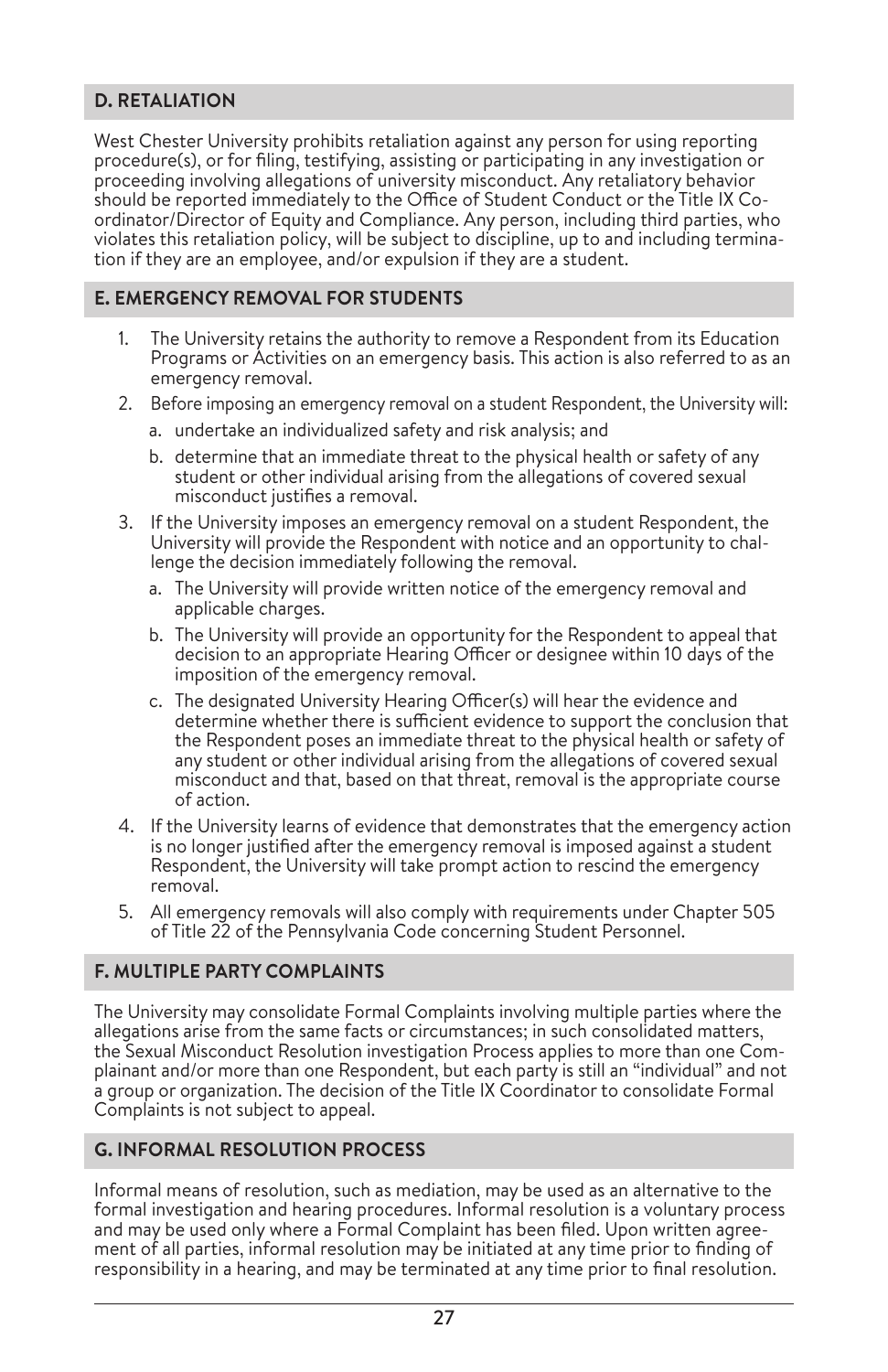If the informal process is terminated, the Sexual Misconduct Resolution Process, which includes an investigation and hearing, will proceed. Once a final resolution has been reached and documented and signed by all parties, the resolution cannot be appealed.

Informal resolution may not be utilized when a Student files a Formal Complaint against a University Employee, Volunteer or Official under this Policy.

# **III. Procedures for Resolution**

Separate procedures are written for cases which include allegations of sexual misconduct. Please see **IV. SEXUAL MISCONDUCT RESOLUTION PROCESS.**

### **A. INVESTIGATIONS (NONSEXUAL MISCONDUCT)**

Depending on the type of incident, the Office of Student Conduct or designee will first review the case to determine if the allegations have merit and determine if further investigation needs to be conducted. Depending on the nature and information con tained in an incident report, the University may elect to conduct an investigation.

Once an incident is reported, the police and/or professionally trained staff will proceed with the steps necessary to support the individuals involved. Any student-initiated investigations are strictly prohibited and will likely delay personal and group support and impact the outcome.

During the investigation, students have the right to be assisted by any advisor they may choose, at their own expense. WCU has trained staff who serve as Policy and Process Advisors who can provide support and guidance to a complainant or respon dent throughout an investigation and/or conduct proceeding. The PPA, although not a trained attorney, can serve as a key resource in helping students understand their rights and responsibilities. Students are free to determine the degree of involvement by their PPA. Some students may only want assistance in navigating processes and may choose not wish to divulge all details.

Attorneys acting as advisors must follow the same rules as non-attorney advisors. An advisor may attend all meetings but does not have the right to speak or participate directly in most aspects of the conduct process. The involved students must speak on their own behalf and communicate directly with the fact finder or adjudicator(s). An advisor's failure to comply with these participation limitations may cause the advisor to be removed from the meeting or proceeding.

The fact-finding investigation may necessitate interviews with all involved parties and designated witnesses. Members of the University community are strongly encouraged to participate in the investigative process as witnesses if they have knowledge or infor mation regarding the alleged violation(s) in question and if they have been requested to participate. Individuals who are not members of the University community will generally be permitted to participate as a witness if they have direct knowledge or information regarding the incident or alleged violation in question. At the conclusion of the investi gation, the fact finders prepare a report detailing the incident and their findings. Upon receipt of the investigation report, Student Conduct will review the report and determine, (a) whether additional information is necessary, and if so, to seek that additional information, and (b) whether or not to assign alleged violations of the *Student Code of Conduct* to a student, students, or a group.

Information and materials that the University obtains during the investigative process may be disclosed to law enforcement in response to a health or safety threat or a valid subpoena. If appropriate, an interim action provision may also be initiated.

# **B. INTERIM ACTIONS**

An interim action may be instituted at any point if it is determined the student's continued presence in the residence halls or other locations on campus constitutes an immediate threat of harm to the student, other students, University personnel or University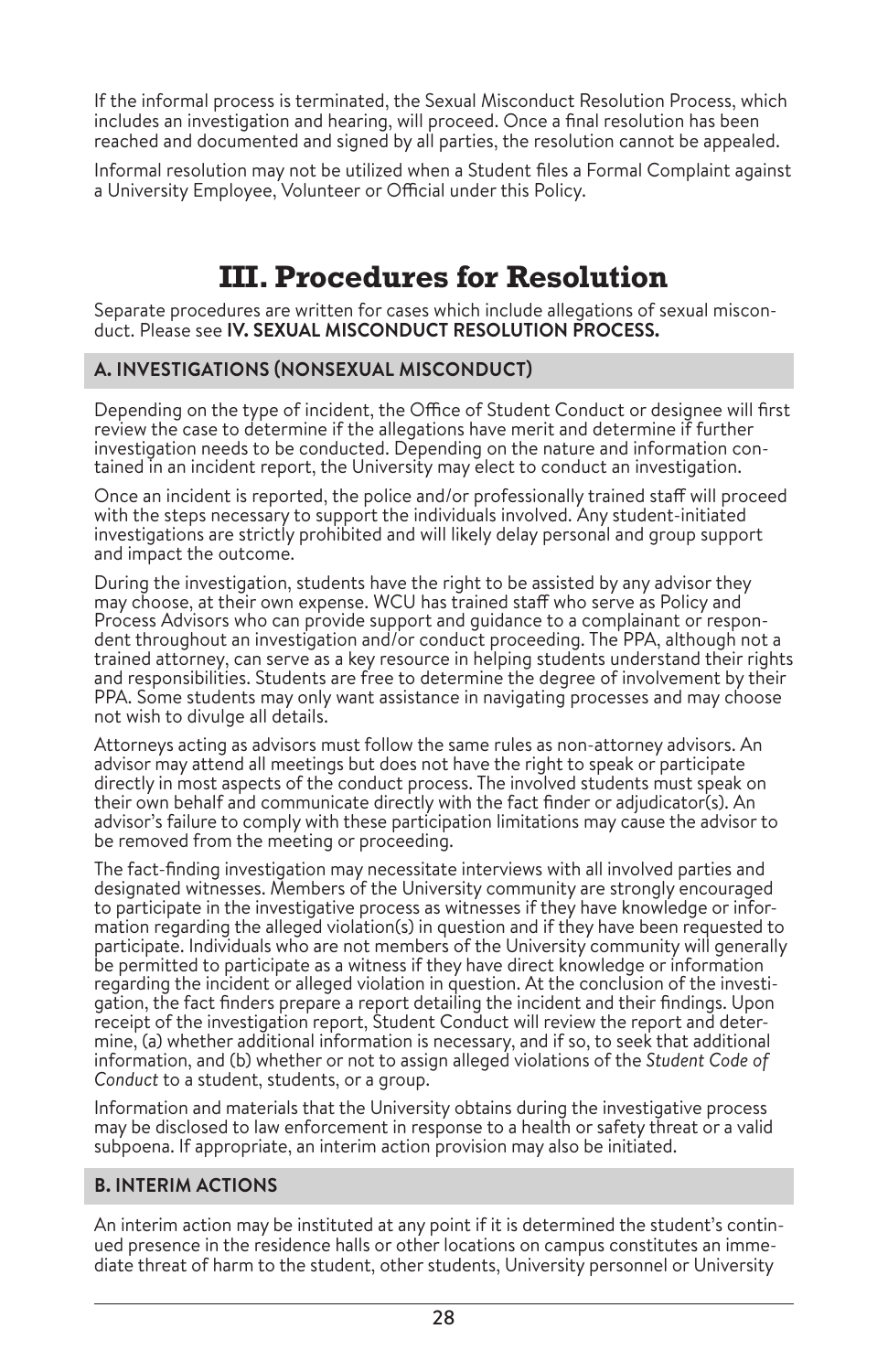property. Interim actions may include but are not limited to a no contact directive, a loss of housing, University area specific restriction, or full campus restriction. A Respondent may refute the interim action with a preliminary hearing process to show cause as to why their presence on university premises or at university activities does not constitute a threat. To exercise that option, the student needs to complete a Hearing Request Form so that we can schedule a timely hearing. If requested by the Respondent, the interim action hearing will be held within 10 working days unless extenuating circumstances warrant an extension, a hearing shall be provided at the earliest possible date.

### **C. STUDENT GROUP INVESTIGATIONS**

1. Preliminary Inquiry

Reported incidents of group misconduct often result in a preliminary inquiry con ducted by fact-finding investigators. Interviews may be set up with the individual complainants, reporters, witnesses, and respondent student(s). If it is determined that there is reason to continue the fact-finding information, the case may move to a formal investigation and the group leadership (advisor, coach, president or captain) will be notified.

### Formal Investigations

- a. The fact-finder will determine the best method of information gathering. This may include a mandated group meeting or a series of individual meetings.
- b. Students will be asked to sign an investigation participation form af firming the truthfulness of statements provided, their right to be silent, acknowledging they have the option to file a report with law enforcement, understanding that information provided may be made available to other individuals if they are alleged to have violated the *Student Code of Conduct,* and that any attempt to disrupt or obstruct the investigation may result in violations of dishonesty or failure to comply violations of the *Student Code of Conduct.*
- c. In the interest of full disclosure and to reduce the incidence of retaliatory behavior, the investigators will make every attempt to keep student testi mony for group misconduct private.
- d. Cell phones and any other technology may be collected during any meet ing to avoid collusion and conspiracy but are not subject to search without student permission or warrant.
- e. The fact-finder(s) may recommend an interim action to the Assistant Dean at any point in the investigation.
- f. Although participation in the investigation is optional, future membership in the group may be assessed on the student member's cooperation.

For group related allegations, while under investigation, students in groups will:

- a. Refrain from communication or behavior that could be considered retalia tory in nature, which is a violation of the *Student Code of Conduct.* Examples include, but are not limited to, sending intimidating or harassing texts, calls or emails; sending messages through other people; and making intimidating or harassing comments on social media. Retaliation against anyone involved in the case should be brought to the immediate attention of the Office of Student Conduct and/or Public Safety.
- b. Keep all information related to the incident as private as possible. In order to protect the privacy of all parties, only speak with University officials who are facilitating the investigation. Any member or guest who are known to have facts of the incident (what took place before, during, and after the alleged misconduct) may be contacted for an interview.
- 2. If the investigation determines that a group's culture or actions contributed to the incident, the group will be issued a list of initial *Student Code of Conduct* alleged violations and may include an Interim Action Notice, which will remain in place until the conclusion of the resolution process. While there is a general time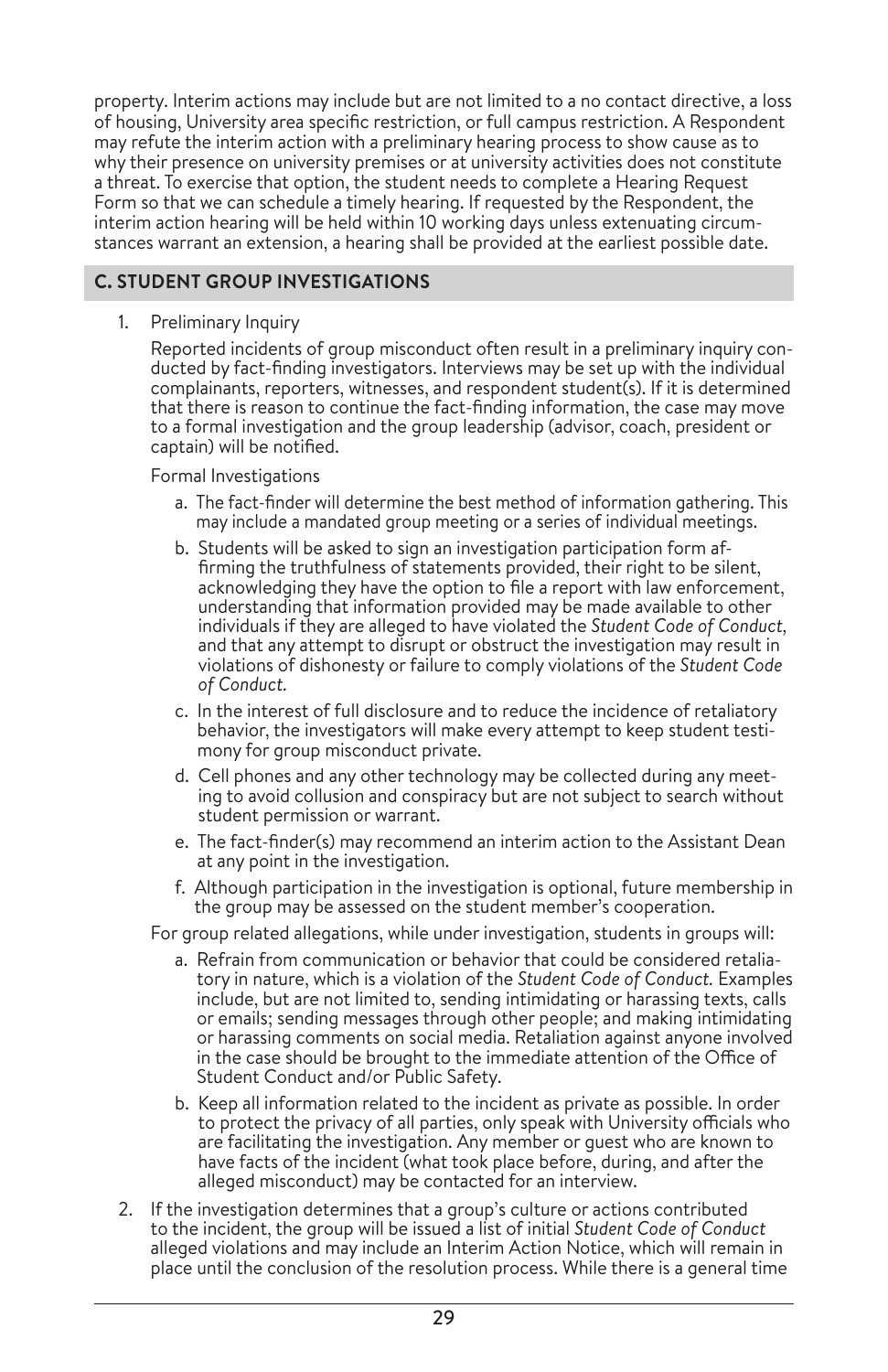frame for the investigation, there are exceptions that are allowed for extenuat ing circumstances. For example, a delay in investigation may occur if local law enforcement and legal representatives are not supportive of key individuals (the complainant and/ or and respondent) participating in university interviews that could affect a criminal proceeding.

3. If it is determined that a group created a "hostile environment," defined as "Con duct of a sexual nature that is sufficiently severe, persistent, and pervasive to limit a student's ability to participate in or benefit from the educational program" (WCU Sexual Misconduct Policy), they may be found responsible.

# **D. WRITTEN LETTER OF NOTICE OF ALLEGATIONS**

If the initial incident report or investigation report determines there is sufficient infor mation establishing that a *Student Code of Conduct* violation may have occurred, the Office of Student Conduct will issue a list of alleged violations. Students will receive, via their University email, a written notice containing a description of the alleged mis conduct, the rules of conduct allegedly violated, and the approximate date, time and place of occurrence. This notice will include a reasonably sufficient interval to allow the student to prepare a response to the allegation(s), typically three to ten days. Offenses occurring at the end of any semester will be adjudicated within a time frame deemed appropriate and reasonable by the Office of Student Conduct. If group conduct is under review, the leader and advisor(s) of the student group shall be notified in writing of the specific violations. All allegations of violations of the *Student Code of Conduct* shall be heard by a University hearing officer or board under the supervision of the Assistant Dean. The scheduling of conduct meetings and hearings by a hearing officer or board is at the discretion of the Office of Student Conduct. Students in cases that do not involve sexual misconduct allegations, will be given the opportunity to (1) waive their right to a hearing, accept responsibility for the violations, and accept outcomes from the hearing officer; (2) to accept responsibility for the violations and seek review of sanctions offered by presenting their situation in a sanctioning hearing; or (3) request a formal hearing to challenge the information presented in the initial incident reports. Students may request a formal hearing when the facts are in disagreement, and/or to have the ability to include additional information unavailable to the original hearing officer. Any student or student group representative who fails to appear at an initial conduct meeting will be automatically scheduled for a second conduct meeting. Any student or student group representative who fails to appear at the second scheduled conduct meeting, a sanctioning hearing, or a formal hearing, consents to the resolution of said case in their absence. Should the student or student group be suspended or expelled as a result, they may request a de novo hearing during the time of the appeal period as noted in the outcome letter.

# **E. CONDUCT MEETING**

During the informal conduct meeting, the respondent student or group meets with a hearing officer to review reported details, address questions about process, and understand their perspective about what happened, including their personal level of responsibility or nonresponsibility. Therefore, the responding student is expected to state whether they are or are not responsible for the alleged violation(s) during this time or in a subsequent follow up meeting. Students will be apprised of the expected range of sanctions possible for the listed violations. If the student accepts responsibility and agrees to the sanctions for the *Student Code of Conduct* violation(s), no formal hear ing will occur. If the student accepts responsibility for the agreed upon violations but not the sanctions, the student can request a sanctioning hearing. If the student does not accept responsibility for the violations, this conduct meeting will then serve as a pre-hearing conference to support the student in explaining the hearing process and to complete the formal hearing request.

# **F. SANCTIONING HEARINGS**

Student and student groups may request a sanctioning hearing when students accept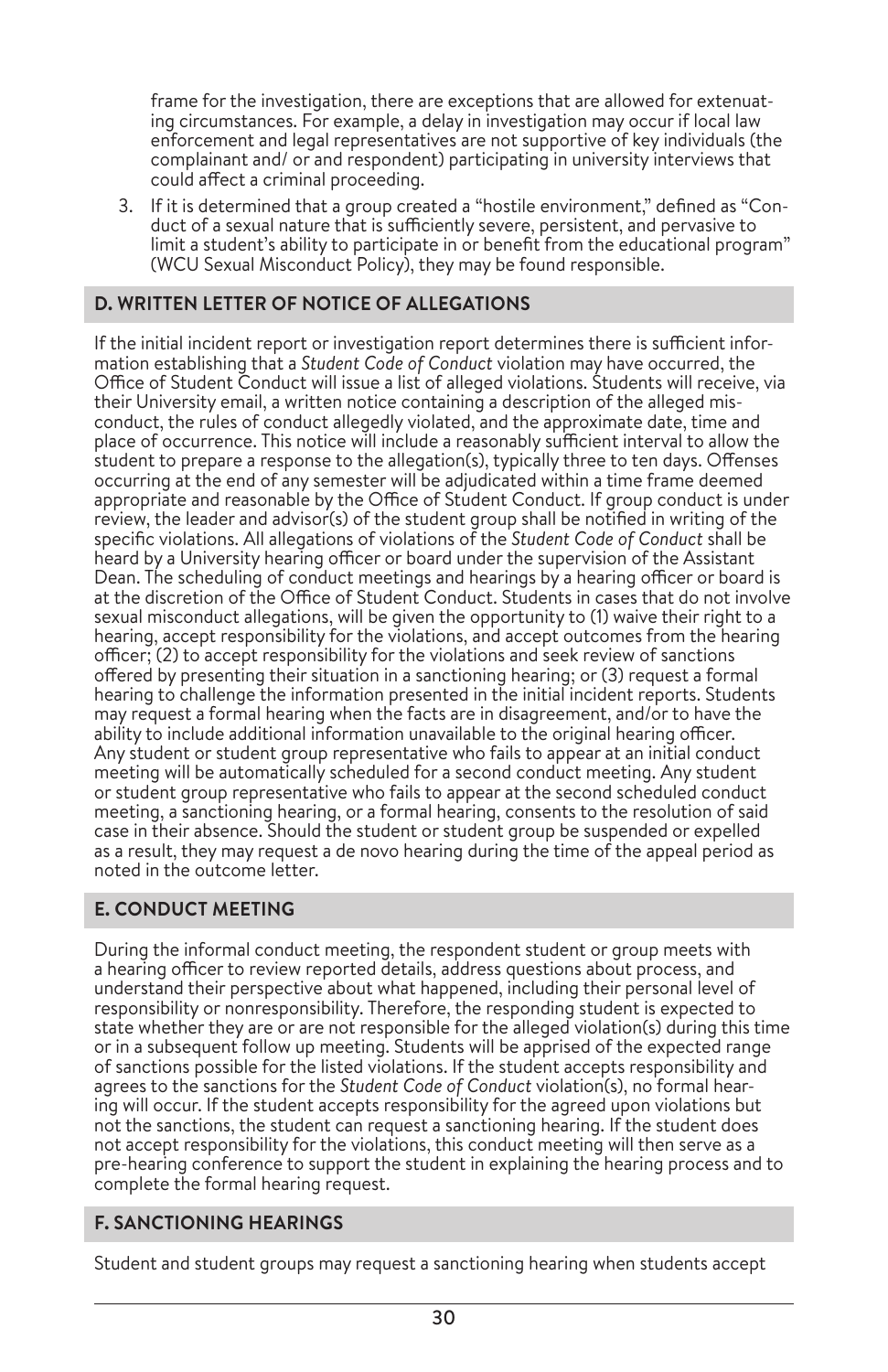responsibility for the violations at the conduct meeting but disagree with the proposed sanctions. The Office of Student Conduct will assign this to a new Administrative Hearing Officer or a Board. At the sanctioning hearing, the responsibility for the violations will be accepted as agreed upon during the informal conduct meeting and the sanction recommendations will be shared. This process provides the student with an opportunity to present their case for an alternate sanction outcome. The Hearing Officer or Board has the authority to remove, add, or amend the originally proposed sanction(s) or accept the recommended sanctions and conditions proposed at the original conduct meeting.

### **G. FORMAL HEARINGS**

- 1. The purpose of a hearing is to review the facts and circumstances of the alleged incident and to accept all evidence and statements offered during the hearing in order to determine the student's or student group's level of responsibility. In determining whether a violation has occurred, the "preponderance of the evidence" standard is applied. There are two types of formal hearings – an administrative hearing, conducted by one University employee, and a University Board Hearing. A University Board Hearing is conducted by three University community members. University board members each have an equal vote in the outcome of the proceeding. Each member is trained in advance and pre-screened on a case by case basis to eliminate familiarity with the involved parties.
- 2. Witnesses: Involved students may want to include witnesses on their behalf. The University Case Presenter and the respondent shall have the right to present witnesses. Responding students may submit questions to the chair for responses by the opposing party. All parties must provide a list of potential witnesses to the Office of Student Conduct prior to the hearing as they are subject to cross examination. The office will provide the witness list(s) to all relevant parties with the exception of group misconduct cases<sup>\*</sup>. If a formal investigation was conducted, any witness present must have been identified and accessible during the investigation process. If a witness is not provided during the investigation process, then the student's presentment of that witness during the hearing is at the discretion of the hearing facilitator and should only be allowed based on new information not known during the investigation process. Character witnesses and statements will not be allowed. \*In cases involving allegations of policy violations by student groups, evidence of misconduct may be presented by the investigator rather than through each individual witness.
- 3. All materials to be presented at the hearing must be submitted to the Office of Student Conduct prior to the hearing. The hearing facilitator will make copies of submitted materials available for inspection (not for duplication) to all relevant student parties prior to the hearing.
- 4. Any materials submitted less than four calendar days before the hearing may only be considered at the discretion of the hearing facilitator. Further, the hearing facilitator holds ultimate discretion over what records, exhibits, and written statements may be accepted as information for consideration by the hearing officer or University Hearing Board.
- 5. All procedural questions, including those regarding materials and testimony that will be presented during the hearing, are subject to the final decision of the hearing facilitator.
- 6. The hearing facilitator has the responsibility for maintaining order and decorum. They have the right to impose rules that are reasonable and necessary for an orderly and efficient hearing to take place. A recipient may adopt rules of order or decorum to forbid badgering a witness, and may fairly deem repetition of the same question to be irrelevant. Any person who commits an action that interrupts the proceedings or refuses to comply with rules regarding behavior will be removed from the hearing. The hearing facilitator has the authority to direct the time of entrance and exit of all parties participating in the hearing. All hearings are closed proceedings. A student group may file an advance request to allow additional student group leaders to attend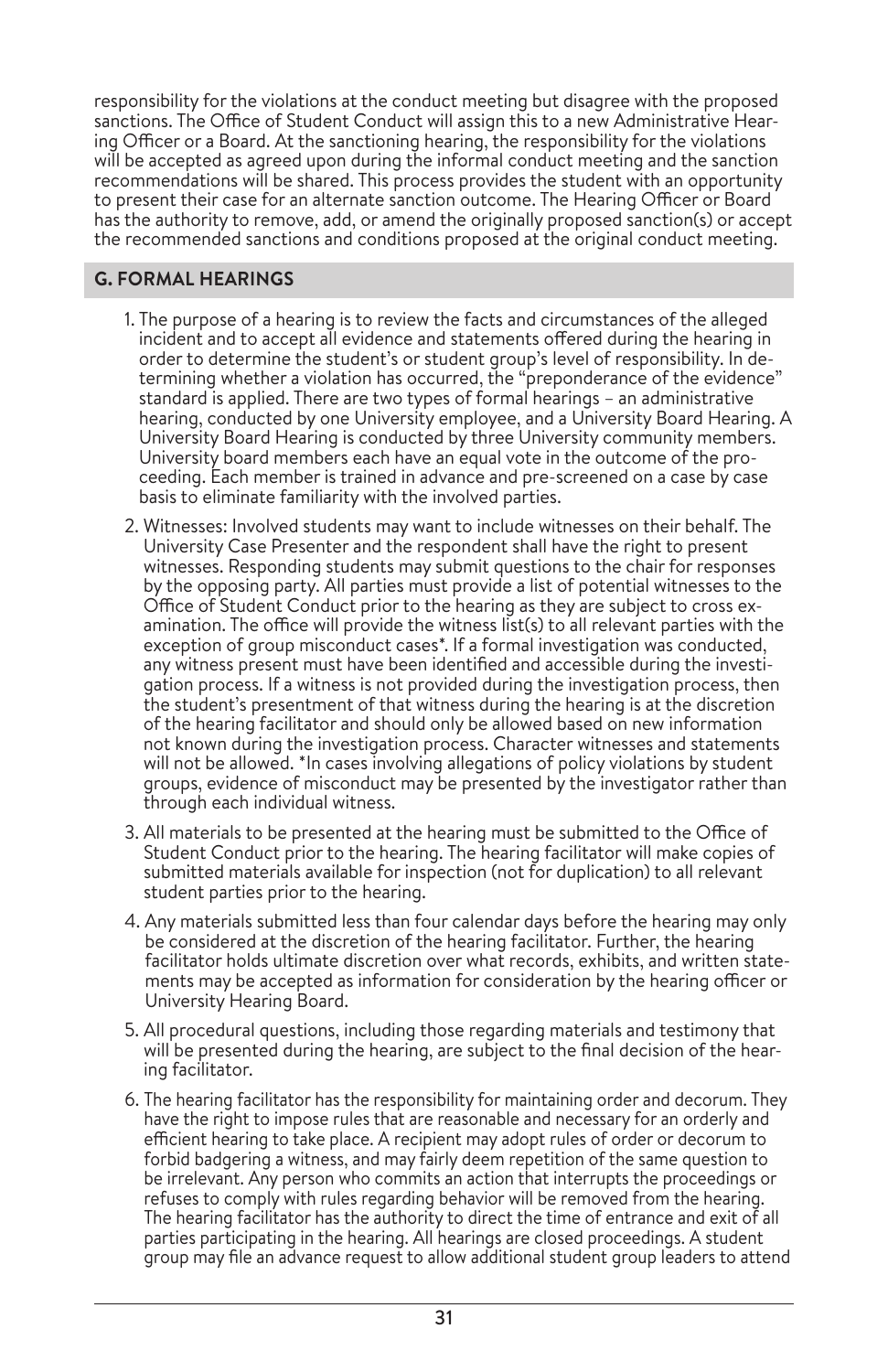the hearing as non-participants, however, they may not be respondent students nor witnesses in the case.

# **H. PROCEDURES**

Please note, in cases involving infliction or threat of violence, or a sexual misconduct allegation, any party may request in advance a screen to separate the complainant and the respondent.

At a formal hearing that is initially scheduled or requested by a student or student group, the following procedure will be followed to the extent possible:

- 1. The hearing officer/board shall open the proceedings by reading the statement of alleged violations.
- 2. Before presenting any testimony, each person must submit to an oath where they swear and affirm the truth of statements to be made.
- 3. The University Case Presenter shall then present its case against the responding party. This shall be done by the submission of written, physical, and/ or testimonial evidence.
- 4. At the conclusion of the University Case Presenter's presentation, the responding party shall present a response to the allegations. This shall be done by the submission of written, physical, and/or testimonial evidence.
- 5. At the close of the hearing, the hearing facilitator will allow closing statements by the parties, which may include rebuttal comments.
	- a. Any person who commits an action that interrupts the proceedings or refuses to comply with a reasonable order of the hearing officer/board shall be subject to removal from the hearing.
	- b. All matters upon which the decision will be based must be introduced into evidence at the hearing.
	- c. All formal hearings will be recorded and subject to the Disciplinary Records and Retention policy (Section VI). Maintenance of a written or audiotape record of the hearing will be done at the University's expense, but students may be required to pay the cost of copies of requested records. If such records contain sensitive or confidential information, a request for a copy will be denied. Personal recording of the hearing is prohibited and subject to criminal prosecution.
	- d. Case resolution will be based upon evidence sufficient to make a reasonable person believe that the facts sought to be proven are more likely true than not, otherwise known as preponderance of the evidence.
	- e. Once responsibility is determined, in addition to testimony and evidence presented at a conduct meeting or hearing, a hearing officer/board may consider the following elements before rendering a sanction:
		- i) Academic records and class year;
		- ii) The nature and severity of previous discipline records including that which is public record;
		- iii) Attitude of the respondent during the conference and/or hearing;
		- iv) Whether the sanction will (a) bring an end to the violation in question, (b) reasonably prevent a recurrence of a similar violation, and (c) remedy the effects of the violation on the complainant and the University community.

The University retains the right to continue a hearing whenever necessary and appropriate. Any students or student group who fail to appear at a scheduled hearing consent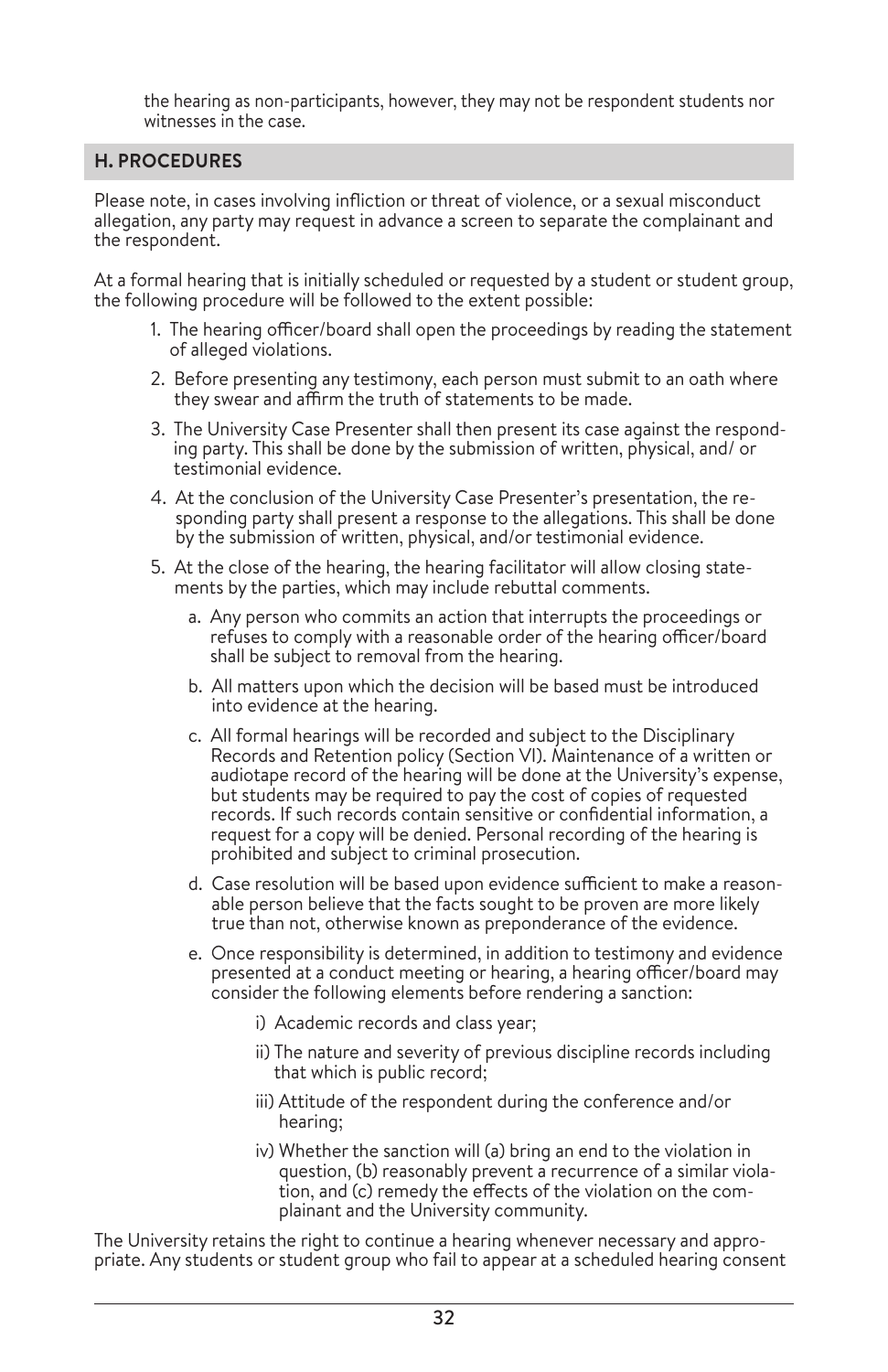to the conducting of said hearing in their absence. Should the student be suspended or expelled as a result, they may request a de novo hearing during the time of the appeal period as noted in the outcome letter.

If during or after the conduct process it is determined that individuals intentionally misrepresented the facts of the case in their testimony, they may be referred to the office of Student Conduct or appropriate University office. If this misrepresentation is discovered after a hearing, the Office of Student Conduct, in consultation with the hearing officer/board, will review the evidence to determine whether the case should be reopened and/or a new hearing scheduled.

The Office of Student Conduct will issue a written statement of the findings of fact and reasons for the decision (referred to as an "Outcome Letter") to the respondent within 30 business days after the close of the hearing.

Pending action on the allegations, the student's status shall not be altered nor shall the student's right to be present on university property or to attend classes be suspended, except for reasons relating to their physical or emotional safety and well-being or for reasons relating to the safety of students, employees, personnel, or University property (See Sanction Interim Action Provision).

# **IV. Sexual Misconduct Resolution Process**

# **A. FORMAL COMPLAINT**

The Sexual Misconduct Resolution Process is initiated by a Complainant providing the Title IX Coordinator a written, signed Formal Complaint describing the facts alleged. See the section titled Filing a Formal Complaint in Section 11.B.3.

# **B. NOTICE OF ALLEGATIONS**

The Title IX Coordinator will draft and provide a written Notice of Allegations to any Party alleged to have violated this Policy. Such notice will occur as soon as practicable, but no more than 10 days, after the University receives a Formal Complaint of the allegations, if there are no extenuating circumstances. The Parties will be notified by their University email accounts if they are a Student or Employee, and by other reasonable means if they are neither.

The University will provide sufficient time for the Parties to review the Notice of Allegations and prepare a response before any initial interview.

### **C. DETERMINING JURISDICTIONS AND MANDATORY DISMISSAL FOR CERTAIN ALLEGATIONS**

For alleged violations of Regulatory Prohibited Conduct (Regulatory Quid Pro Quo, Regulatory Hostile Environment Sexual Harassment, Regulatory Dating Violence, Regulatory Domestic Violence, Regulatory Sexual Assault and Regulatory Stalking) the following elements will be determined in the reasonable determination of the Title IX Coordinator:

- 1. The conduct is alleged to have occurred in the United States;
- 2. The conduct is alleged to have occurred in the University's Education Program or Activity; and
- 3. The alleged conduct, if true, would constitute covered Regulatory Prohibited Conduct, as defined in this Policy.

If all of the elements are met, the University will investigate the allegations under the processes set forth in this Policy. If any one of these elements is not met, the Title IX Coordinator will notify the parties the specific allegation contained in the Formal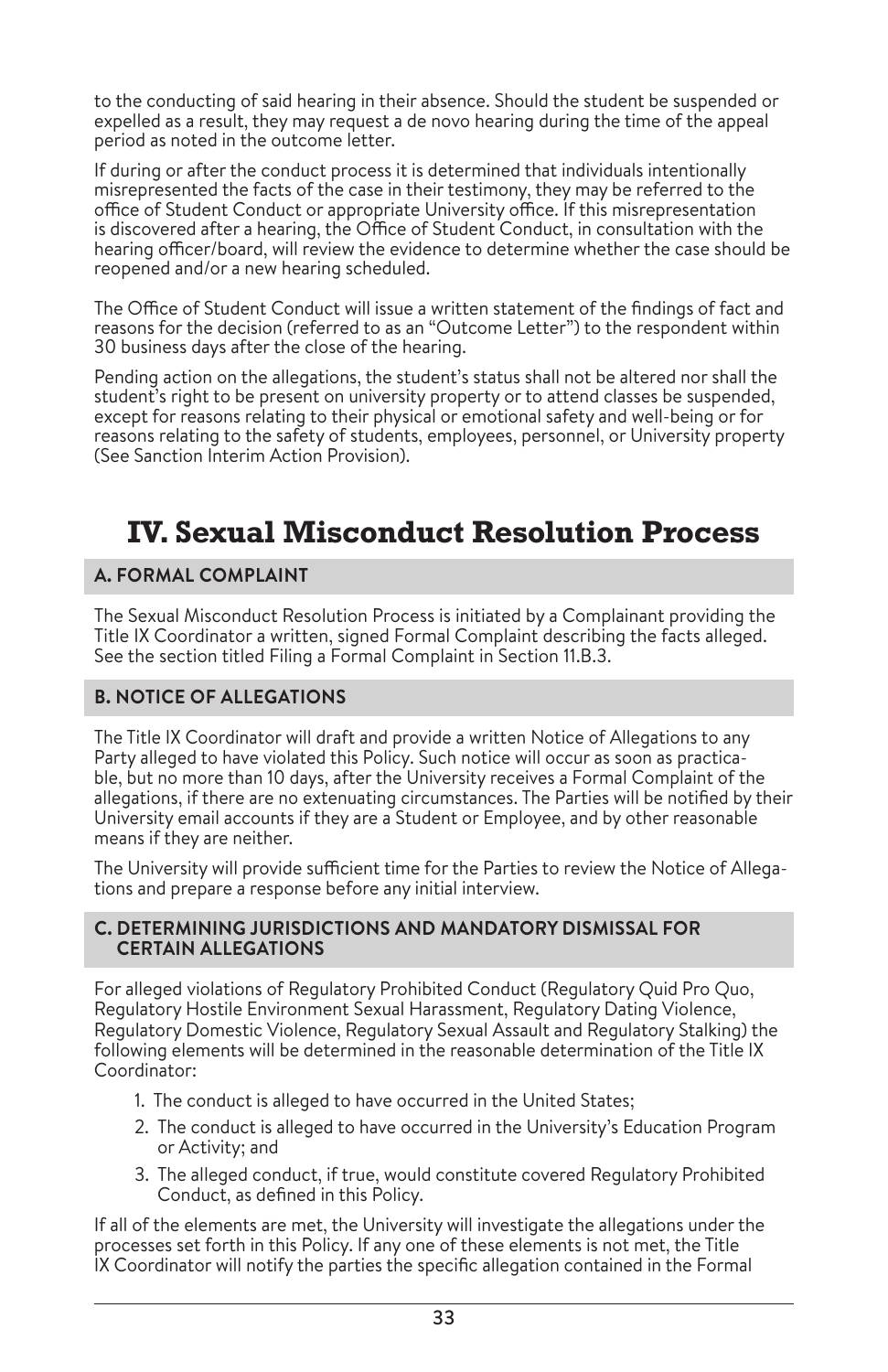Complaint does not meet the required jurisdictional requirements under the Final Rule and is being dismissed. Any Party may appeal a dismissal using the process set forth in the Appeals section below. Dismissal of any violations constituting Regulatory Prohibited Conduct will not affect the University's ability to proceed with an investigation of charges categorized as Non-Regulatory or other charges under this Policy or any other University Policy.

# **D. DISCRETIONARY DISMISSALS FOR ALL ALLEGATIONS**

The Title IX Coordinator may dismiss a Formal Complaint brought under this Policy, or any specific allegations raised within that Formal Complaint, at any time during the investigation or hearing, if:

- 1. A Complainant notifies the Title IX Coordinator in writing that they would like to withdraw the Formal Complaint or any allegations raised in the Formal Complaint;
- 2. The Respondent is no longer enrolled in, associated with or employed by the University; or,
- 3. If specific circumstances prevent the University from gathering evidence sufficient to reach a determination regarding the Formal Complaint or allegations within the Formal Complaint.

Any Party may appeal a dismissal using the process set forth in the Appeals section below.

# **E. ALLEGATIONS POTENTIALLY FALLING UNDER TWO POLICIES**

If a Formal Complaint against a Respondent who is a Student contains allegations of a violation of any of the listed Sexual Misconduct Violations in this Policy, as well as any other violation in the Student Code of Conduct, the Sexual Misconduct Resolution Process set forth in this Policy will be applied in the investigation and adjudication of all of the allegations. If all of the alleged Sexual Misconduct Violations of this Policy are dismissed, and the remaining underlying allegations, if true, would violate another University policy or the University's Student Code of Conduct, the matter may be referred for further action by the University's Office of Student Conduct, as appropriate.

If a Formal Complaint against a Respondent who is an Employee contains allegations of violations of Regulatory Prohibited Conduct (Regulatory Quid Pro Quo, Regulatory Hostile Environment Sexual Harassment, Regulatory Dating Violence, Regulatory Domestic Violence, Regulatory Sexual Assault and Regulatory Stalking), the Sexual Misconduct Resolution Process set forth in this Policy will be applied in the investigation and adjudication of those allegations. For all other allegations, the University will follow applicable requirements in University policy and relevant collective bargaining agreements for resolution of the other allegations contained in the Formal Complaint.

If a Formal Complaint against a Respondent who is an Official or Volunteer contains any allegations under this Policy, the University or System will follow applicable requirements in University or System policies or procedures and standards for resolution of the allegations contained in the Formal Complaint.

# **F. NOTICE OF DISMISSAL**

Upon reaching a decision that any specific allegation contained in the Formal Complaint will be dismissed, the University will promptly send written notice of the dismissal and the reason for the dismissal, simultaneously to the parties through their institutional or other provided email account. It is the responsibility of parties to maintain and regularly check their email accounts.

In the event a Formal Complaint is dismissed, the University reserves the right to move the case forward with nonregulatory violations of the Student Code of Conduct. Such a decision will also be included in the Notice of Dismissal.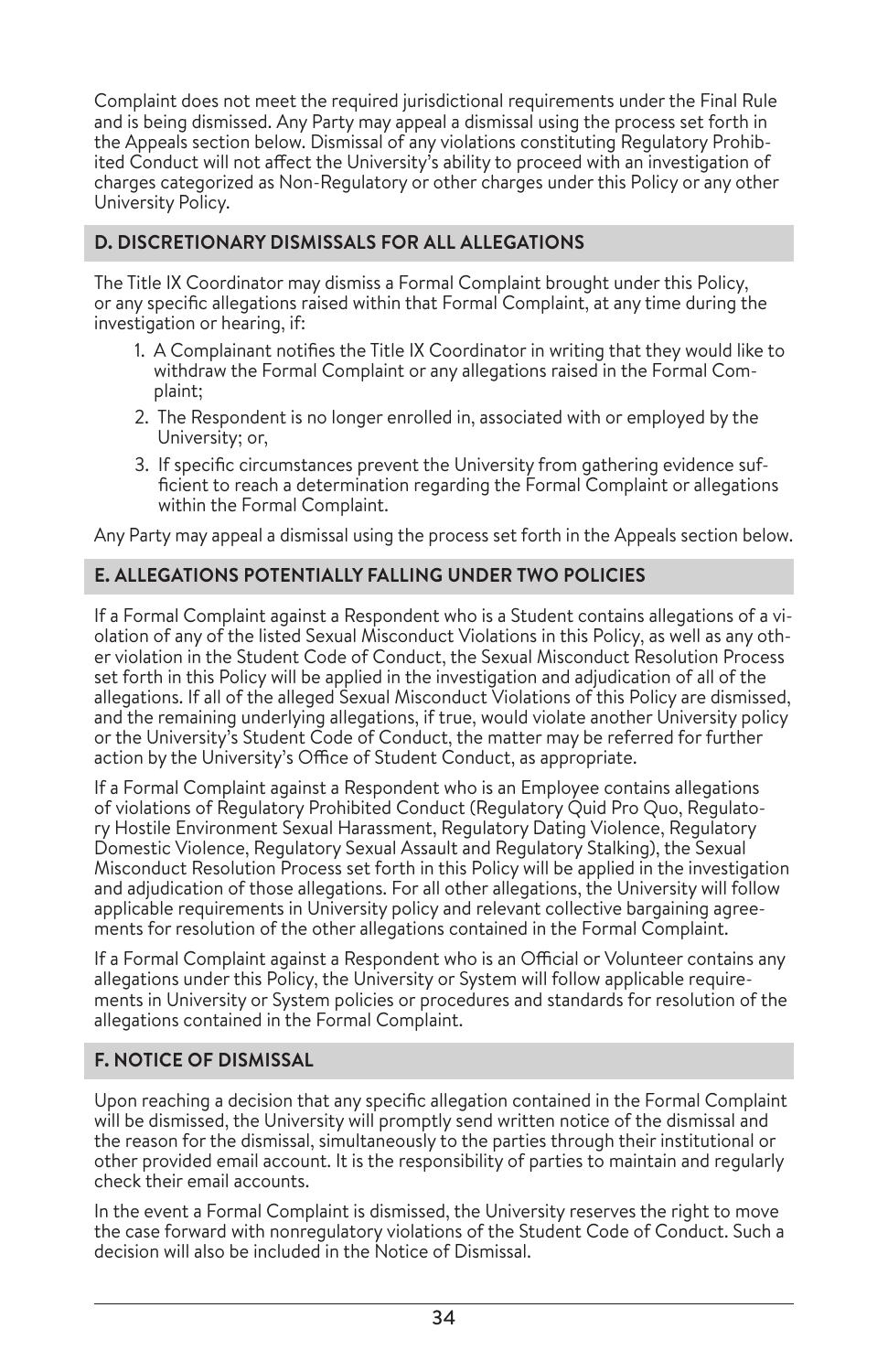### **G. SEXUAL MISCONDUCT INVESTIGATION**

#### 1. General Rules of Investigations

The Title IX Coordinator will assign an Investigator to perform an investigation of the conduct alleged under a reasonably prompt timeframe, following issuance of the Notice of Allegations.

West Chester University and not the Parties, has the burden of proof and the burden of gathering evidence, i.e., the responsibility of showing a violation of this Policy has occurred. Either party may decide not to share their account of what occurred or may decide not to participate in an investigation or hearing. This does not shift the burden of proof away from the University and does not indicate responsibility. West Chester University cannot access, consider, or disclose medical records without a waiver from the party (or parent, if applicable) to whom the records belong or of whom the records include information. The University will provide an equal opportunity for the parties to present witnesses, including fact and expert witnesses, and other inculpatory and exculpatory evidence, (i.e., evidence that tends to prove and disprove the allegations). See **Inspection and Review of Evidence** section below.

### 2. Inspection and Review of Evidence

Prior to the completion of the investigation, the parties will have an equal op portunity to inspect and review the evidence obtained through the investigation. The purpose of the inspection and review process is to allow each party the equal opportunity to meaningfully respond to the evidence prior to issuance of the investigation report.

Evidence that will be available for inspection and review by the parties will be any evidence that is directly related to the allegations raised in the Formal Complaint. It will include any:

- a) Evidence that is relevant, even if that evidence does not end up being relied upon by the Decision Maker(s) in making a determination regarding responsibility;
- b) inculpatory or exculpatory evidence (i.e., evidence that tends to prove or disprove the allegations) that is directly related to the allegations, whether obtained from a Party or other source.

The University will send the evidence to each Party and each Party's Advisor, if any, to inspect and review through an electronic format or a hard copy. The University is not under an obligation to use any specific process or technology to provide the evidence and shall have the sole discretion in terms of determining format and any restrictions or limitations on access.

The Parties will have 10 days to inspect and review the evidence and submit a writ ten response by email to the Investigator. This response should include any new or additional evidence the Party would like the Investigator to consider. The University will provide copies of the Parties' written responses, and any new or additional evidence provided, to the other Party and their Advisor. The other Party will have 5 days to inspect, review, and respond to the new or additional evidence through a written response to the Investigator. The University will provide copies of the Party's supplemental written response to the other Party and their Advisor.

The Investigator will consider the parties' written responses before completing the Investigative Report. Parties may request a reasonable extension of the time to submit a written response, which may be denied in the sole discretion of the Investigator, in consultation with the Title IX Coordinator.

The Investigator has 10 days to generate a report or after the responses to addi tional evidence are due or, alternatively, may provide the Parties and their Advisors with written notice extending the investigation and explaining the reason for the extension.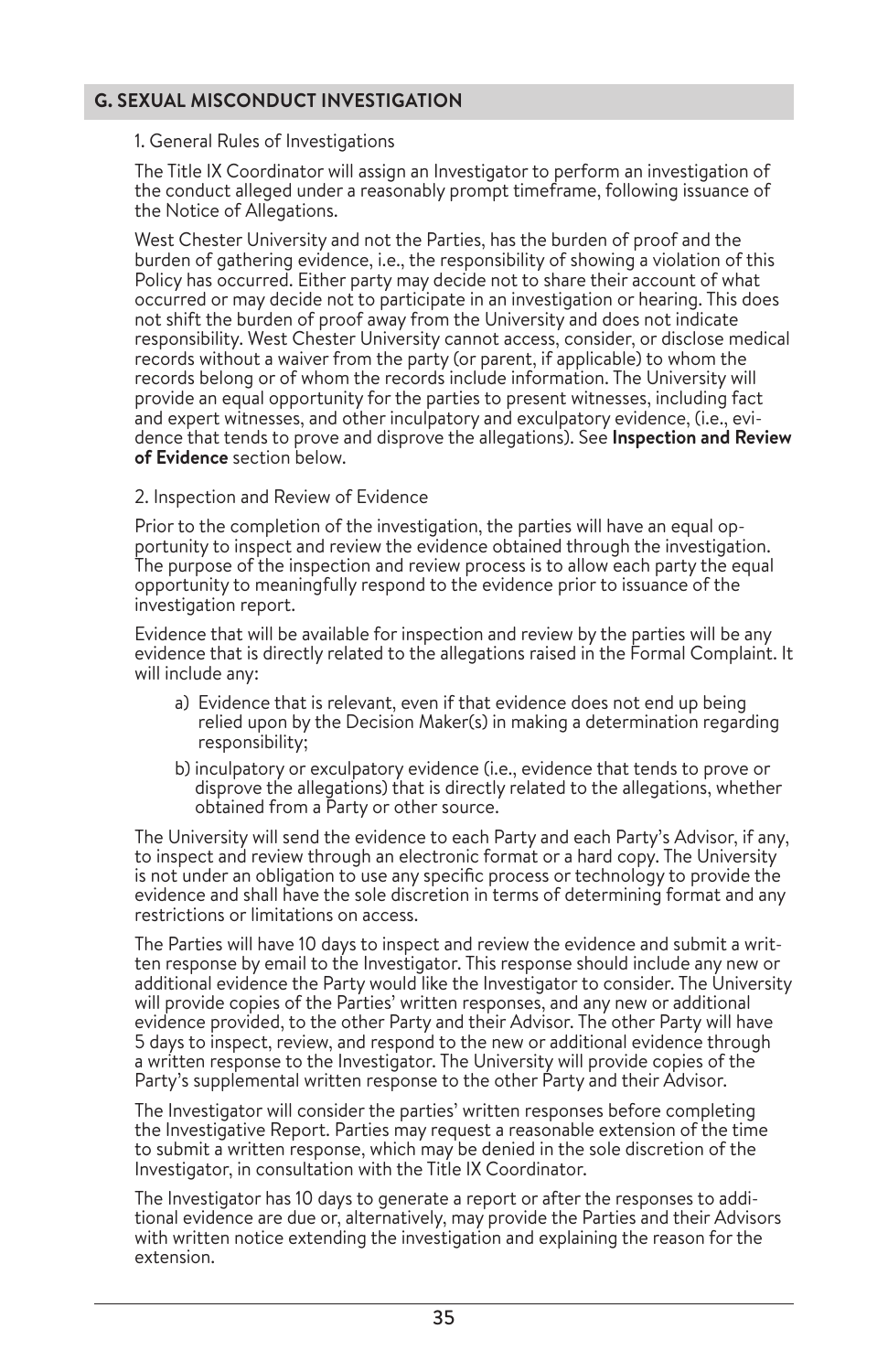The parties and their Advisors are encouraged not to disseminate the Investigative Report or photograph or otherwise copy any of the evidence subject to inspection and review or use such evidence for any purpose unrelated to the Sexual Misconduct Resolution Process.

Any evidence subject to inspection and review will be available at any hearing, including for purposes of cross-examination.

#### 3. Sexual Misconduct Investigative Report

The Investigator will create an Investigative Report that fairly summarizes relevant evidence.

The Investigative Report is not intended to catalog all evidence obtained by the Investigator, but only to provide a fair summary of that evidence.

Only relevant evidence (including both inculpatory and exculpatory – i.e., tending to prove and disprove the allegations – relevant evidence) will be referenced in the Investigative Report.

Evidence obtained in the investigation that is determined in the reasoned judgment of the Investigator not to be directly related to the allegations in the Formal Complaint will be included in the appendices to the investigative report.

### 4. Ongoing Notice

If, in the course of an investigation, the University decides to investigate allegations about either Party that are not included in the Notice of Allegations and are otherwise covered Sexual Misconduct Violations falling within this Policy or other violations of the University's Student Code of Conduct, the University will notify the Parties of the additional allegations by their University email accounts or other reasonable means.

The Parties will be provided sufficient time to review the additional allegations to prepare a response before any initial interview regarding those additional charges.

### **H. GENERAL RULES OF HEARINGS**

#### 1. Notice of Hearing

No less than 10 days prior to the hearing, the Office of Student Conduct will send written notice of the hearing to the Parties. The Parties will be notified by their University email accounts or by other reasonable means. Once mailed, emailed, and/or received in-person, notice will be presumptively delivered.

#### 2. Hearing

The University will not issue a Disciplinary Sanction arising from an allegation of a violation of this Policy without holding a hearing, unless otherwise resolved through an informal resolution process or an alternate process permitted under this Policy. If the University determines a hearing is necessary, the Parties cannot waive the right to a hearing.

The University may still proceed with the hearing in the absence of a Party, and may reach a determination of responsibility in their absence. The University will not threaten, coerce, intimidate, or discriminate against the Party in an attempt to secure the Party's participation.

If a Party does not participate in a hearing or submit to cross-examination in the hearing, the Decision Maker(s) may not rely on any "statement" by that Party. See Cross Examination section below.

The Decision Maker(s) cannot draw an inference about the determination regarding responsibility based solely on a Party's absence from the hearing or refusal to answer cross examination or other questions.

The hearing may be conducted with all Parties physically present in the same geo-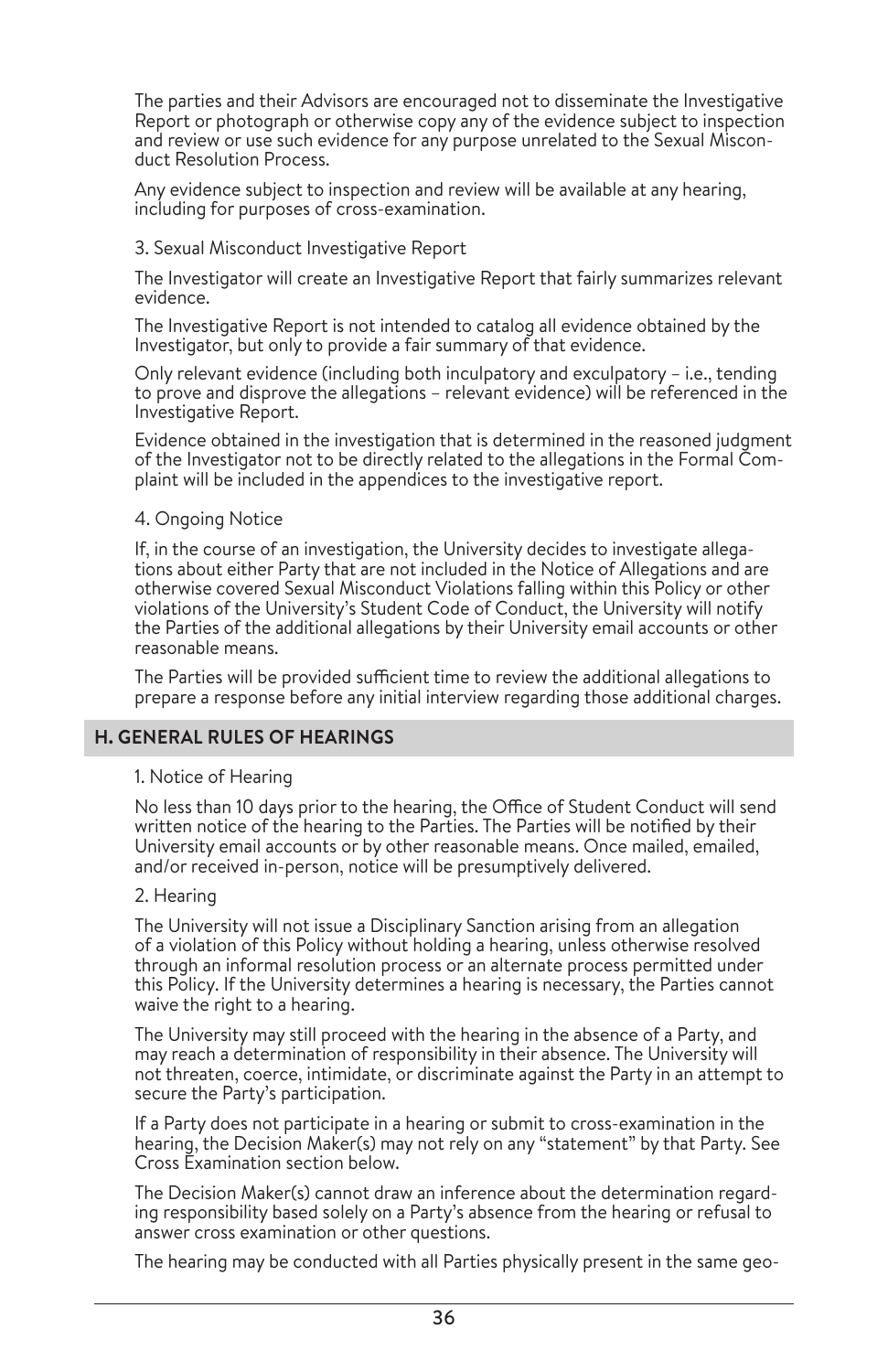graphic location, or, at the University's discretion, any or all Parties, Witnesses, and other participants may appear at the hearing virtually through video conferencing technology. This technology will enable participants simultaneously to see and hear each other. At its discretion, the University may delay or adjourn a hearing based on technological errors.

All proceedings will be recorded through audio and/or video recording. That recording or transcript will be made available to the Parties for inspection and review upon request.

3. Continuances or Granting Extensions

The University may determine that multiple sessions or a continuance (i.e., a pause on the continuation of the hearing until a later date or time) is needed to complete a hearing. If so, the University will notify all participants and endeavor to accommodate all participants' schedules and complete the hearing as promptly as practicable.

4. Participants in the Hearing

Hearings are not public, and the only individuals permitted to participate in the hearing are as follows:

- a) The Hearing Officer(s)
- b) The Hearing Chair
- c) Hearing facilitators,
- d) University personnel
- e) The Parties
- f) Advisor of choice or provided by the University for each Party
- g) Witnesses
- h) Any individuals necessary to provide interpretation or other support services associated with reasonable accommodations to facilitate participation in the hearing.

The Hearing Officer(s) will not have a conflict of interest or bias in favor of or against Complainants or Respondents generally, or in favor or against the Parties to the particular case. The Parties will have an opportunity to raise any objections regarding a Decision Maker's actual or perceived conflicts of interest or bias at the beginning of the hearing.

Parties and Witnesses cannot be compelled to participate in the hearing, and have the right not to participate in the hearing free from retaliation.

# **I. DECISIONS**

A. General Considerations for Evaluating Testimony and Evidence

- 1) While the opportunity for cross-examination is required in all hearings under this Policy, determinations regarding responsibility may be based in part, or entirely, on documentary, audiovisual, and digital evidence, as warranted in the reasoned judgment of the Hearing Officer(s).
- 2) Hearing Officer(s) shall not draw inferences regarding a Party or Witness' credibility based on the Party or Witness' status as a Complainant, Respondent, or Witness, nor shall it base its judgments in stereotypes about how a Party or Witness would or should act under the circumstances.
- 3) Generally, credibility judgments should rest on the demeanor of the Party or Witness, the plausibility of their testimony, the consistency of their testimony, and its reliability in light of corroborating or conflicting testimony or evidence.
- 4) Credibility judgments should not rest on whether a Party or Witness' testimony is non-linear or incomplete, or if the Party or Witness is displaying stress or anxiety.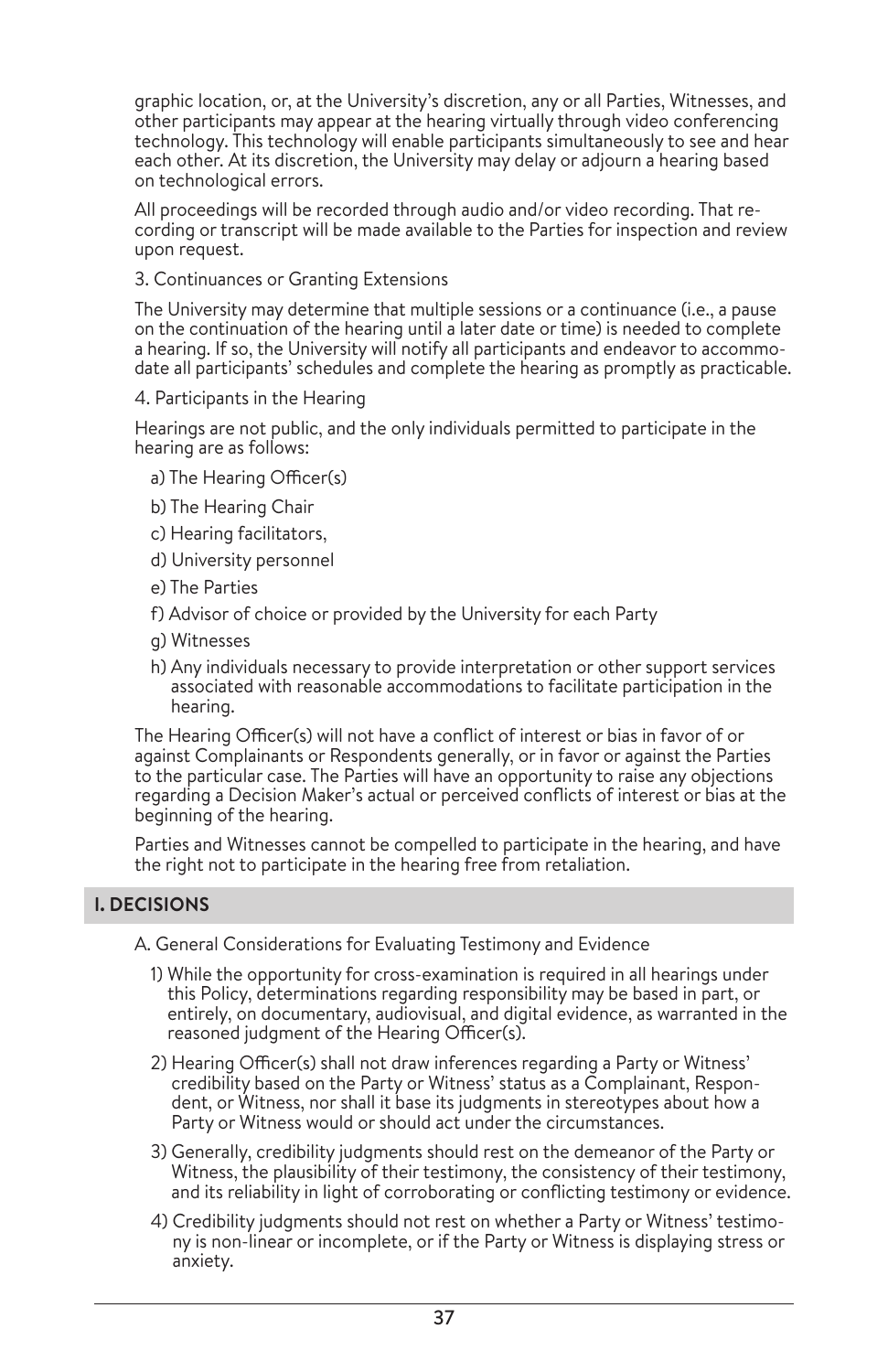- 5) Where a Party or Witness' conduct or statements demonstrate that the Party or Witness is engaging in retaliatory conduct, including but not limited to witness tampering and intimidation, the Hearing Officer(s) may draw an adverse inference as to that Party or Witness' credibility.
- 6) Hearing Officer(s) will afford the highest weight relative to other testimony to first-hand testimony by Parties and Witnesses regarding their own memory of specific facts that occurred. Both inculpatory and exculpatory (i.e., tending to prove and disprove the allegations) evidence will be weighed in equal fashion.
- 7) The Final Rule requires the University to admit and allow testimony regarding polygraph tests ("lie detector tests") and other procedures that are outside of standard use in academic and non-academic conduct processes. While the processes and testimony about them will be allowed to testify and be crossed as required by the Final Rule, the Hearing Officer(s) will be instructed to afford lower weight to such processes relative to the testimony of fact witnesses.
- 8) The Final Rule requires the University allow parties to call character witnesses to testify. The University does not provide for character witnesses in other proceedings. While the character witnesses will be allowed to testify and be crossed as required by the Final Rule, the Hearing Officer(s) will be instructed to afford very low weight to any non-factual character testimony of any Witness.

### B. Timeline for Decision

If there are no extenuating circumstances, the determination regarding responsibility will be issued by the University within 10 days of the completion of the hearing.

### C. Finality

The determination regarding responsibility becomes final either upon the outcome of any appeal or the expiration of the window to appeal without an appeal being requested as set forth in the Appeals section below.

### **J. DISCIPLINARY SANCTIONS AGAINST STUDENTS**

#### A. Possible Disciplinary Sanctions

The University may impose the following Disciplinary Sanctions upon Students, singly or in combination and are listed with the description of violations.

#### B. Previous Disciplinary Sanctions

Previous Disciplinary Sanctions of any kind involving the Respondent may be considered in determining an appropriate sanction upon a determination of responsibility. This information is only considered at the sanction stage of the process.

### C. Timing

The Disciplinary Sanctions will be implemented as soon as is feasible, either upon the outcome of any appeal or the expiration of the window to appeal without an appeal being requested.

### **K. DISCIPLINARY SANCTIONS AGAINST EMPLOYEES, OFFICIALS AND VOLUNTEERS**

### A. Possible Disciplinary Sanctions

Disciplinary Sanctions imposed on an Employee for violating this Policy, subject to an applicable collective bargaining agreement or University/System policies, may include a penalty up to and including separation from employment.

Disciplinary Sanctions imposed on an Official or Volunteer may include a penalty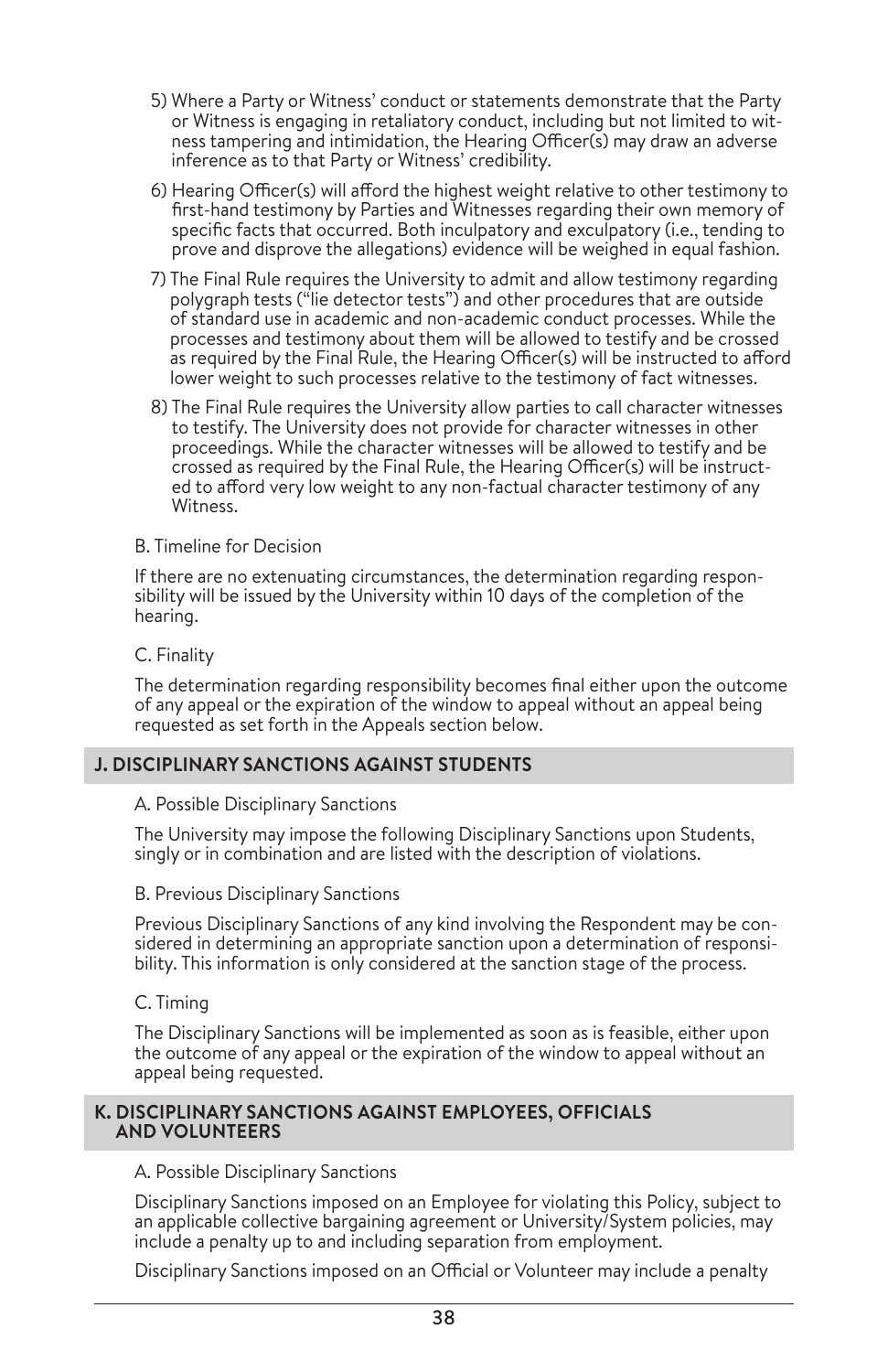up to removal or the request for removal of the Official or Volunteer from their respective position.

B. Timing

The Disciplinary Sanctions will be implemented as soon as is feasible, either upon the outcome of any appeal or the expiration of the window to appeal without an appeal being requested.

# **V. Sanctions**

Sanctions include status changes and task conditions.

### **A. INDIVIDUAL STUDENTS**

Individual students held responsible for violating the *Student Code of Conduct*  will be subject to one or more of the following sanctions. For students under 21, parents/guardians may be notified in writing about drug and alcohol violations unless the student shows proof of their independent status. The student will have five University business days from the date of the sanction outcome letter to show such evidence using the Proof of Independent Status Form. If at any time during their probationary period the student violates University regulations, they may be subject to additional sanctions to include suspension from the University.

Failure to complete the sanctions in the time indicated may result in an academic hold placed on their records which will prevent them from registering and/or amending their class schedule.

- **1. Residential Warning:** In instances of less serious deviations from the Office of Residence Life's Residential Policies, the student(s) may be provided a verbal or written warning of the possible consequences of continuing such behavior.
- **2. Residential Reprimand:** This action is a formal admonition on behalf of the Office of Residence Life and is intended to clearly document that the behavior has been deemed inappropriate.
- **3. Residential Probation:** This action signifies that a student is no longer in good standing with the University's residential living program. The student is also advised that any subsequent violation of the *Student Code of Conduct* may result in the student's involuntary relocation or removal from University owned or affiliated student housing for a designated period of time. A student will remain on Residential Probation, at least, through the date indicated or until the date all assigned sanctions have been completed, whichever occurs later.
- **4. Interim Residential Suspension**: The Assistant Dean or designee may impose an interim loss of housing wherein the student whose presence in residence constitutes a threat to the health, safety, and welfare of the student or others, or the welfare of the University, its property, or personnel. The student is involuntarily removed from University owned or affiliated student housing for a designated period of time. During this time, the student is banned from all University owned or affiliated student housing. In such cases, an administrative hearing will be convened within 10 University days, unless extenuating circumstances warrant an extension, in which case a hearing will be provided at the earliest possible date. There will be no refunding of housing fees in accordance with University policy.
- **5. Residential Suspension:** The action indicates that the student has been temporarily removed from University housing for a specified period of time or until the completion of specific conditions. A residential suspension involves the student's removal from housing altogether; however, a student may reapply for housing at a later date. Access to all University owned or affiliated student housing is prohibited during the residential suspension. There will be no refund-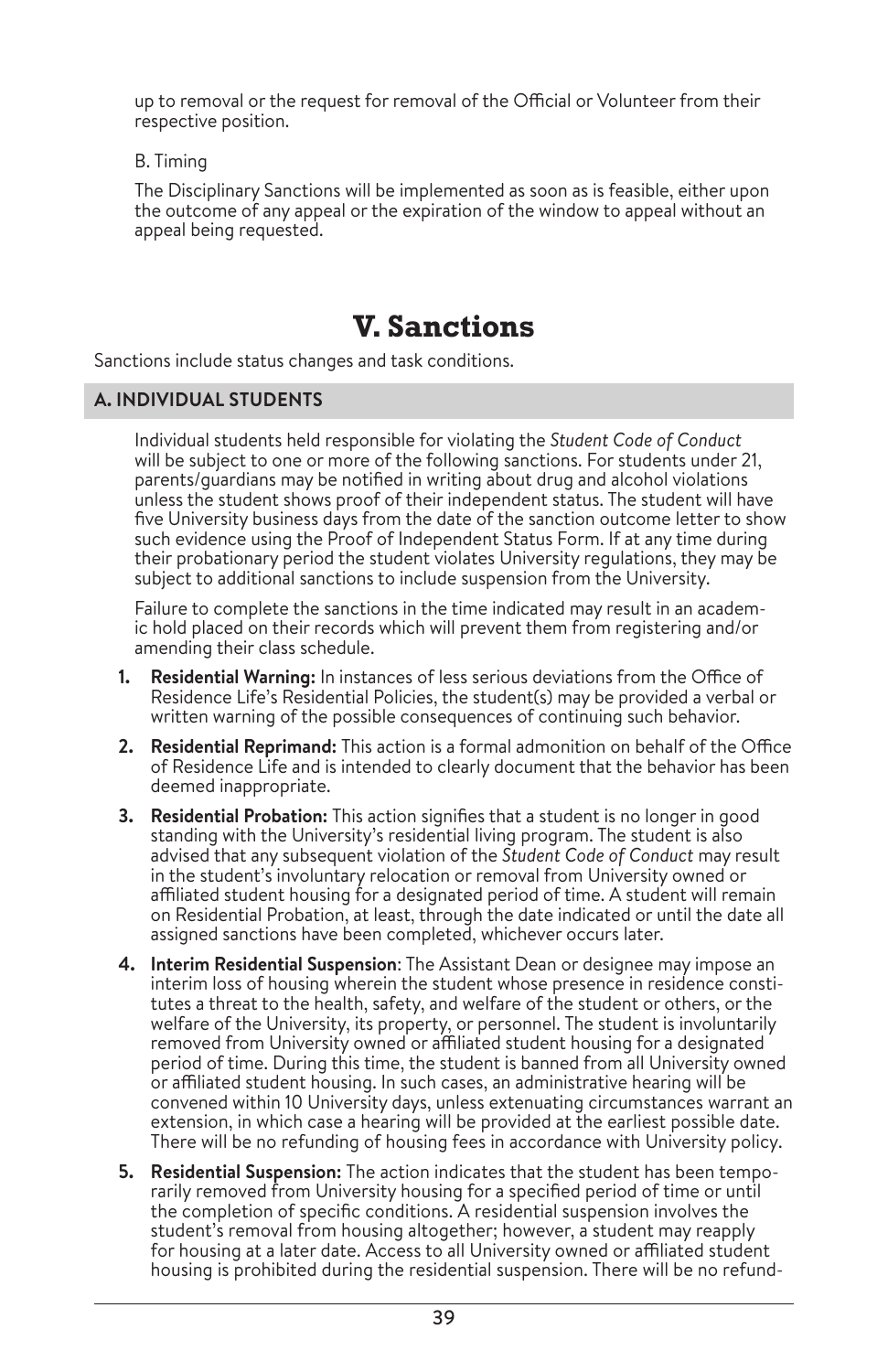ing of housing fees in accordance with University policy. The hearing officer may establish requirements that must be fulfilled to their satisfaction prior to reinstatement in University owned or affiliated student housing. A student may not return to university owned or affiliated residential housing with incomplete sanction conditions. Students eligible to return to University owned or affiliated student housing must apply for consideration to the Dean of Students. No housing or room selection priority will be afforded to the student when returning to University owned or affiliated student housing.

- **6. Residential Loss of Housing:** The student is informed in writing that, as a result of the sanction imposed, they are involuntarily and permanently removed from University owned or affiliated student housing. Access to University owned or affiliated student housing including visitation is prohibited. Removal from University owned or affiliated student housing means that the student must properly check out of their room or apartment in accordance with existing University procedures within the time constraints established by the hearing officer. There will be no refunding of housing fees in accordance with University policy. Arrangements for continuation of the meal plan must be made with the Associate Director of Housing and Dining Administration.
- **7. Disciplinary Reprimand:** The student is informed in writing that their behavior is in violation of University regulations. It is intended to communicate most strongly both the disapproval of the behavior, and to remind the student of their responsibility to the University community. It is an assumption that repetition of the behavior is not likely. However, it is to be understood that further misconduct may result in additional disciplinary action.
- **8. Disciplinary Probation:** The student is informed in writing that they are being placed on disciplinary probation for a specific period of time. Probation is a period of time during which the student must demonstrate the ability to comply with University rules, regulations, and other requirements as stipulated by the sanction. Any subsequent violation of University regulations during the probationary period will be evaluated within the context of the student's probationary status. This sanction may specify any conditions with which the individual must comply, any privileges that may be withheld, and/or the loss of privilege to represent the University in an official capacity (e.g., varsity and non-varsity intercollegiate events, plays, holding office, or participation in university government or related groups). Probation may also include a written agreement between the student and the University, which is in effect for a specific period of time. Students found responsible for any further violation of the *Student Code of Conduct* while on probation may be suspended from the University.
- **9. Final Disciplinary Probation:** Final probation is imposed only in very serious cases stipulating that a student, in lieu of active University suspension, is being allowed to remain at the University provided that the student adheres to certain conditions, as set by the board or administrator. Final probation may include removal from all University housing and loss of visitation privileges to buildings or areas of the University and is imposed for a specified period of time. A student will remain on Final Disciplinary Probation through the date indicated or until the date all assigned sanctions have been completed, whichever occurs later. Students found responsible for any further violation of the *Student Code of Conduct* while on final probation may be suspended from the University.
- **10. Interim University Restriction:** The student is immediately prohibited from all or some of the university facilities as noted in the letter. A university restriction includes but is not limited to Lawrence Hall, the Recreation Center, university athletic spaces, fields, parking lots and all University owned and University affiliated student housing. If the student resides on-campus, they will need to vacate their residence until this matter is resolved. Failure to vacate and return the key by the due date, or abide by University policies will result in an immediate period of disciplinary suspension until the violations of the *Student Code of Conduct* can be addressed.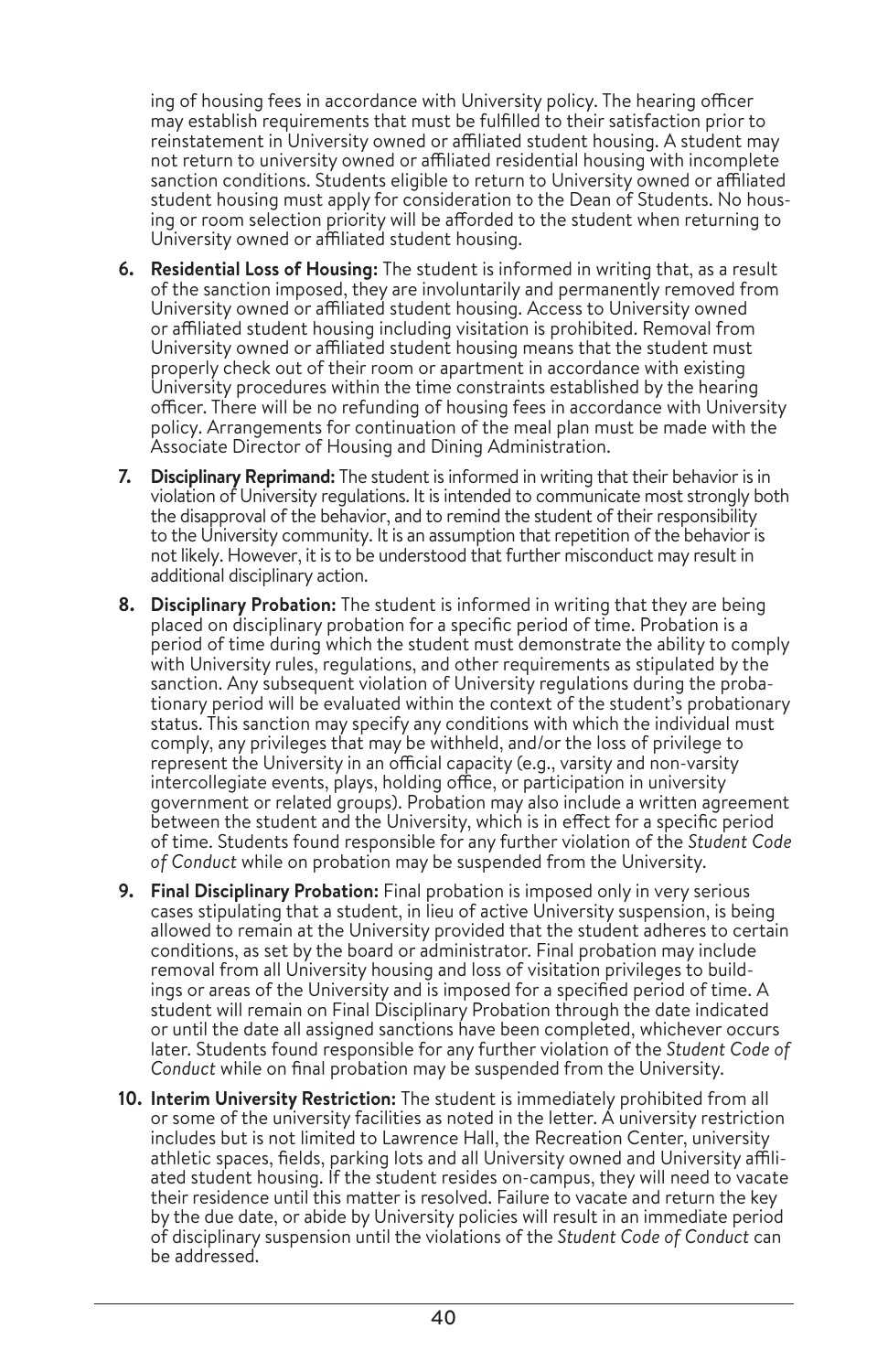- **11. Interim Action:** The Assistant Dean or designee may impose an interim action including removal from University owned or affiliated student housing upon any student whose presence on-campus constitutes a threat to the health, safety, and welfare of the student or others, or the welfare of the University, its property, or personnel. During an interim suspension process, a student may not attend classes or participate in online or distance education courses, participate in University activities, and/or be on University property. The interim action provision shall remain in effect until such time it has been modified by the Assistant Dean. In such cases involving currently enrolled students, an administrative hearing will be convened within ten University days, unless extenuating circumstances warrant an extension, in which case a hearing will be provided at the earliest possible date. For student who are not currently enrolled, their hearings may take up to 60 University days for scheduling.
- **12. Disciplinary Suspension:** The student is informed in writing that they are being involuntarily separated from the University for a designated period of time. A student may not attend classes or be enrolled in online or distance education, take exams, receive grades, or be on authorized University property except for authorized University business during the suspension period. Authorized University business must be approved in advance by the Assistant Dean, or designee. After this period of suspension, the student must seek written approval from the Assistant Dean to return to the University as a student or visitor. Students suspended for two or more consecutive semesters must also reapply through the Office of Admissions. The hearing officer may establish additional requirements that must be fulfilled to the Assistant Dean's satisfaction prior to reinstatement. There will be no refunding of tuition or fees. The assignment of grades will be in accordance with the policy established for suspensions/ expulsions. The student's parents, guardians, or sponsors may be notified in writing in accordance with the policy previously cited.
- **13. Disciplinary Expulsion:** The student is informed in writing that they are being expelled from the University. This action is one of involuntary separation from the University. The relationship between the student and this University is permanently terminated. A student is not permitted on University property. There will be no refunding of tuition or fees. The assignment of grades will be in accordance with the policy established for suspensions/ expulsions. The student's parents, guardians, or sponsors may be notified in writing in accordance with the policy previously cited.

# **B. SANCTION CONDITIONS**

The student may be assigned an educational task(s) that benefits the individual, university, or community. This task(s) is assigned as a condition of another sanction such as disciplinary reprimand, probation, or suspension. Tasks must be reviewed and accepted by the Office of Student Conduct. Registration and/or transcript holds maybe placed pending the receipt of required documentation. In case outcomes which include university service or access restrictions, the fees for restricted services will not be refunded. Conditions are case-specific and may include, but are not limited to:

- **1. Choices Alcohol Education:** Group workshops for first-year students designed to provide information on the effects of alcohol/drugs, self-evaluations for alcohol/ drug use, and development of a plan to reduce risks associated with the use of alcohol.
- **2. BASICS or CASICS** (Balancing Alcohol or Cannabis and Substances to Improve College Success): Individualized sessions to address consumption and its adverse consequences, promote healthy choices, and develop coping skills for risk reduction.
- **3. RAM Support Group:** Referral to the support group provides a forum in which to explore the role substance use plays in the student's life, and to afford an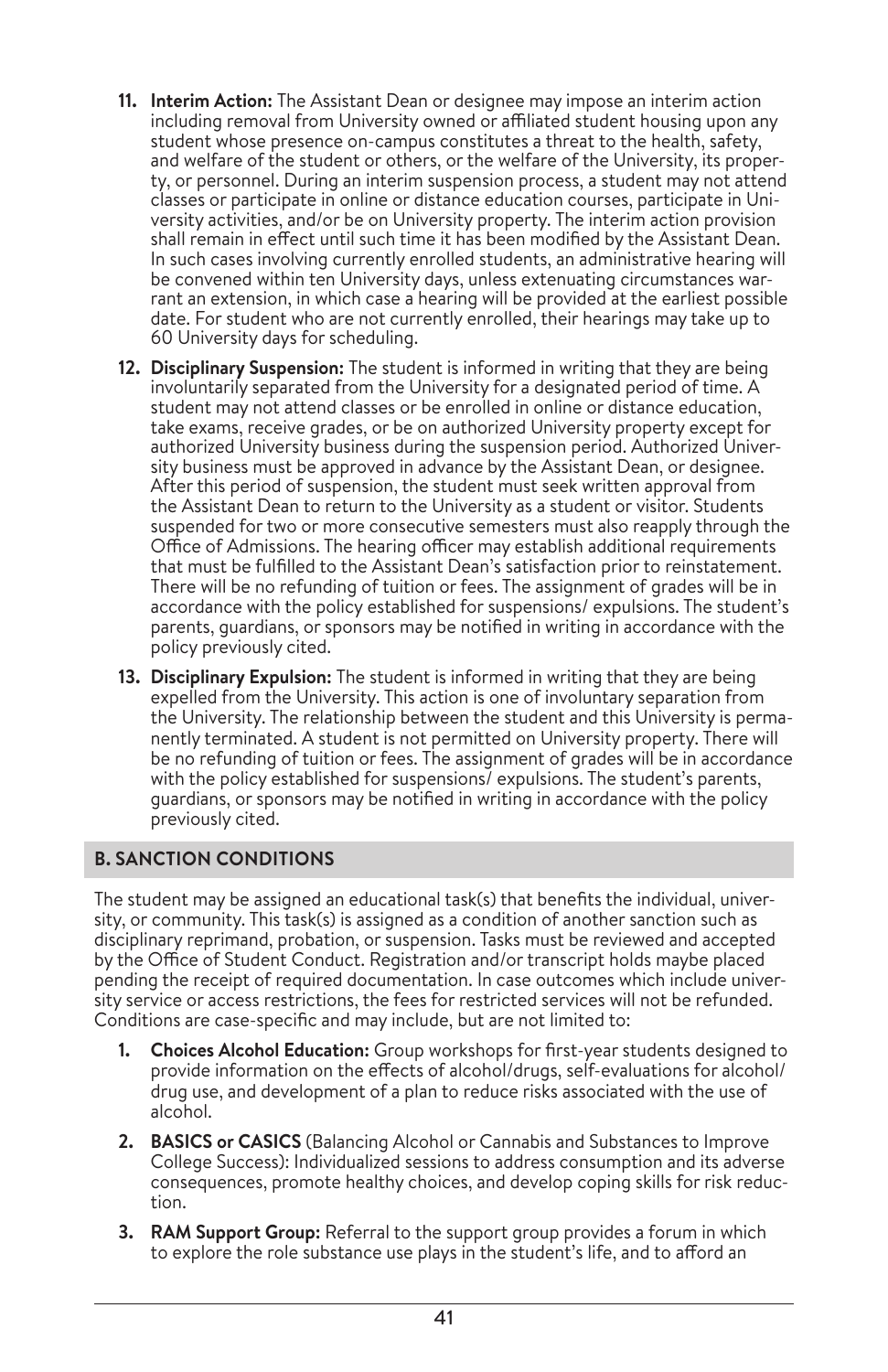opportunity to examine personal issues that appear to be negatively impacting decision-making. When appropriate, additional treatment (e.g., individual or group counseling) may be recommended to provide increased awareness, additional strategies, resources, and appropriate referrals to ensure student success. Therefore, additional counseling, beyond the group session may be expected to complete this sanction.

- **4. Counseling:** The student is informed in writing that as a result of the sanction imposed, they are required to engage professional services to; enhance how their behavior and attitude impact choices; enhance their interpersonal skills; and/or learn ways to reduce stressors that may affect the student's ability to be successful. The student assumes the financial responsibility of fees associated with the counseling arrangements. Students who have incomplete requirements may not return to university owned or affiliated residential housing.
- **5. On- or Off-Campus Alcohol/Drug Assessment:** The student is informed in writing that as a result of the sanction imposed, they must obtain an assessment from a licensed provider to address the use of substances, both legal and illegal, and to examine personal issues that may be impacting decision-making. The student assumes financial responsibility of any fees associated with the assessment. A student may not return to university owned or affiliated residential housing with incomplete sanction conditions.
- **6. Residential Reassignment:** The student is informed in writing that as a result of the sanction imposed, they are being involuntarily reassigned to a new housing assignment on-campus. If the new housing assignment has a higher rate, the student is responsible for the additional charge. If the new housing assignment has a lower rate, the student will receive a pro-rated adjustment. This action may include restriction from entering specific University owned or affiliated student housing buildings for a designated period of time, which may be permanent.
- **7. Residential Nonrenewal:** The student is informed in writing that as a result of the sanction imposed, they will not be permitted to renew their lease for the next or future term in University owned or affiliated student housing. Students found responsible for any further violation of the *Student Code of Conduct* while on nonrenewal status may be immediately removed from University housing.
- **8. Loss of University Dining Facility(s) Privileges:** The student is informed in writing that they are being involuntarily removed from the dining hall for a designated period, which may be permanent. Removal from the dining hall means that a student may not purchase or use a meal card in university dining facilities.
- **9. Failing Grade:** In cases involving violations of the Academic Integrity Policy, a failing grade, or a grade of zero for either an assignment and/or a course may be administered.
- **10. Hold on Records:** The University may withhold transcripts, diplomas, class registration privileges, or other official records pending the disposition of cases and completion of sanctions if such action is reasonably necessary to preserve the University's ability to enforce its disciplinary rules.
- **11. Financial Restitution:** Financial restitution may be imposed on students whose violation of these standards has involved monetary loss or damage. Restitution as imposed by the hearing officer becomes a financial obligation to the University. Either full payment or an agreement for partial payment according to a schedule agreed to by the Office of Student Conduct is required before the student may register for classes again, or in the case of seniors, before the student may graduate.
- **12. Fines:** The implementation of these fines for alcohol and/or drug violations may be in addition to sanction conditions including, but not limited to, Alcohol/ Drug Education Workshops, BASICS, referrals for substance abuse treatment, community service, and/or other sanctions. Students found in violation of this policy may be subject to the following fines: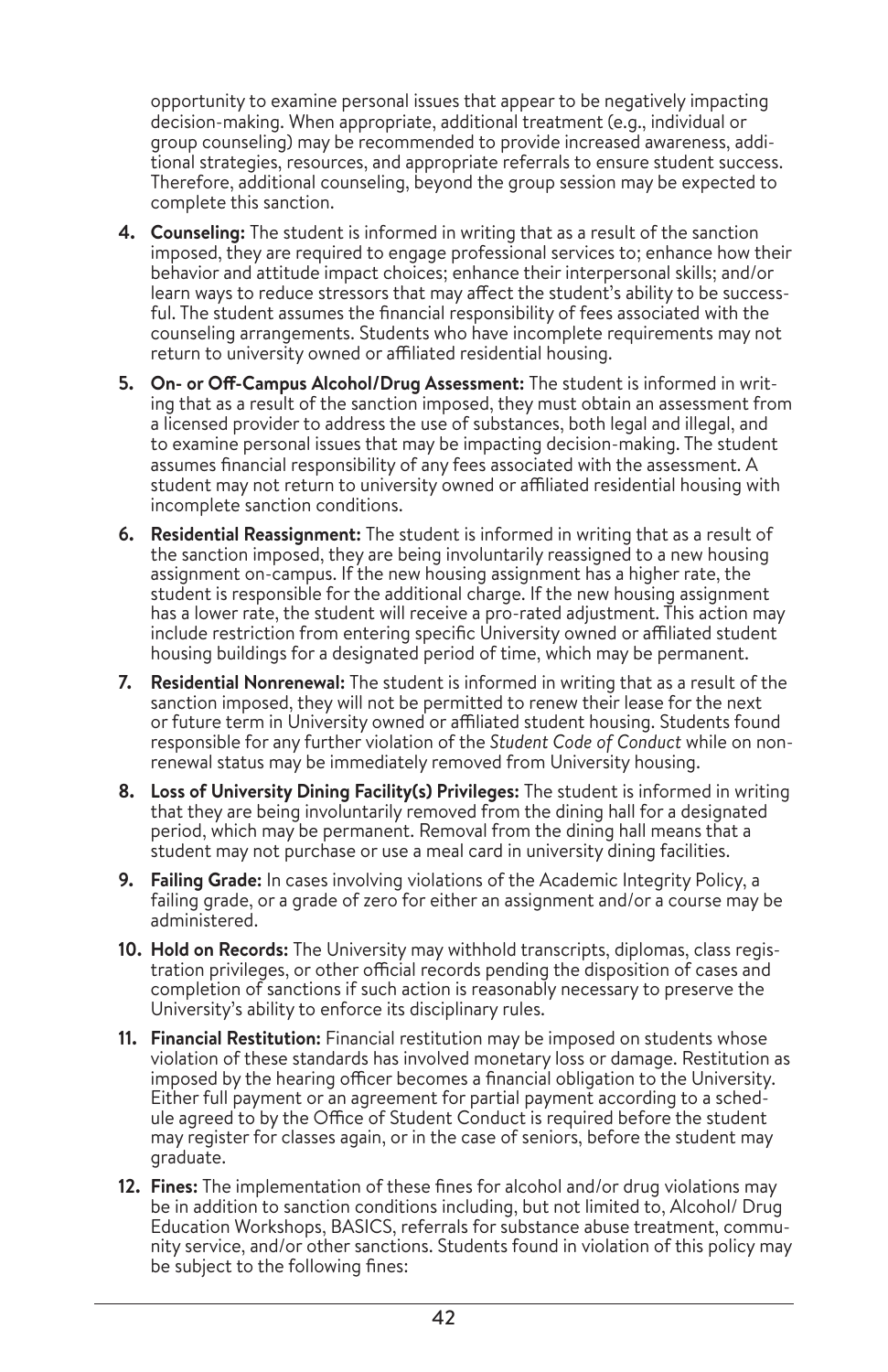### **a. Alcohol and/or Alcohol Containers Violation (#7)**

- First offense \$100
- Second offense \$200
- Third offense \$300

### **b. Drugs and/or Drug Paraphernalia (#8)**

- First offense \$100
- Second offense \$200
- Third offense \$300
- **13. Failure to Comply and Sanction Violations:** These sanctions may carry with them a \$50 noncompliance fine and/or a hold placed upon a student's University record. The student must make this payment directly to the Bursar's Office within 30 days from notification thereof. Failure to make the payment may result in additional University action.

# **C. STUDENT GROUP SANCTIONS**

Student groups held responsible for violating the *Student Code of Conduct* will be subject to one or more of the following penalties and the full range of sanctions conditions:

- **1. Disciplinary Group Reprimand:** The group is informed in writing that the group has been found responsible of a violation of University regulations. It is intended to communicate most strongly both the disapproval of the behavior and to remind the group of its responsibility to the University community. Student groups are thus expected to reflect upon their decisions and to be mindful of how their future choices and actions may impact themselves, others, and the University community. It is an assumption that repetition of the behavior is not likely. However, it is to be understood that further misconduct may result in additional disciplinary action.
- **2. Disciplinary Group Probation:** The group is informed in writing that it is on probation for a specified period of time. Probation is a period of review and observation during which the group must demonstrate the ability to comply with University rules, regulations, and other requirements as stipulated by the sanction. During this time, the group may be required to complete an educational task or service project. A student group will remain on Probation, at least, through the date indicated or until the date all assigned sanctions have been completed, whichever occurs later. Conditions that restrict privileges may also be imposed. If, during this time, the group becomes involved in additional violations of University regulations, further disciplinary action will be taken.
- **3. Interim Disciplinary Group Suspension:** The Assistant Dean or designee may impose an interim action upon any student group whose presence constitutes a threat to the health, safety, and welfare of its members or others, or the welfare of the University, its property, or personnel. In such cases an administrative hearing will be scheduled within fifteen (15) University days unless extenuating circumstances warrant an extension, in which case a hearing will be provided at the earliest possible date.
- **4. Interim Group Action:** The Assistant Dean or designee may impose a loss of privileges upon any student group.
- **5. Final Disciplinary Group Probation:** The group has a pending disciplinary suspension based on any additional violations of the WCU *Student Code of Conduct*. A final probation status means that ANY violation of the West Chester University *Student Code of Conduct* by the group, during this time, will result in the group's immediate suspension from West Chester University. A student group will remain on Final Probation, at least, through the date indicated or until the date all assigned sanctions have been completed, whichever occurs later.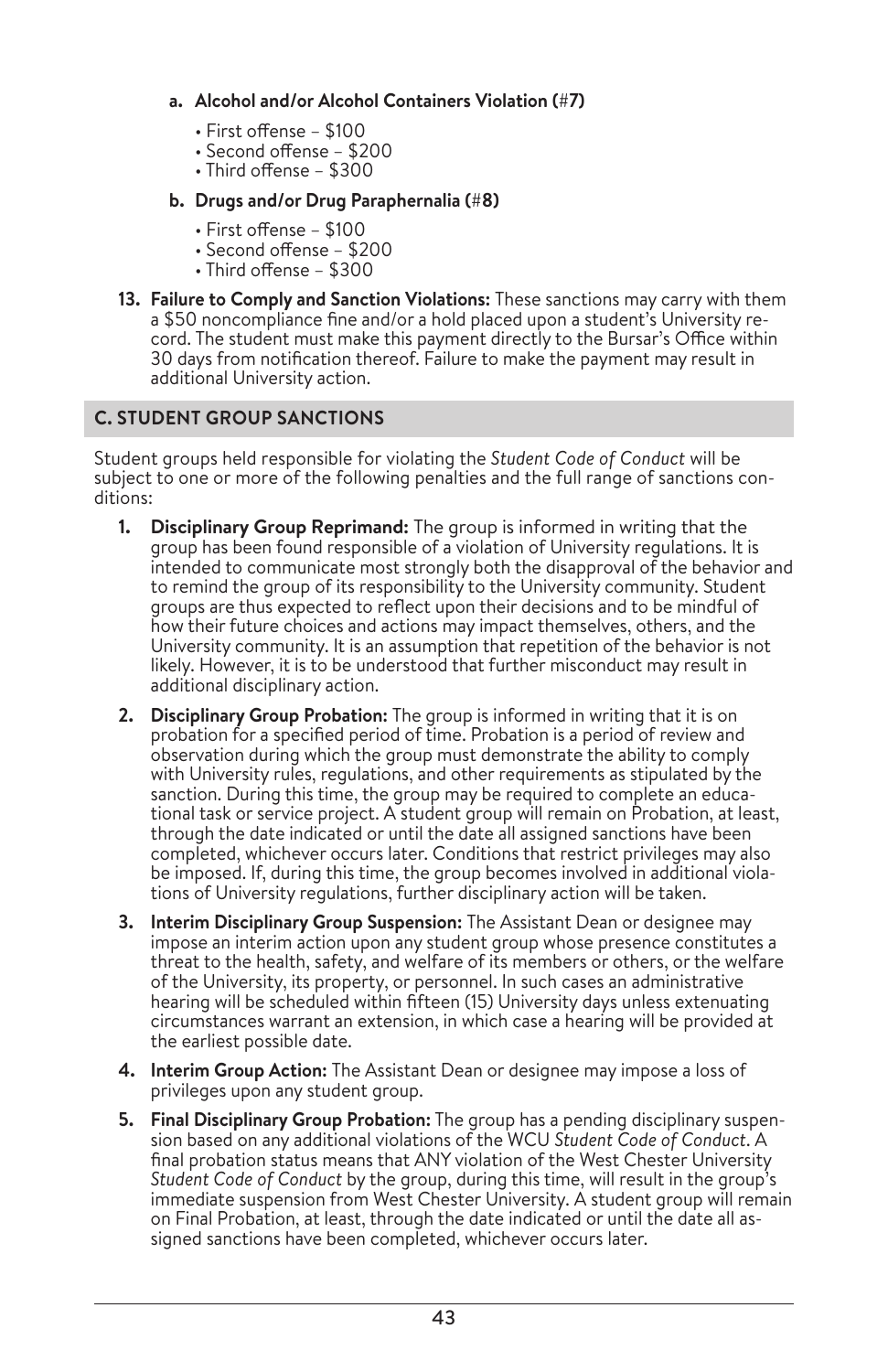- **6. Disciplinary Group Suspension:** The group is prohibited from conducting any and all group activity on- or off-campus. All events should be canceled immediately and not resume until the stated date. This includes, but is not limited to, meetings, recruitment, fundraising, educational programs,and socials. During the period of suspension, if the group is found operating without permission from the Office of Student Conduct, they would be subject to additional violations of the *Student Code of Conduct*. For reinstatement to occur, within 30 days of the conclusion of the suspension period, a designated group leader will need to make an appointment with the Office of Student Conduct to arrange for the removal of the university ban and hold on the group's status. A student group who fails to or submit sanction conditions as directed during this period will be subject to a separate charge for failure to comply and a new sanction that may include Group Disestablishment.
- **7. Disciplinary Group Disestablishment:** The group loses formal university recognition and is prohibited from conducting any and all group activity on- or off-campus for a specified period of time. All events must be canceled immediately. Should the group wish to return to campus after the sanctioned date, they must meet all current group establishment procedures published by the appropriate university office upon application for reestablishment.

# **D. STUDENT GROUP SANCTION CONDITIONS**

- **1. Activity:** The required participation by the organization in specified group activity(s), service projects, educational programs, or other assignments.
- **2. Social Limitation or Suspension**: An organization may be denied formal or informal sponsorship of or participation in one or more of the following for a specified period of time: inter- or intra-organizational social activities, formals, all-Greek or all-University events or activities, or any other event of a social nature.
- **3. Intramural Suspension**: A specific length of time in which the group may not participate in individual or team sports or the intramural league, earn intramural points, or receive any championship titles.
- **4. Loss or Restriction of Privileges or Activities**: The withdrawal of the use of services or privileges as a student group or the loss of the privilege to participate in an activity or event. This sanction is generally for a specified period of time. Examples of privileges that can be lost include, but are not limited to, recruitment freeze, suspension of the student group's funds, suspension of access to the group's web space, suspension of the ability to reserve university facilities, suspension of the ability to apply for Student Activity Fee funding, suspension of fund-raising activities, suspension of access to office space, and others.
- **5. Membership Review**: The group is required to review and affirm each person's commitment to the expectations of group membership. This requires a process of one-on-one interviews with each member and a member of the national or international staff, and may also, on occasion, include a University advisor or administrator. All members should welcome this process as an opportunity to excel an discuss any potential deficiencies in group operations.
- **6. Member Intake and Recruitment Review:** Groups are required to submit a plan on how they will emphasize group values during the intake process. The plan must include the expected date, time, location, and detailed activities, goals, participant learning outcomes, and the event assessments.
- **7. New Member Process Board Election:** After receiving permission from the Office of Student Conduct, the group is to hold an election to identify new leadership to manage the directives in the outcome letter. This election must meet the following criteria:
	- The election process will be facilitated by a non-respondent upper class student in the presence of the University advisor.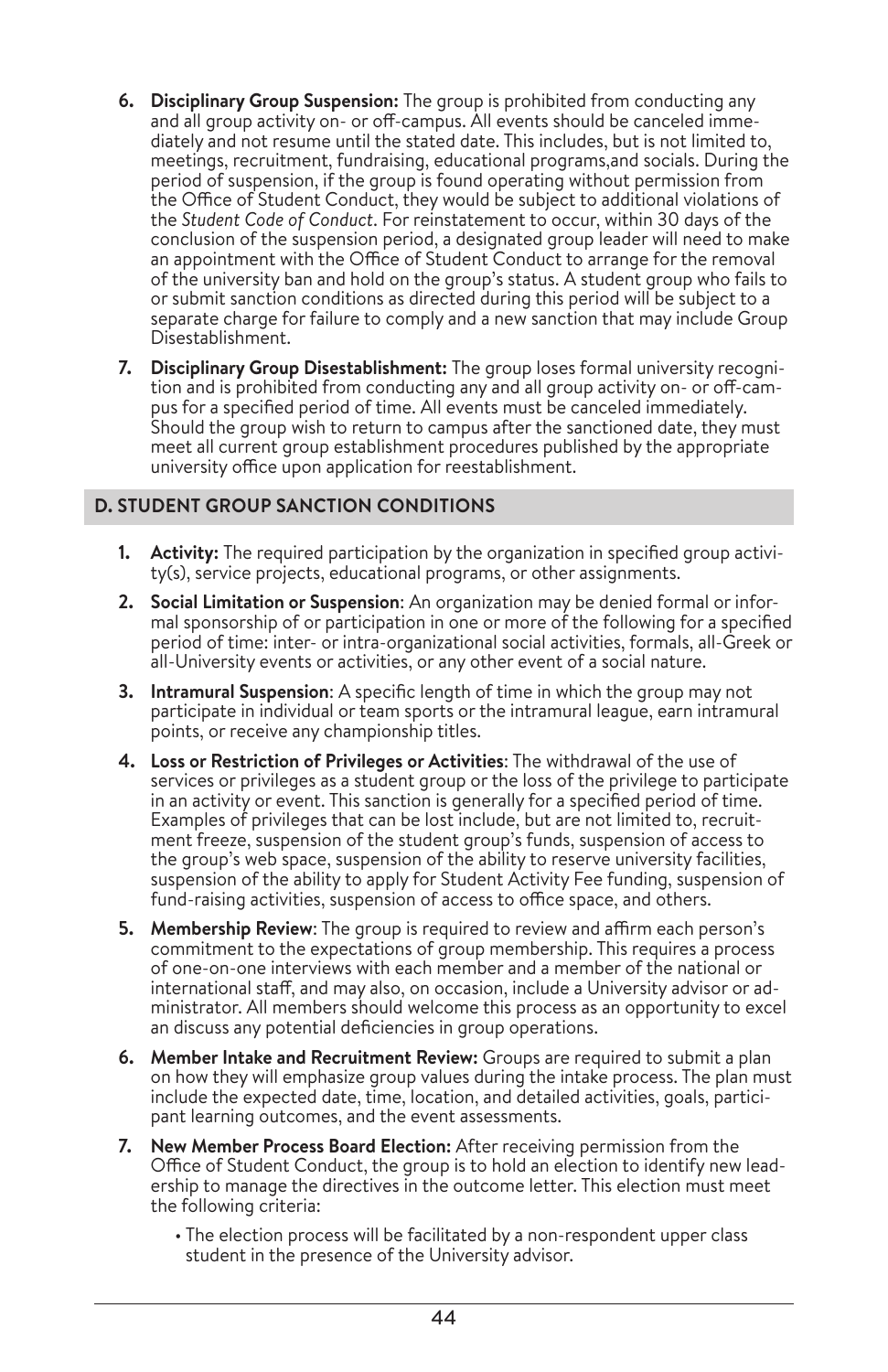- The sole purpose of this meeting is to elect leaders for the group.
- Minutes from the meeting, including the outcome of the election, must be emailed to the Office of Student Conduct, and your faculty advisor within 24 hours of the election and include the outcome.
- **8. Educational Workshops:** Educational workshops can be assigned for groups that violate policies related to University protocols. Examples include, but are not limited to, workshops regarding the process to reserve University space, budget procedures, the appropriate use of Student Activity funds, and others. Educational workshops may be assigned in conjunction with or in lieu of another sanction.
- **9. Document/Policy Development:** The creation of a new internal process or amendment to a group's bylaws may be assigned to address the absence of a policy and/or continued issues a student group may be facing on a regular basis.
- **10. Sanctioned Service:** Service projects or service hours may be assigned to a student group if it is deemed that such an assignment would have the most impact on the group. The service will be related to the kind of violation that occurred. Sanctioned service may be assigned in conjunction with or in lieu of another sanction.
- **11. Mandatory Restitution:** Financial restitution could be sanctioned for monetary loss or damage.
- **12. Other Sanctions:** The University reserves the right to impose other sanctions in addition to those listed above in response to specific circumstances of a case.

# **VI. Appeals**

- A. Upon receiving an Outcome Letter from the hearing officer/board or a dismissal of a Formal Complaint (or any allegations or a determination of responsibility) from the Title IX Coordinator, each Party may appeal on the following grounds:
	- A procedural irregularity under the University policy or procedures that affected the hearing outcome.
	- New evidence that was not reasonably available through the exercise of reasonable diligence at the time of the hearing or dismissal of the Formal Complaint that could affect the outcome of the matter.
	- The Title IX Coordinator, Investigator(s), or Decision Maker(s) had a conflict of interest or bias for or against an individual party, or for or against complainants or respondents in general, that affected the outcome of the matter.
	- The Disciplinary Sanction imposed was grossly disproportionate to the violation(s).

All appeals must be made in writing by the published appeal date (5) five days noted on the outcome letter and submitted via the *Office of Student Conduct Outcome Appeal*. The appeal should explain in detail the basis of the request, including any supporting documentation. With the exception of interim measures, upon receipt of the written appeal, the Office of Student Conduct will defer the imposition of the sanction(s) pending the outcome of the appeal process.

- B. Supportive Measures and remote learning opportunities remain available during the pendency of the appeal.
- C. If a party appeals in a sexual misconduct case, the University will notify the other party in writing of the appeal as soon as practicable, however the time for appeal shall be offered equitably to all parties and shall not be extended for any party solely because the other party filed an appeal. If the basis of the appeal is that the Disciplinary Sanction imposed was grossly disproportionate to the violation(s),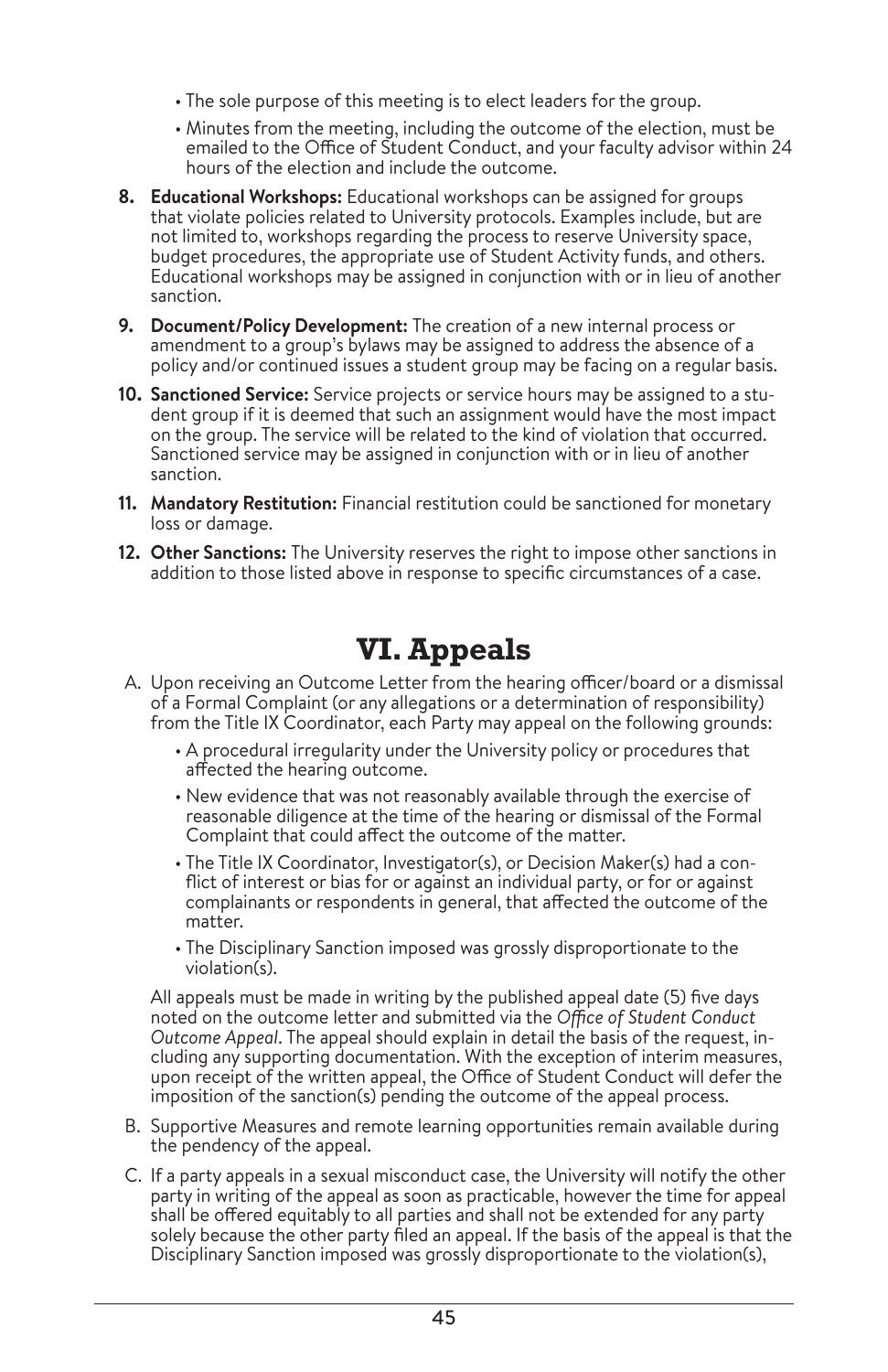the other Party will be given 5 days to respond to the appeal after being notified.

- D. Appeals will be decided by a University Appeals Board, who will be free of conflict of interest and bias, and will not serve as an Investigator, Title IX Coordinator, Advisor or Decision Maker in the same matter.
- E. The appealing party must meet its burden to demonstrate the outcome was affected by a preponderance of the evidence. The role of the University Appeals Board is not to reweigh the evidence. The University Appeals Board will confine their review to the basis of appeal alleged and may modify the sanction. The University Appeals Board may modify the Disciplinary Sanction if an appeal on the basis of the severity of the sanction is grossly disproportionate to the violation(s). Disciplinary Sanction being imposed is granted. In the event a Disciplinary Sanction is modified, the other party will be notified of the modified Disciplinary Sanction.
- F. The outcome of appeal will be provided in writing simultaneously to both Parties, and include rationale for the decision.
- G. Appeals will be forwarded to a University Appeals Board for review in a timely manner. Appeal Boards are comprised of one professional staff member, one faculty member, and one student chosen from active members of the University Hearing Board. When necessary, a University Hearing Board may be convened by a quorum. A quorum in this case would be a combination of at least two of the previously mentioned individuals.
	- a. The Appeals Board will review the written appeal and all documentation contained within the student's or group's disciplinary file.
	- b. The Board is not obligated to reconvene a hearing if a violation of procedure is found. However, if a new hearing is granted, the same procedures used for the original hearing will be followed. All meetings and hearings of the appeal process are closed proceedings.
	- c. The Appeals Board by a simple majority vote will uphold the sanction, modify the sanction, or order a new hearing.
- H. A second level appeal may be made to the Vice President for Student Affairs to review the appeal decision. An appeal to the Vice President for Student Affairs must be presented within five (5) business days of formal notification of the appeal decision. This must be submitted in writing via the Office of Student Conduct Outcome Appeal Form found in the outcome letter and online.
	- An appeal to the Vice President for Student Affairs must include clear reasons to overrule the decision of the first appeal. An appeal to the Vice President for Student Affairs should include information to support the following reasons for the appeal:
	- A procedural irregularity under the University policy or procedures that affected the hearing outcome.
	- New evidence that was not reasonably available through the exercise of reasonable diligence at the time of the hearing or dismissal of the Formal Complaint that could affect the outcome of the matter.
	- The Title IX Coordinator, Investigator(s), or Decision Maker(s) had a conflict of interest or bias for or against an individual party, or for or against complainants or respondents in general, that affected the outcome of the matter.
	- The Disciplinary Sanction imposed was grossly disproportionate to the violation(s).

The student petitioning for the appeal will be notified of the decision of the Vice President for Student Affairs, or designee, within a reasonable period of time. The second level appeal is the final step in the West Chester University process.